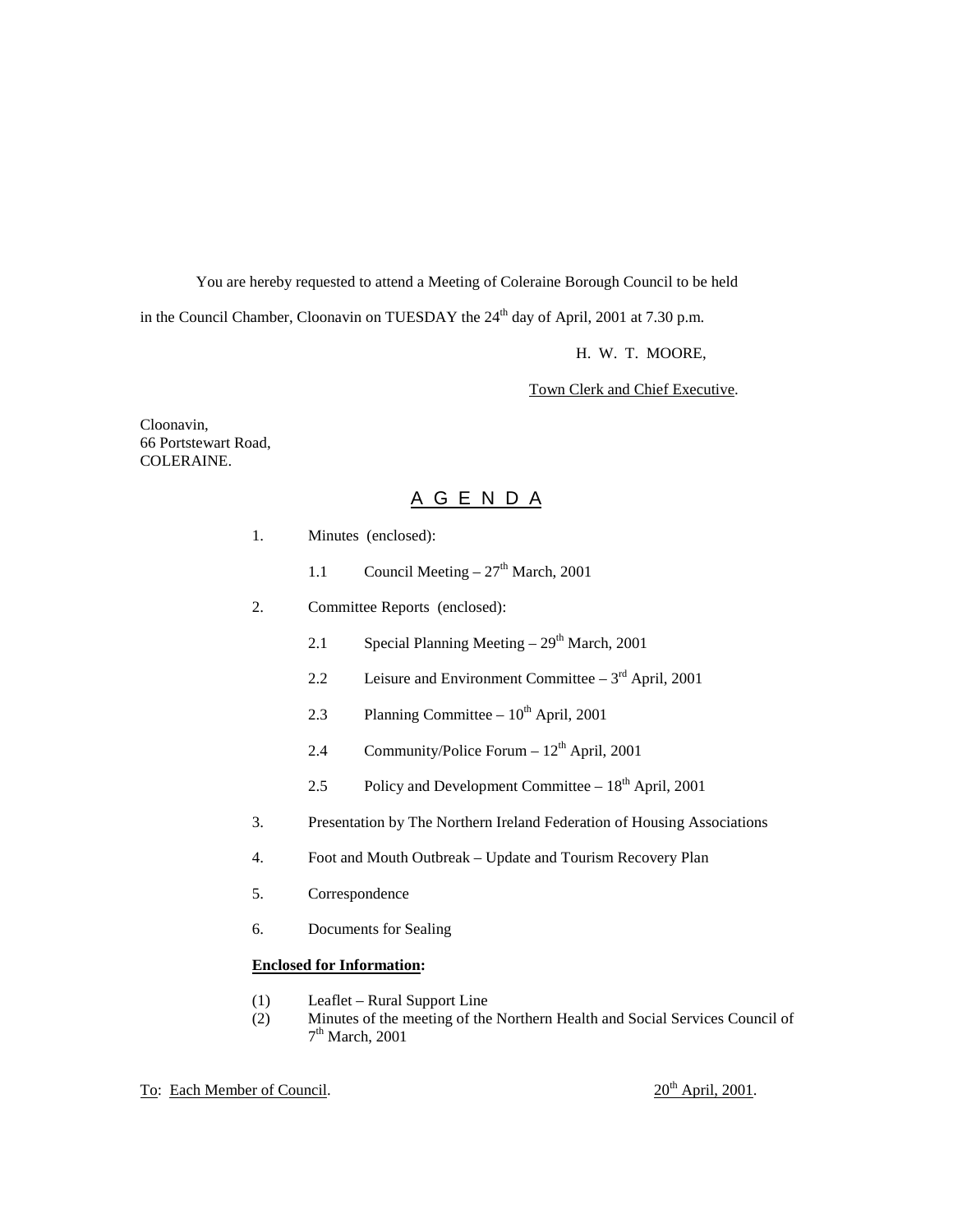## **COLERAINE BOROUGH COUNCIL**

Minutes of proceedings of Coleraine Borough Council held in the Council Chamber, Cloonavin on Tuesday, 27<sup>th</sup> March, 2001 at 7.30 p.m.

| <b>Convened:</b>                  | As per notice attached.                                                                                                                                                                          |                                                                                                                                                                              |  |  |
|-----------------------------------|--------------------------------------------------------------------------------------------------------------------------------------------------------------------------------------------------|------------------------------------------------------------------------------------------------------------------------------------------------------------------------------|--|--|
| Present:                          |                                                                                                                                                                                                  | The Mayor, Councillor E. A. Johnston (Mrs.), in the Chair                                                                                                                    |  |  |
|                                   |                                                                                                                                                                                                  | The Deputy Mayor, Councillor B. E. Dempsey (Mrs.)                                                                                                                            |  |  |
|                                   | <u>Aldermen</u>                                                                                                                                                                                  |                                                                                                                                                                              |  |  |
|                                   | C. S. Alexander (Ms.) W. J. McClure<br>P. E. A. Armitage (Mrs.) W. J. Watt<br>W. H. King                                                                                                         |                                                                                                                                                                              |  |  |
|                                   | <b>Councillors</b>                                                                                                                                                                               |                                                                                                                                                                              |  |  |
|                                   | D. D. Barbour<br>E. T. Black (Mrs.)<br>R. S. Bolton<br>J. M. Bradley<br>O. M. Church (Mrs.)<br>W. T. Creelman<br>(Items $2.1.1 - 18.0$ )<br>J. J. Dallat<br>(Items $1.0 - 4.0$ )<br>N. F. Hillis | D. McClarty<br>G. L. McLaughlin<br>(Items $1.0 - 4.0$ )<br>R. A. McPherson<br>W. Mathews<br>E. M. Mullan<br>(Items $1.0 - 4.0$ )<br>E. O'Hara<br>R. D. Stewart               |  |  |
| Officers in<br><b>Attendance:</b> |                                                                                                                                                                                                  | Town Clerk and Chief Executive, Director of Leisure<br>Services, Director of Corporate Services, Director of<br>Environmental Health, Director of Technical Services, Policy |  |  |

Development Officer, Leisure Services Officer, Principal Administrative Officer and Administrative Assistant

### **1.0 MINUTES**

The Minutes of the Council Meeting of  $27<sup>th</sup>$  February, 2001 were confirmed and signed.

## **2.0 COMMITTEE REPORTS**

| 2.1 | Committee                | Leisure and Environment | The Chairman, Councillor O'Hara, moved the<br>adoption of the Leisure and Environment Committee<br>Report; this was duly seconded by Alderman Watt.                                                                                                                                                                     |
|-----|--------------------------|-------------------------|-------------------------------------------------------------------------------------------------------------------------------------------------------------------------------------------------------------------------------------------------------------------------------------------------------------------------|
|     | Matters arising:         |                         |                                                                                                                                                                                                                                                                                                                         |
|     | Castlerock Pool<br>2.1.1 |                         | The Town Clerk and Chief Executive reported that<br>correspondence had been received from Castlerock<br>Community Association and local residents. They<br>were objecting to the recommendation that the land<br>adjacent to the former swimming pool be made<br>available to the developer as a temporary site office. |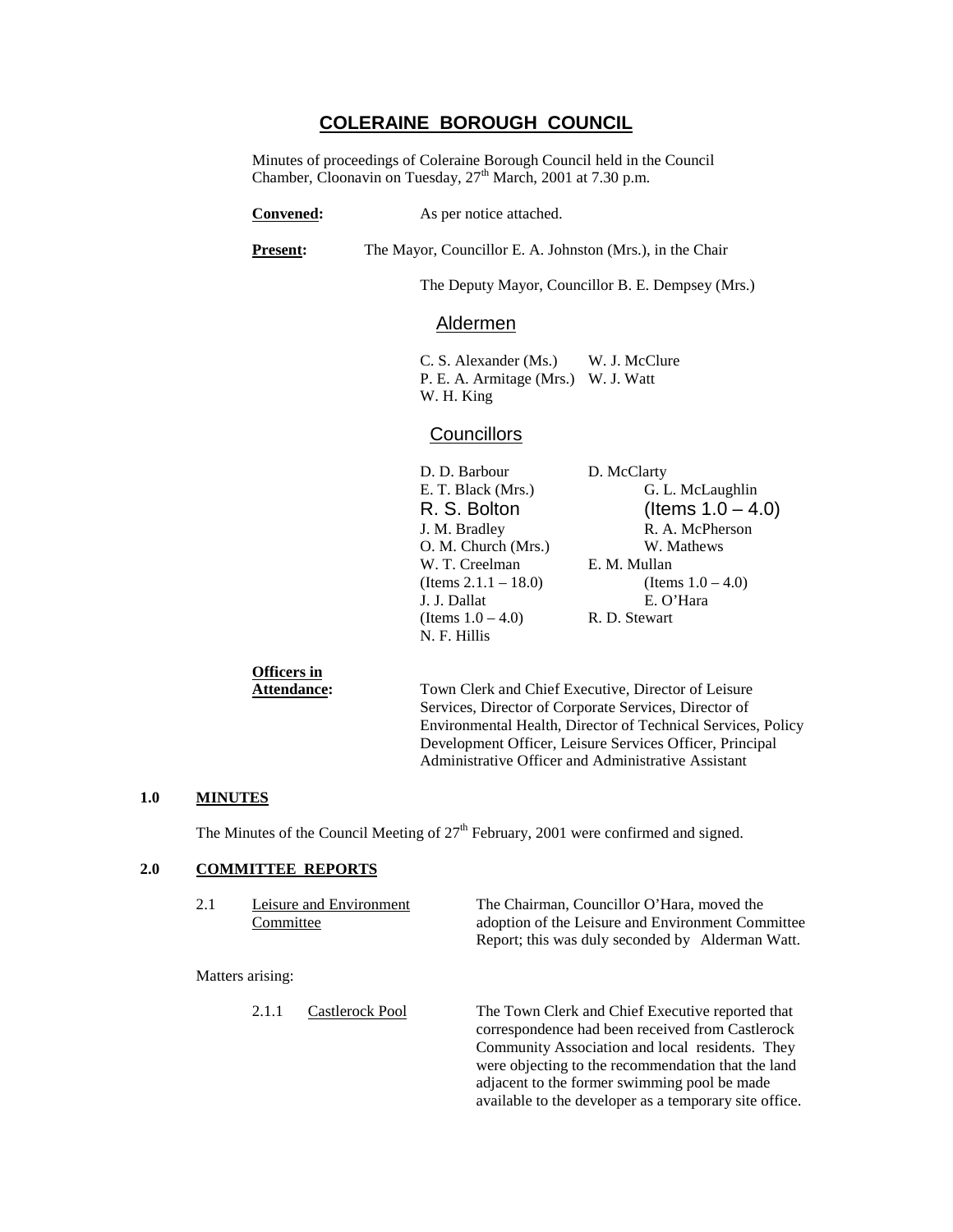It was proposed by Alderman King, seconded by Councillor Dallat and agreed: That Standing Orders be suspended to hear representatives from Castlerock Community Association who were in attendance at the meeting.

The Director of Leisure Services reminded members of the two requests made by the developer viz permission to re-grade part of the land adjacent to the former pool and lease an area for a temporary site office.

Mrs. J. McDermott and Mr. S. Smyth addressed Council on behalf of Castlerock Community Association and expanded on their objections to the use of the area of land as a temporary site office (map circulated).

Following discussion it was proposed by Alderman King and seconded by Councillor McClarty:

That Council decline the request from the developer to use the ground in question as a temporary site office and continue negotiations with the developer regarding re-grading part of the area. On being put to the meeting the proposal was carried, eighteen members voting in favour and none against.

The Committee Report was, therefore, adopted subject to this amendment.

2.2 Planning Committee The Chairman, Councillor McLaughlin, moved the adoption of the Planning Committee Report; this was duly seconded by Councillor Bolton and agreed.

2.3 Policy and Development The Vice-Chairman, Councillor Bradley, moved the Committee adoption of the Policy and Development Committee Report; this was duly seconded by Councillor Stewart and agreed.

## **3.0 NORTHERN AREA PLAN 2016 - PLANNING (N.I.) ORDER 1991 PART III**

The Mayor welcomed Mr. M. J. Cavalleros, Divisional Planning Manager and Mr. A. Adair from Planning Service Headquarters who were in attendance to address Council on the procedures and programmes involved in the preparation of the Northern Area Plan 2016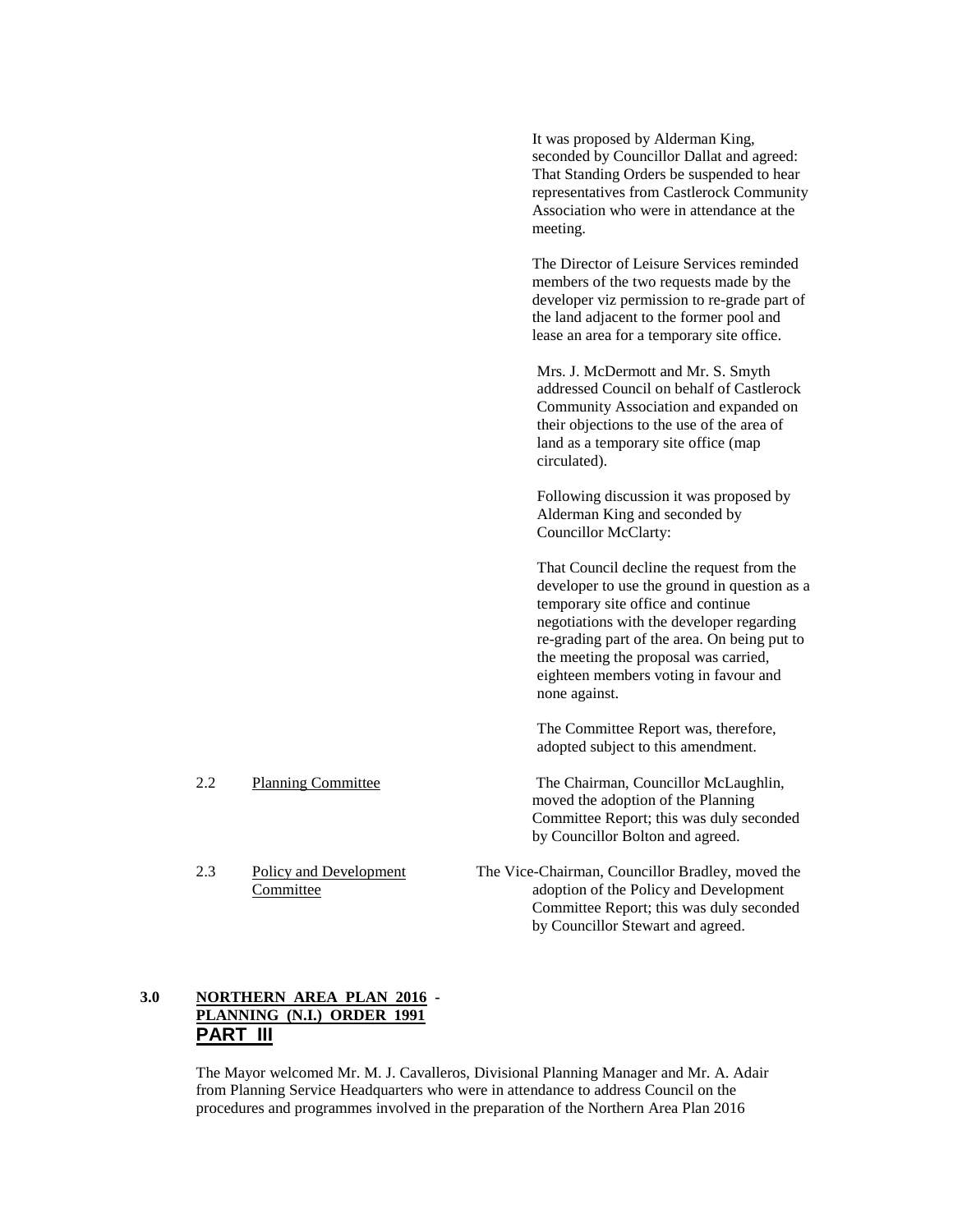(paper circulated).

Members noted that the purpose of this Area Plan was to set out the broad planning framework for the entire Council areas of Ballymoney, Coleraine, Moyle and Limavady for the period up to the year 2016. The Plan would also advise the public and potential land users on the policy framework which would be used to guide future development and provide a basis for the control of this development.

The representatives elaborated on the procedures and programmes involved as detailed in the paper.

A full discussion ensued during which Messrs. Cavalleros and Adair answered various members' questions.

It was proposed by the Deputy Mayor, seconded by Councillor McClarty and agreed:

That four half-day meetings, between Planning Service representatives and members in District Electoral Area groups, be arranged for April/May 2001 to further discuss issues relating to the Northern Area Plan 2016.

The Chairman thanked Messrs. Cavalleros and Adair for attending.

## **4.0 DISPLAYING OF FLAGS**

Consideration was given to the Town Clerk and Chief Executive's Report on Displaying of Flags (previously supplied).

Members noted that no cross-party consensus on the way forward had emerged from the Equality Working Group's consideration of this topic on  $30<sup>th</sup>$  January and  $21<sup>st</sup>$  February, 2001. At the latter meeting on  $21^{\text{st}}$  February, 2001 the Group concluded on a majority basis:

- (a) that no further legal or professional advice be sought on the statutory position of Council in this matter;
- (b) that no impact assessment of the proposed policy be carried out as provided for within Council's Equality Scheme;
- (c) that the matter be referred back to Council.

Members were requested to carefully consider the legal opinion and report (previously supplied) which set out the issues involved.

The undernoted Notice of Motion had been submitted by Alderman Watt:

"Like most members of Council I have given a lot of thought to the decision to display the flag in the Council Chamber and having carefully considered the legal opinion and the implications that we could become involved in, I would appeal to this Council to rescind the decision taken on  $28<sup>th</sup>$  March, 2000 and as an alternative consider the flying of the Union Flag outside Cloonavin Headquarters on the current prescribed days and on every working day that the premises are open to the public."

Alderman Watt formally proposed the rescission of the decision of  $28<sup>th</sup>$  March, 2000 and the flying of the Union Flag outside Cloonavin with effect from "tomorrow morning"; this was seconded by Councillor Bolton.

A full discussion ensued on this topic.

On a request for a recorded vote the proposal was put to the meeting and the members voted thus: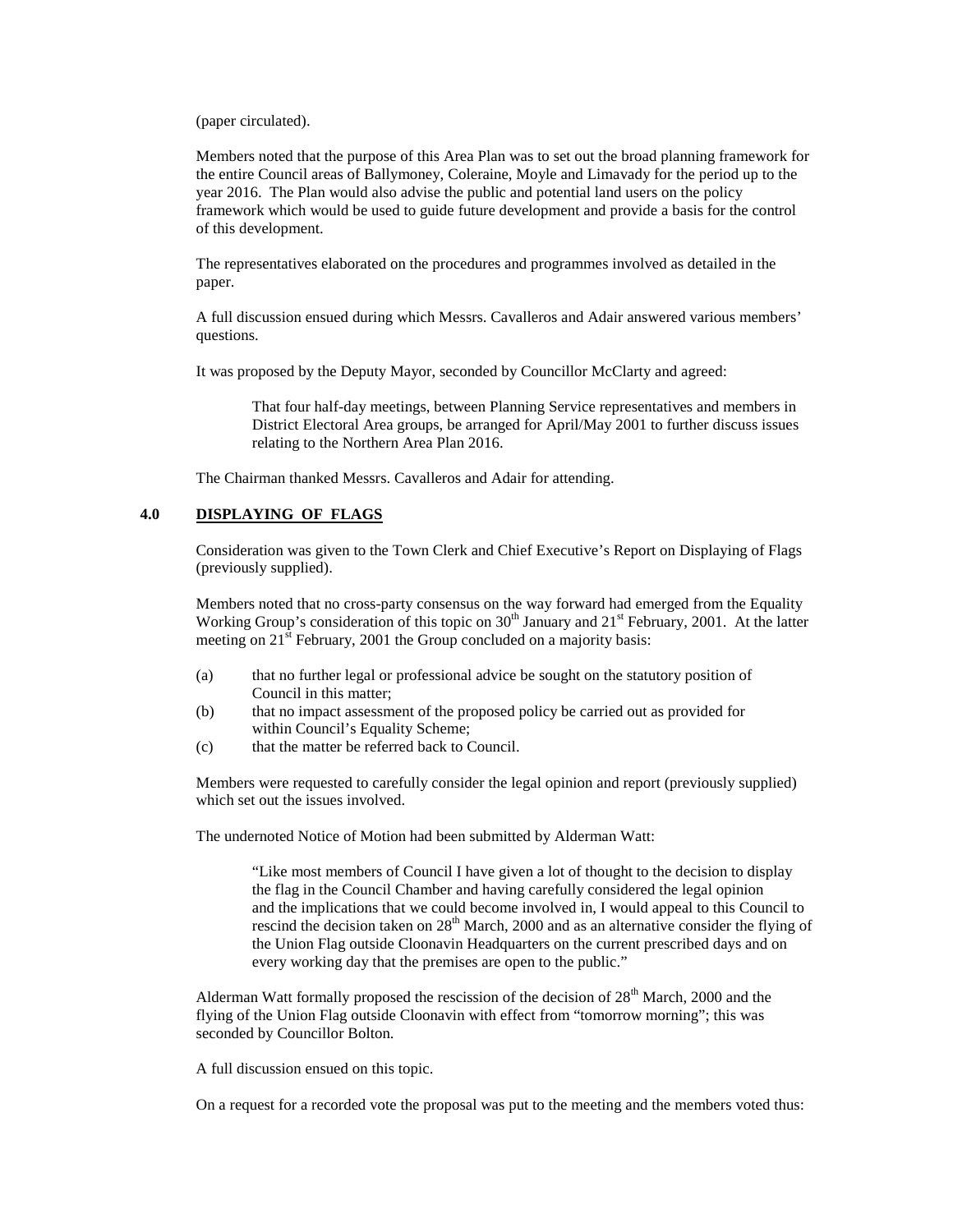| For:       | The Mayor<br>Aldermen Mrs. Armitage, King, McClure and Watt<br>Councillors Barbour, Mrs. Black, Bolton, Bradley, Mrs. Church,<br>Creelman, Hillis, McClarty, McPherson and Stewart (15) |
|------------|-----------------------------------------------------------------------------------------------------------------------------------------------------------------------------------------|
| Against:   | Councillor O'Hara (1)                                                                                                                                                                   |
| Abstained: | The Deputy Mayor<br>Alderman Ms. Alexander<br>Councillor Mathews (3)                                                                                                                    |

The Motion was, therefore, adopted.

As a result of the adoption of this Motion, the Mayor explained that the undernoted Notice of Motion submitted by Alderman McClure was rendered invalid, viz:

"That this Council in conjunction with the decision to display the Union Flag in the Council Chamber, have the same flag flown outside the Council Offices on each day of the year excluding weekends."

## **5.0 TENDERS - PORTBALLINTRAE HARBOUR ROCK ARMOURING**

The Director of Technical Services' Report on tenders received for the replacement of the existing rock armoured slope and the construction of an access path to the beach at Portballintrae Harbour was considered (previously supplied).

Ten tenders had been received as follows:

| <b>Tenderer</b>             | <b>Tender Total</b> |  |
|-----------------------------|---------------------|--|
|                             | £                   |  |
| <b>Ashleigh Contracts</b>   | 101,289.00          |  |
| John Graham (Dromore) Ltd.  | 118,849.10          |  |
| Farrans (Construction) Ltd. | 122,703.25          |  |
| T. D. McKee & Son           | 129,535.00          |  |
| William & Henry Alexander   | 150,875.00          |  |
| <b>JPM</b> Contracts        | 152,470.00          |  |
| McLaughlin & Harvey Ltd.    | 163,250.00          |  |

## **Tenderer Tender Total**

| 164,039.50 |
|------------|
| 285,400.50 |
| 359,243.50 |
|            |

Agreed:

That Ashleigh Contracts be appointed to carry out the proposed works at the corrected tender sum of £101,404.00 plus VAT subject to the completion of outstanding Health and Safety information to the satisfaction of the Planning Supervisor.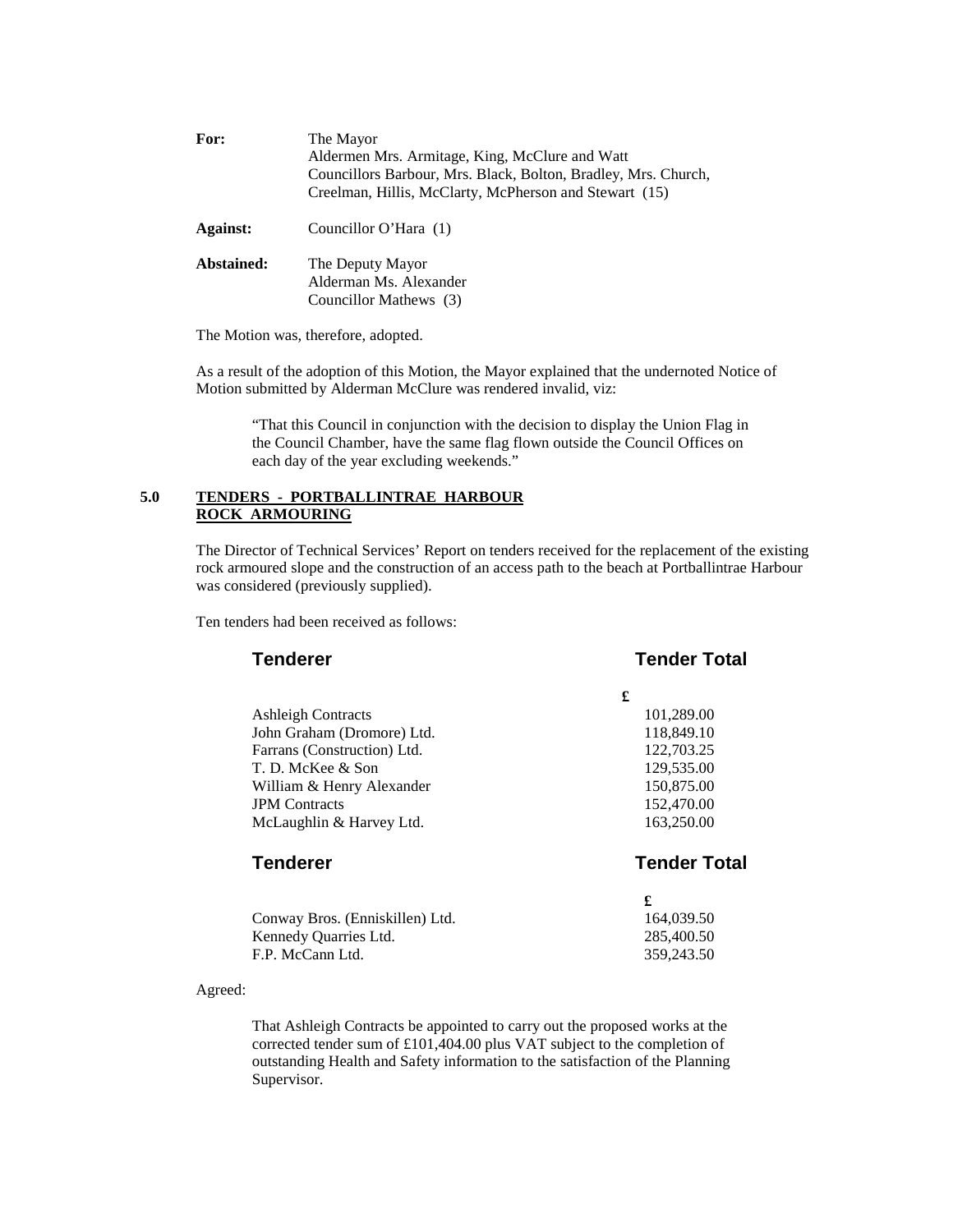## **6.0 PORTRUSH TRAFFIC SYSTEM - PROPOSED EXPERIMENTAL SCHEME**

Reported that following representations from a number of local organisations, Roads Service had agreed to make alterations to the Portrush traffic management system on the main access roads to the Town Centre on an experimental basis, viz:

- 1. The introduction of 2-way traffic on Eglinton Street, from its junction with Crocknamac Street (Metropole Roundabout) to its junction with Sandhill Drive. (A right-turn lane will be marked at the junction with Sandhill Drive to facilitate drivers wishing to access the Dunluce Avenue parking facilities.)
- 2. The introduction of 2-way traffic on Sandhill Drive, from its junction with Eglinton Street, to its junction with Dunluce Avenue. (The Dunluce Avenue junction will be re-modelled to permit the left-turn movement from Sandhill Drive into Dunluce Avenue.)
- 3. The introduction of a BUS/FIRE Lane on Eglinton Street, to replace the existing FIRE Lane. (This will allow buses leaving the Eglinton Street yard to turn right if required.)

The proposals would be advertised and publicly displayed within the next few weeks. Depending upon the reaction the changes could be operative by July/August for up to a twelve month trial period.

Noted.

## **7.0 INTERNATIONAL FUND FOR IRELAND**

Reported that following a visit in February, the International Fund for Ireland had decided to extend the present Urban Development Programme Boundary at Railway Road, Coleraine to the railway crossing and including Railway Place. To accommodate this The Diamond/Church Street area would be deleted from the Programme.

The Fund was keen to see progress on a scheme in the West Bann area. They would continue to liaise with the local development group and Council on a viable project.

Noted.

### **8.0 TRANSLINK - NEW COLERAINE BUS AND RAIL CENTRE**

Reported that the new Coleraine Bus and Rail Centre had opened to the public on Monday,  $26<sup>th</sup> March$ , 2001.

Noted.

## **9.0 OFFICIAL COUNCIL PHOTOGRAPH**

Agreed:

That the official Council photograph be arranged for 6.30 p.m. on  $10^{th}$  April, 2001.

#### **10.0 NEW COLERAINE HOSPITAL**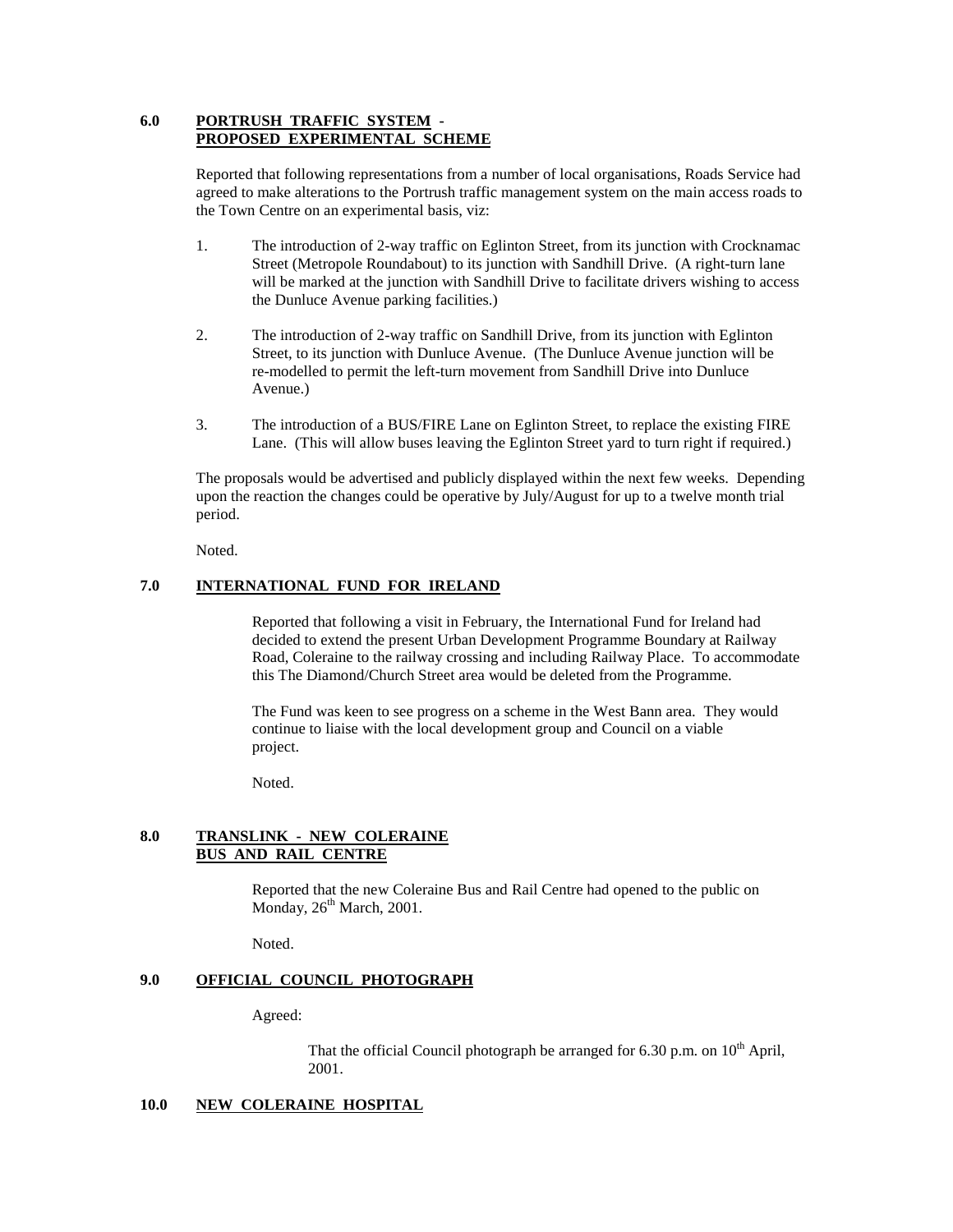Reported that the tour of the new hospital had been arranged for Wednesday,  $4<sup>th</sup>$  April, 2001 at 2.30 p.m.

Noted.

## **11.0 NORTHERN IRELAND OFFICE - COMBATING ELECTORAL FRAUD IN NORTHERN IRELAND**

Read letter from the Northern Ireland Office regarding proposals as contained in a White Paper regarding combating electoral abuse in Northern Ireland.

The legislation would only apply in Northern Ireland. Government was confident that the measures would be effective in minimising opportunities for abuse while not putting obstacles in the way of people's legitimate exercise of the vote.

Noted.

## **12.0 NORTH-EASTERN EDUCATION AND LIBRARY BOARD**

Tabled:

Minutes of the NEELB dated 30<sup>th</sup> January, 2001.

## **13.0 SIMON COMMUNITY - NORTHERN IRELAND**

Tabled:

Summary report of the project "Opening the Door to Health".

## **14.0 CIVIC FORUM**

Tabled:

Response to the Northern Ireland Executive Draft Programme for Government dated October 2000.

#### **15.0 HEALTH AND SAFETY EXECUTIVE FOR NORTHERN IRELAND**

Tabled:

Annual Report and Statement of Accounts – 1 April 1999 – 31 March 2000.

#### **16.0 CO-OWNERSHIP HOUSING**

Tabled:

Annual Report and Accounts 1999 – 2000.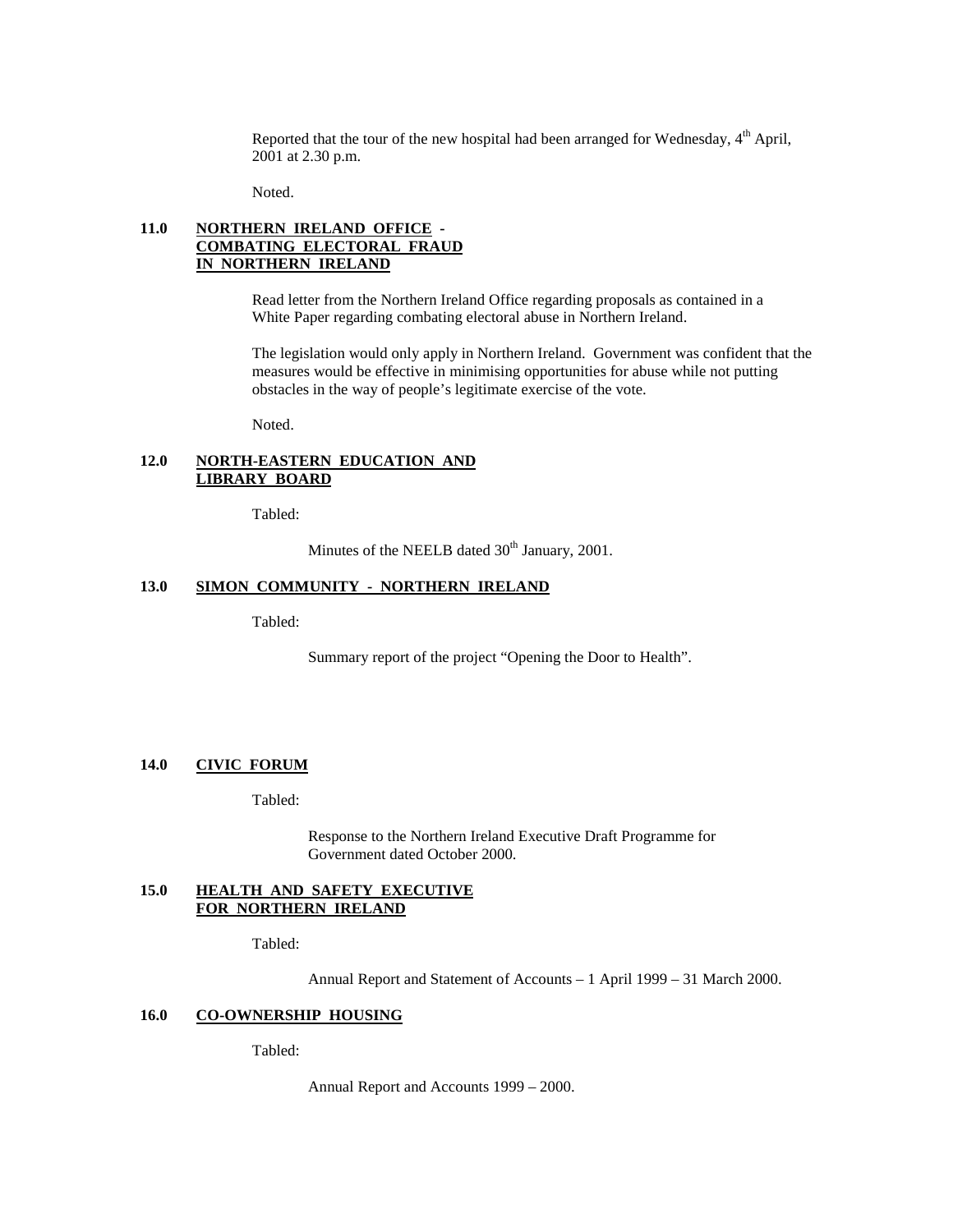## **17.0 THE OFFICE OF THE FIRST MINISTER AND DEPUTY FIRST MINISTER**

Tabled:

New Targeting Social Need Action Plans Report – Making It Work.

## **18.0 DOCUMENTS FOR SEALING**

Resolved:

Ltd.

That the following documents be sealed:

| 1. | <b>Endorsement and Counterpart</b> | Coleraine Tourist Information Centre<br>Council with Lynas Frozen Foods                  |
|----|------------------------------------|------------------------------------------------------------------------------------------|
| 2. | Cemetery Titles                    | Grant of Right of Burial – Deeds Register<br>Nos. $2686 - 2699$ inclusive:               |
|    |                                    | Coleraine<br>5<br>2<br><b>Ballywillan</b><br>1<br>Agherton<br>5<br>Portstewart<br>Kilrea |
|    |                                    | <b>Advanced Deeds</b>                                                                    |
|    |                                    | Register No. 0016 – 0017                                                                 |

Register No. 0016 – 0017

| Portstewart |  |
|-------------|--|
| Coleraine   |  |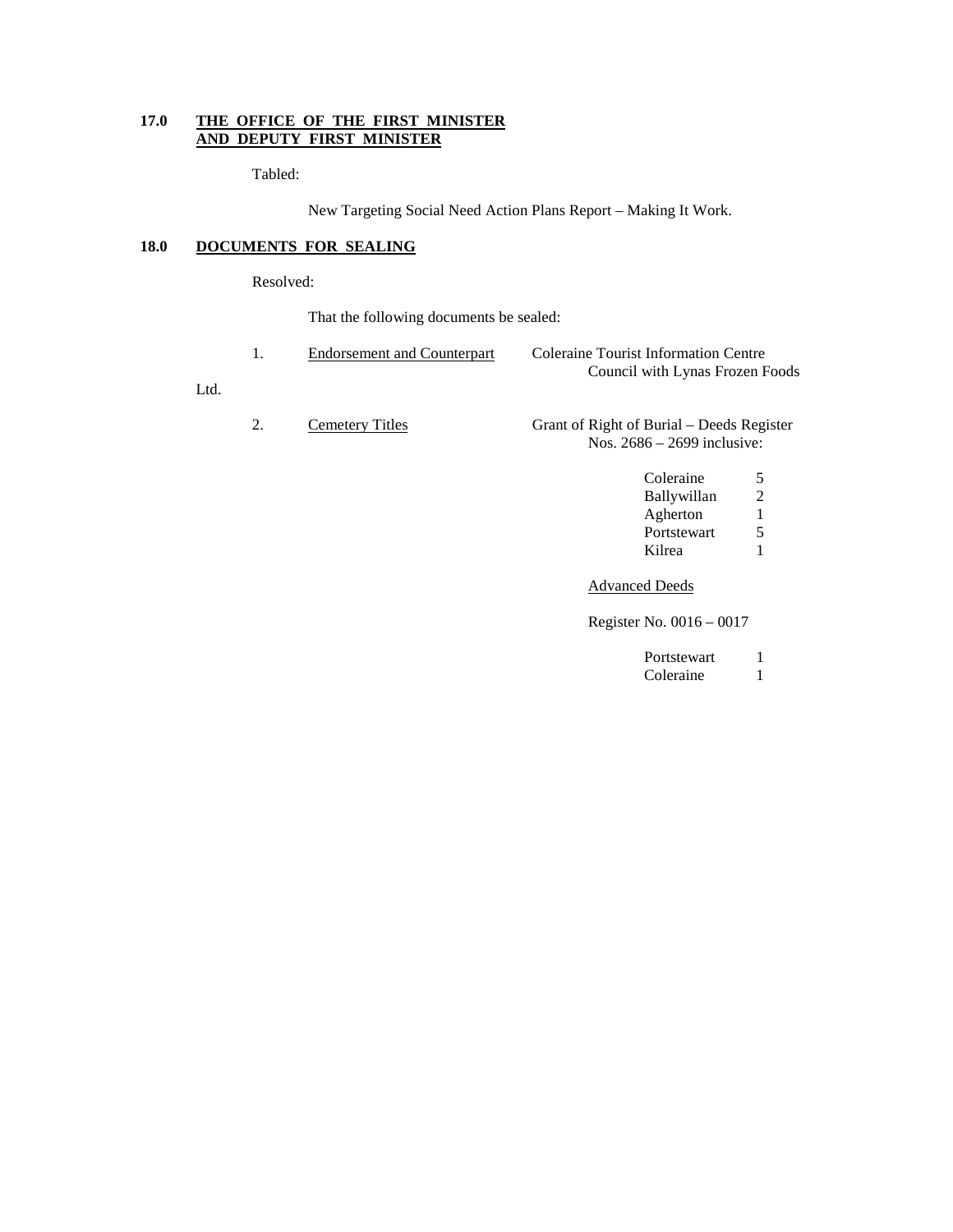## **SPECIAL PLANNING COMMITTEE**

## **29th March, 2001.**

| Convened:                                | To further consider Major Planning Applications<br>Nos. C/00/937 and C/00/938<br>Housing Development (Erection of 111 no.<br>Apartments and 21 no. Townhouses) on lands<br>at West Bay, Dhu Varren, Portrush bounded by<br>Portstewart Road, West Strand Road, The<br>Promenade, Carrick-Dhu Bungalow and the<br>Railway Embankment for Seaport Investments Ltd. |                                                                                 |  |
|------------------------------------------|------------------------------------------------------------------------------------------------------------------------------------------------------------------------------------------------------------------------------------------------------------------------------------------------------------------------------------------------------------------|---------------------------------------------------------------------------------|--|
| <b>Present:</b>                          | Councillor G. L. McLaughlin in the Chair                                                                                                                                                                                                                                                                                                                         |                                                                                 |  |
|                                          | The Mayor, Councillor E. A. Johnston (Mrs.)                                                                                                                                                                                                                                                                                                                      |                                                                                 |  |
|                                          | The Deputy Mayor, Councillor B. E. Dempsey (Mrs.)                                                                                                                                                                                                                                                                                                                |                                                                                 |  |
|                                          | <b>Aldermen</b>                                                                                                                                                                                                                                                                                                                                                  |                                                                                 |  |
|                                          | C. S. Alexander (Ms.)<br>W. H. King                                                                                                                                                                                                                                                                                                                              | W. J. Watt                                                                      |  |
|                                          | <b>Councillors</b>                                                                                                                                                                                                                                                                                                                                               |                                                                                 |  |
|                                          | D. D. Barbour<br>R. S. Bolton<br>O. M. Church (Mrs.)<br>W. T. Creelman<br>J. J. Dallat                                                                                                                                                                                                                                                                           | N. F. Hillis<br>D. McClarty<br>R. A. McPherson<br>E. M. Mullan<br>R. D. Stewart |  |
| Also in<br>Attendance:                   | Mr. P. Fleming, BDP Planning                                                                                                                                                                                                                                                                                                                                     |                                                                                 |  |
| <b>Officers in</b><br><b>Attendance:</b> | Assistant                                                                                                                                                                                                                                                                                                                                                        | Town Clerk and Chief Executive and Administrative                               |  |
| <b>Apologies:</b>                        | Aldermen Mrs. Armitage and McClure<br>Councillors Mrs. Black, Bradley, Mathews and<br>O'Hara                                                                                                                                                                                                                                                                     |                                                                                 |  |

The Town Clerk and Chief Executive reminded members of the previous consideration given to these planning applications. At the Planning Committee on 13<sup>th</sup> February, 2001 it was noted that Planning Service had applied Article 31 of the Planning (N.I.) Order 1991 to both applications. It had also been agreed that Council request the Department to hold a Public Inquiry on these applications.

At the Planning Committee on 13<sup>th</sup> March, 2001 Committee had heard presentations from the applicant's advisers and objectors.

A rescinding motion regarding Council's request seeking a Public Inquiry on these applications would be considered at the Planning Committee on  $10^{th}$  April, 2001.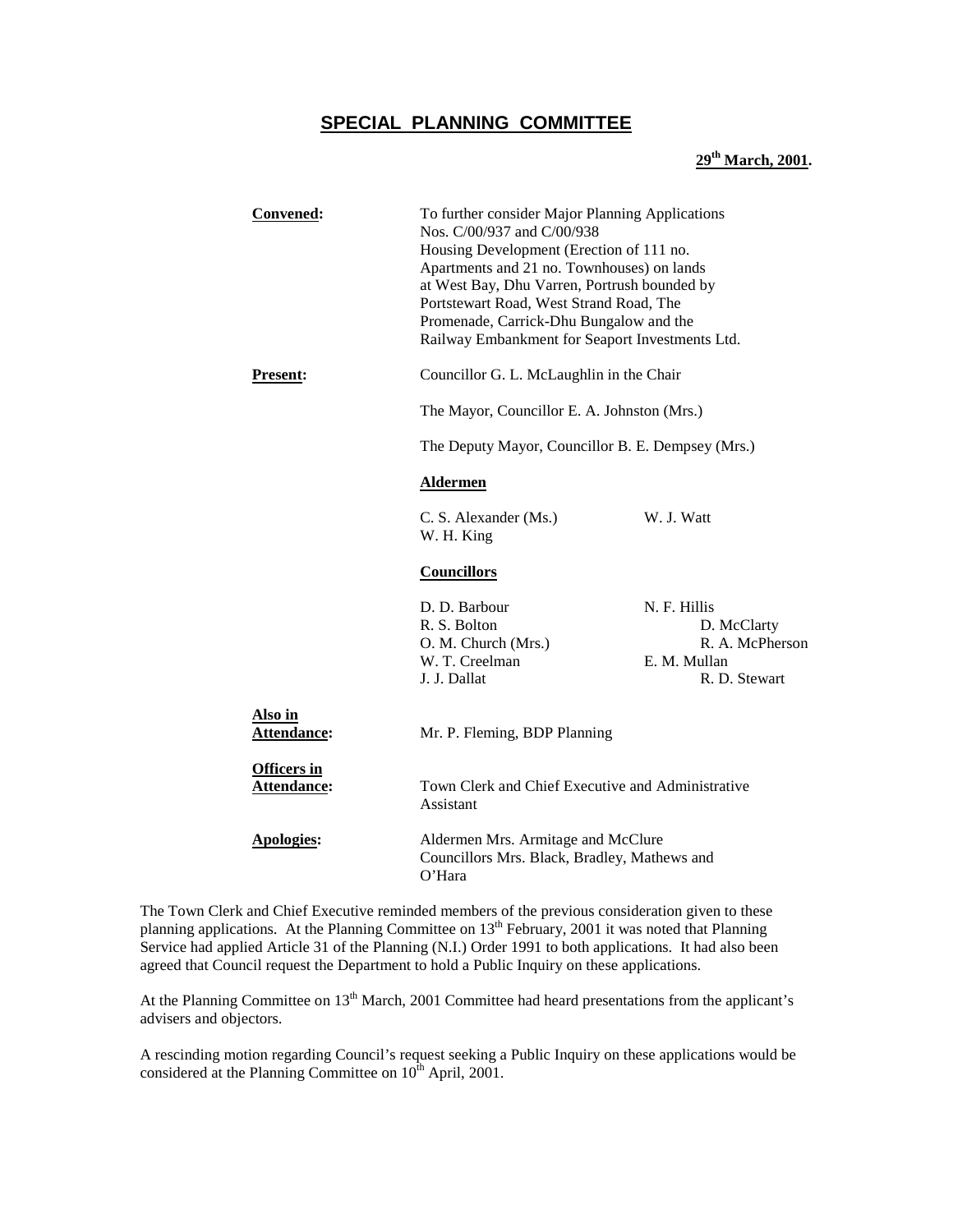The Chairman welcomed Mr. P. Fleming, BDP Planning, who was in attendance. A note prepared by BDP Planning to assist Council with its response to Planning Service, regarding Article 31 being applied to these applications, was circulated to members.

Mr. Fleming elaborated on the note which outlined the applications, the Article 31 procedure, Area Plan Context, Certificate of Alternative Development Value regarding the site and three alternative options available to Council.

A full discussion ensued on this topic during which the Town Clerk and Chief Executive and Mr. Fleming answered various members' questions.

It was proposed by Councillor McPherson and seconded by Councillor McClarty:

That Council adopt Option No. 3, viz:

"Advise the Department that the Council has no plans to implement the proposed recreational use zoning in the North-East Area Plan and that the Council is aware of the CADV relating to the subject site stating the Department's opinion with respect to residential development. Advise the Department that the Council have heard from both the applicant's advisers and objectors at a Special Meeting of Council. Submit a presentation to the Department to highlight particular areas of interest, which the Department should take into account in the consideration of the application and the next steps. These subject areas could include the following – development concept, scale, density, dwelling numbers, visual impact, traffic impact, balance between openness and built form in the locality and policy context. The latter would include reference to the North East Area Plan 2002, the draft Planning Policy Statements 7 and 8 "Quality Residential Environments" and "Open Space, Sport and Recreation" and the "Creating Places" book. Advise the Department that careful consideration should be given to the applications in light of their status as Article 31 applications."

On being put to the Meeting the proposal was carried by eleven votes to one.

The Chairman thanked Mr. Fleming for attending.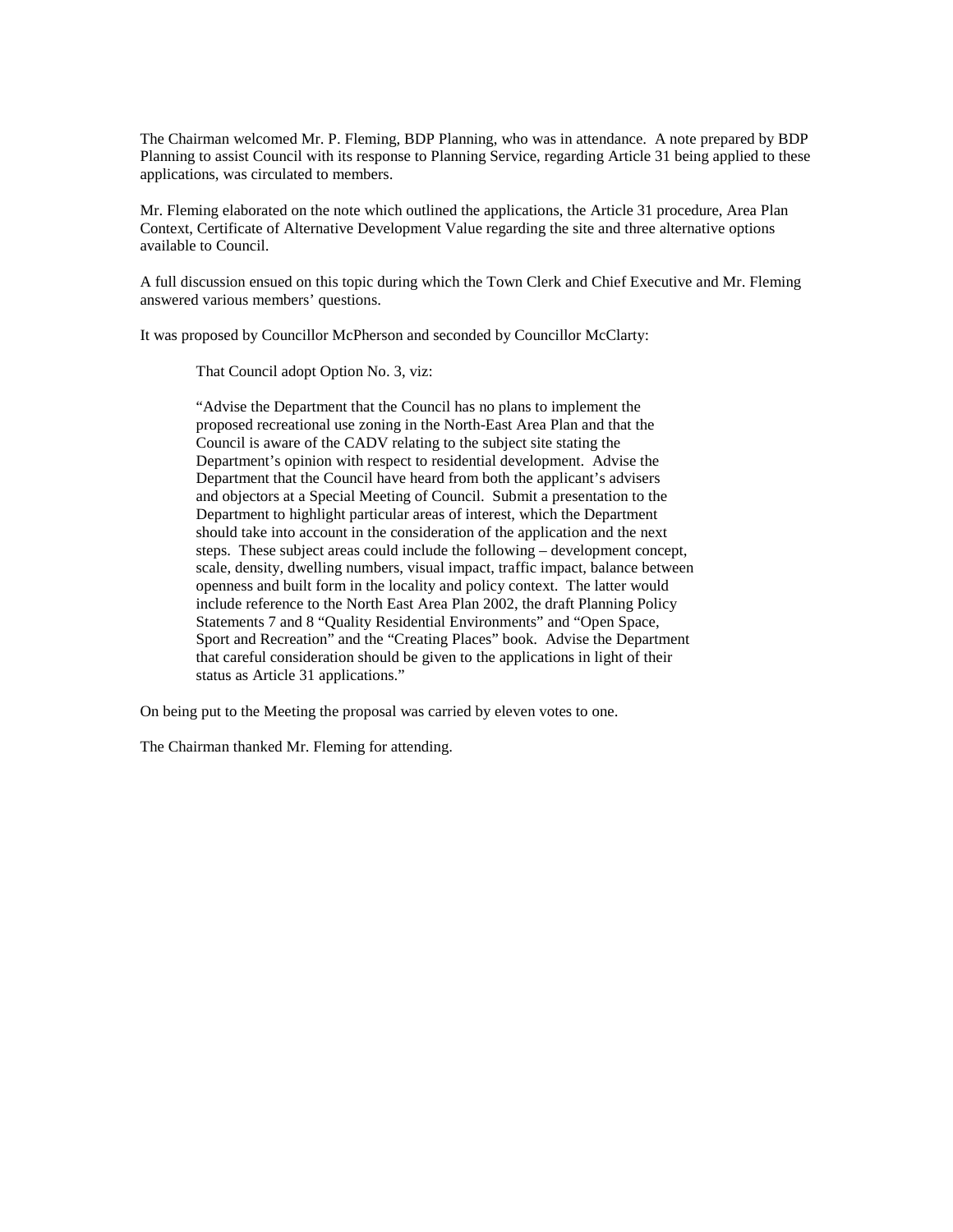## **LEISURE AND ENVIRONMENT COMMITTEE**

**3rd April, 2001.**

**Present:** Councillor E. O'Hara, in the Chair

The Mayor, Councillor E. A. Johnston (Mrs.)

The Deputy Mayor, Councillor B. E. Dempsey (Mrs.)

#### **Aldermen**

C. S. Alexander (Ms.) W. J. McClure P. E. A. Armitage (Mrs.) (Items 4.4 – 12.0) W. H. King W. J. Watt (Items  $1.0 - 3.0$ )

## **Councillors**

| D. D. Barbour         | J. J. Dallat           |
|-----------------------|------------------------|
| (Items $1.0 - 5.7$ )  | (Items $1.0 - 6.1.1$ ) |
| E. T. Black (Mrs.)    | N. F. Hillis           |
| (Items $1.0 - 5.7$ )  | D. McClarty            |
| R. S. Bolton          | G. L. McLaughlin       |
| (Items $1.0 - 10.0$ ) | R. A. McPherson        |
| O. M. Church (Mrs.)   | W. Mathews             |
| (Items $1.0 - 10.0$ ) | E. M. Mullan           |
| W. T. Creelman        | (Items $1.0 - 4.8$ )   |
|                       | R. D. Stewart          |

## **Officers in**

**Attendance:** Director of Leisure Services, Director of Environmental Health, Leisure Services Officer (Items  $1.0 - 5.1.2$ ), Senior Technical Officer, Principal Building Control Officer (Items  $3.0 - 5.7$ ), Countryside Access Officer (Items  $1.0 - 4.11$ ), Principal Administrative Officers and Administrative Assistant

**Apology:** Councillor Bradley

#### **1.0 WELCOME**

The Chairman welcomed those present in the public gallery.

#### **2.0 SYMPATHY**

The Chairman referred to the tragic death of Miss Jill Bradley of Coleraine as a result of a road traffic accident. Miss Bradley was the daughter of Mr. D. Bradley of the Parks Section and a cousin of Councillor Bradley.

Members expressed their sympathy and extended condolences to the family circle.

#### **3.0 SKATEBOARDING**

The Chairman welcomed Ms. R. Stewart and Messrs. R. Porter and G. Wolfe from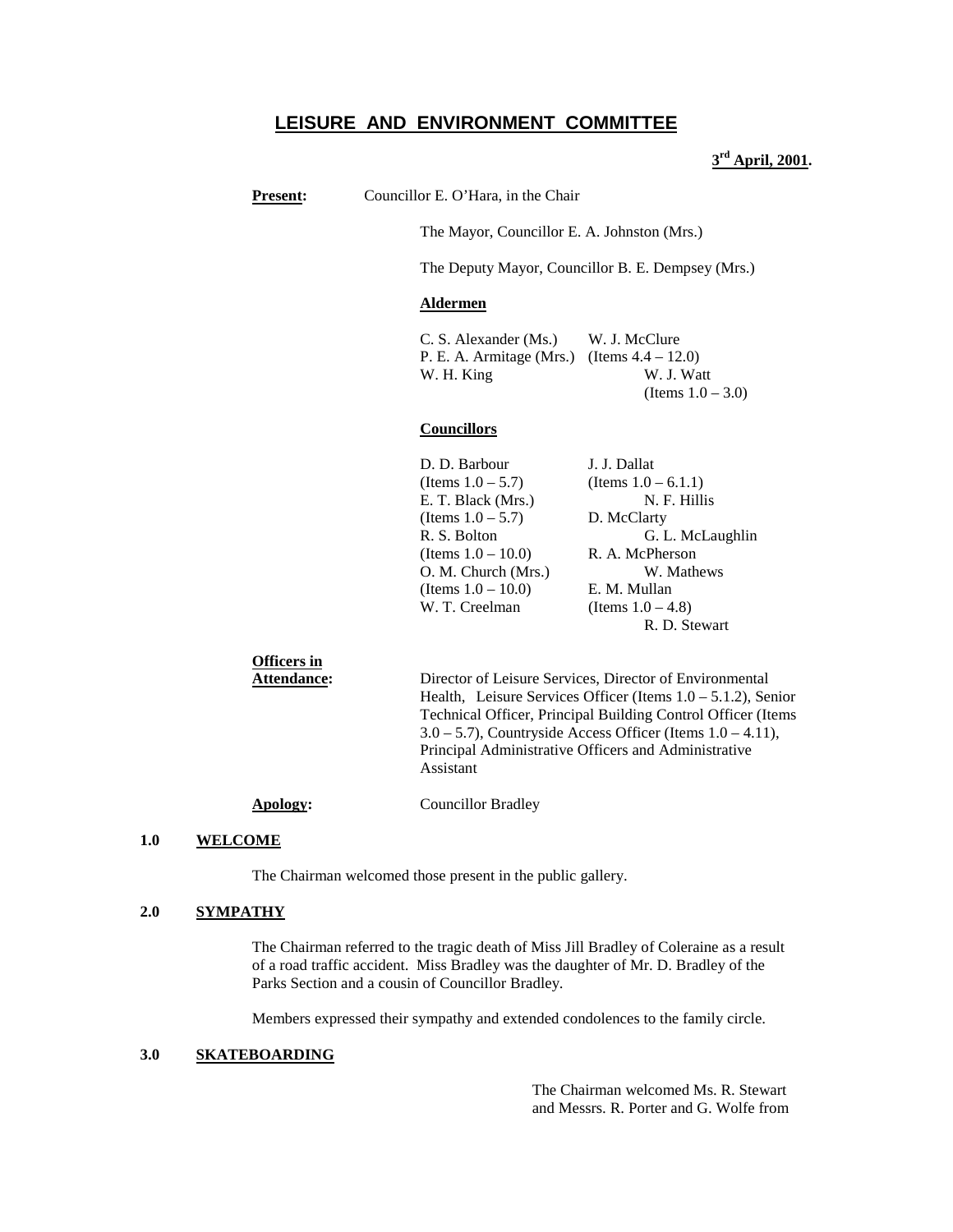Triangle Skate System who were in attendance to address Committee regarding the provision of a skatepark in the Borough (paper circulated).

Ms. Stewart elaborated on their proposals for a skatepark which it was suggested should be provided at an indoor venue in the Portrush area. Council was asked to work in partnership with the Youth Service in the area regarding the provision of such a facility.

A full discussion ensued on this topic during which Ms. Stewart answered various members' questions.

It was proposed by Alderman Watt, seconded by Alderman Ms. Alexander and recommended:

That the officers have further discussions with Triangle Skate System regarding the possible provision of a skatepark and report back to Committee at the earliest opportunity.

The Chairman thanked the representatives for attending after which they withdrew.

## **4.0 LEISURE SERVICES REPORT**

The Report of the Director of Leisure Services was considered (previously supplied).

Matters arising:

4.1 Coleraine Leisure Centre - Seven tenders had been received for the supply Fitness Equipment and delivery of fitness equipment for the new facility at Coleraine Leisure Centre:

|                       | £       |
|-----------------------|---------|
| <b>Precor Fitness</b> | 140,560 |
| <b>SP</b> Sports      | 157,969 |
| <b>Pulse Fitness</b>  | 161,389 |
| Life Fitness          | 169,310 |
| Technogym             | 174,070 |
| Powersport            | 180,474 |
| <b>Crown Fitness</b>  | 215,469 |

A figure of £200,000 had been allowed for in the estimates. Recommended:

> That Council accept the lowest tender from Precor Fitness in the sum of £140,560.

4.2 Juniper Hill - One2One Personal Communications Ltd. had Telecommunications Mast requested permission to erect a telecommunications mast within the grounds of Juniper Hill Caravan Park. Following discussion it was proposed by Alderman Ms. Alexander, seconded by Councillor Mullan and recommended: That Council decline to grant permission to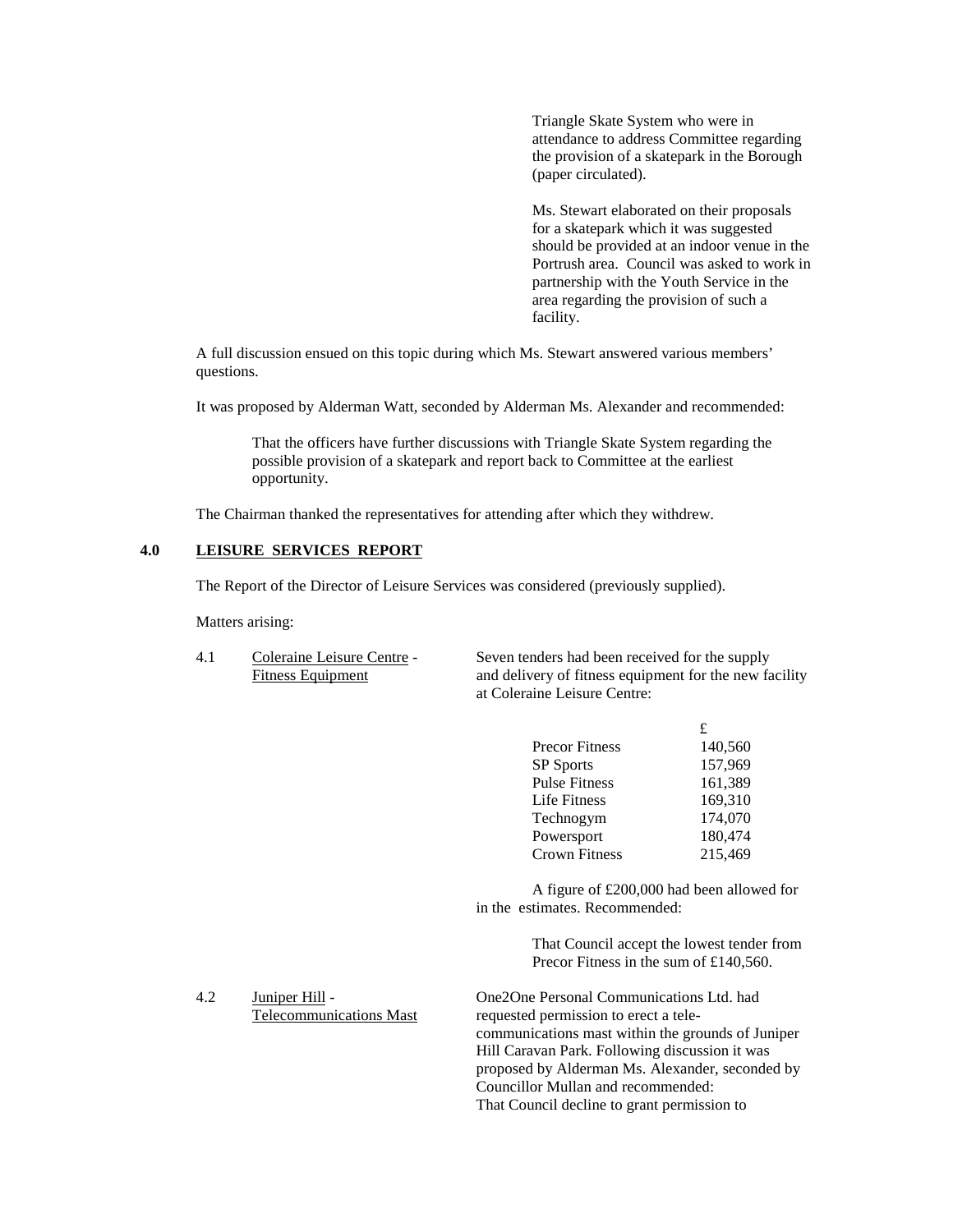|     |                                         |                                                                                            | site this mast within the grounds of Juniper<br>Hill Caravan Park.                                                                                                                                                                                             |
|-----|-----------------------------------------|--------------------------------------------------------------------------------------------|----------------------------------------------------------------------------------------------------------------------------------------------------------------------------------------------------------------------------------------------------------------|
| 4.3 |                                         | <b>BBC Town Challenge</b>                                                                  | The BBC had requested permission to use the<br>green at East Strand Car Park, Portrush on<br>$10^{th}$ June, 2001 for one of the heats of Town<br>Challenge.                                                                                                   |
|     |                                         |                                                                                            | Council is recommended to agree.                                                                                                                                                                                                                               |
| 4.4 | Cycle Network - Metropole -<br>Portrush |                                                                                            | Roads Service had requested Council to sell them<br>a small piece of land at Metropole Corner, Portrush<br>to provide a cycle path as part of National Cycle<br>Network Route 93. This would entail moving the<br>existing wall back approximately 1.5 metres. |
|     |                                         |                                                                                            | Council is recommended to agree, subject to<br>agreement regarding a premium as assessed by<br>the Valuation and Lands Agency.                                                                                                                                 |
| 4.5 |                                         | <b>Requests for Assistance</b>                                                             |                                                                                                                                                                                                                                                                |
|     | 4.5.1                                   | <b>Ballywillan Flute</b><br>Band - 'Portrush<br>Masters' Event                             | A request for financial assistance had been<br>received from Ballywillan Flute Band towards the<br>cost of staging the 'Portrush Masters' event at the<br>Causeway Coast Hotel, Portrush on 26 <sup>th</sup> May, 2001.                                        |
|     |                                         |                                                                                            | Recommended:                                                                                                                                                                                                                                                   |
|     |                                         |                                                                                            | That Council contribute £200 as in previous<br>years.                                                                                                                                                                                                          |
|     | 4.5.2                                   | <b>North of Ireland Bands</b><br>Association - 'Open<br>March Flute Band<br>Championships' | Council had been requested by the North of Ireland<br>Bands Association to make a financial contribution<br>towards the cost of staging the 'Open March Flute<br>Band Championships' at Portstewart Town Hall on<br>$21st$ April, 2001.                        |
|     |                                         |                                                                                            | It was initially proposed by Alderman Mrs. Armitage<br>and seconded by Councillor Stewart:                                                                                                                                                                     |
|     |                                         |                                                                                            | That Council contribute £100 towards the cost of<br>staging the event.                                                                                                                                                                                         |
|     |                                         |                                                                                            | It was further proposed by The Mayor and seconded<br>by Councillor Mrs. Black:                                                                                                                                                                                 |
|     |                                         |                                                                                            | That Council waive the cost of hiring<br>Portstewart Town Hall (£60) for this event.                                                                                                                                                                           |
|     |                                         |                                                                                            | The initial proposal was subsequently withdrawn.                                                                                                                                                                                                               |
|     |                                         |                                                                                            | As an amendment it was proposed by Alderman<br>McClure and seconded by Councillor Stewart:                                                                                                                                                                     |
|     |                                         |                                                                                            | That Council contribute £100 towards the                                                                                                                                                                                                                       |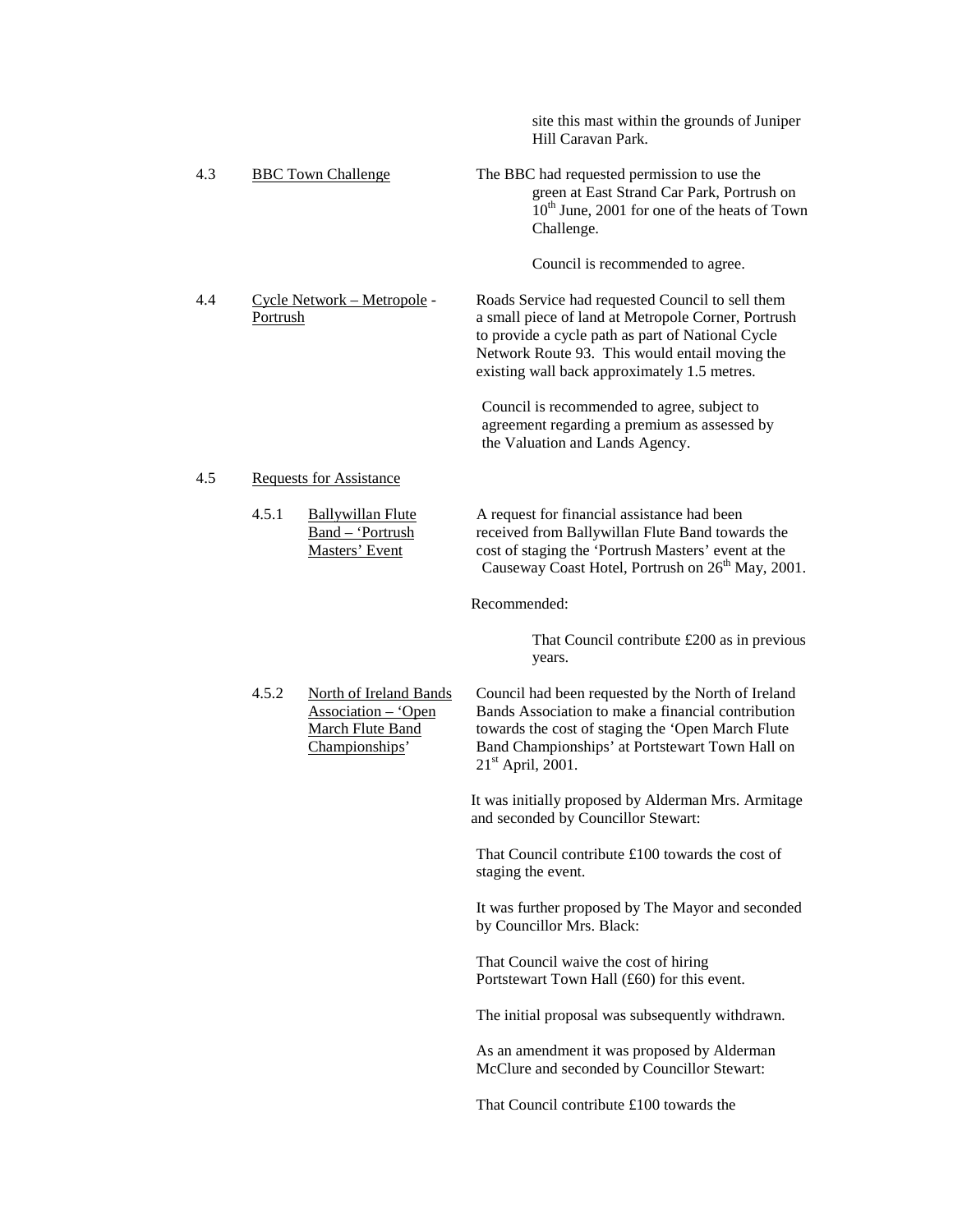cost of staging the event.

On a request for a recorded vote, the amendment was put to the meeting and the members voted thus:

|     |                                            |                                    | For:<br>(5)        | Alderman McClure<br>Councillors Bolton,<br>Creelman,<br>McPherson and Stewart                                                                                                                                   |
|-----|--------------------------------------------|------------------------------------|--------------------|-----------------------------------------------------------------------------------------------------------------------------------------------------------------------------------------------------------------|
|     |                                            |                                    | <b>Against:</b>    | The Mayor and Deputy<br>Mayor, Aldermen Mrs.<br>Armitage and King<br>Councillors Barbour, Mrs.<br>Black, Mrs. Church,<br>Dallat, Hillis, McClarty,<br>McLaughlin, Mathews,<br>Mullan and<br>O'Hara $(14)$       |
|     |                                            |                                    | <b>Abstention:</b> | Alderman Ms. Alexander                                                                                                                                                                                          |
|     |                                            |                                    |                    | The amendment was, therefore, lost by<br>fourteen votes to five.                                                                                                                                                |
|     |                                            |                                    | the event.         | The proposal was subsequently put to the<br>meeting and was carried. Council is,<br>therefore, recommended to waive the<br>£60 cost of hiring Portstewart Town Hall for                                         |
|     | 4.5.3                                      | Coleraine Yacht Club -             | Recommended:       |                                                                                                                                                                                                                 |
|     | <b>Annual 24-Hour Yacht</b><br>Race        |                                    |                    | That Council contribute £150 to<br>Coleraine<br>Yacht Club towards the cost of<br>staging the Annual 24-Hour Yacht<br>Race on $16^{th}$ and $17^{th}$ June, 2001.                                               |
|     | 4.5.4                                      | Co. Londonderry Milk               | Recommended:       |                                                                                                                                                                                                                 |
|     | <b>Cup Soccer Teams</b><br>$U14$ and $U16$ |                                    |                    | That Council contribute £300 per<br>team to the Co. Londonderry Milk<br>Cup U14 and U16 Teams towards<br>the cost of competing in the 2001<br>tournament.                                                       |
| 4.6 |                                            | Seaside Awards                     |                    | Committee welcomed the announcement that<br>Portrush East and West Strands had been<br>awarded the Seaside Award for 2001 by The<br>Tidy Britain Group, Portrush. West Strand<br>had been granted an 'A' award. |
| 4.7 |                                            | <b>Proposed Riverside Footpath</b> |                    | The Countryside Access Officer outlined the                                                                                                                                                                     |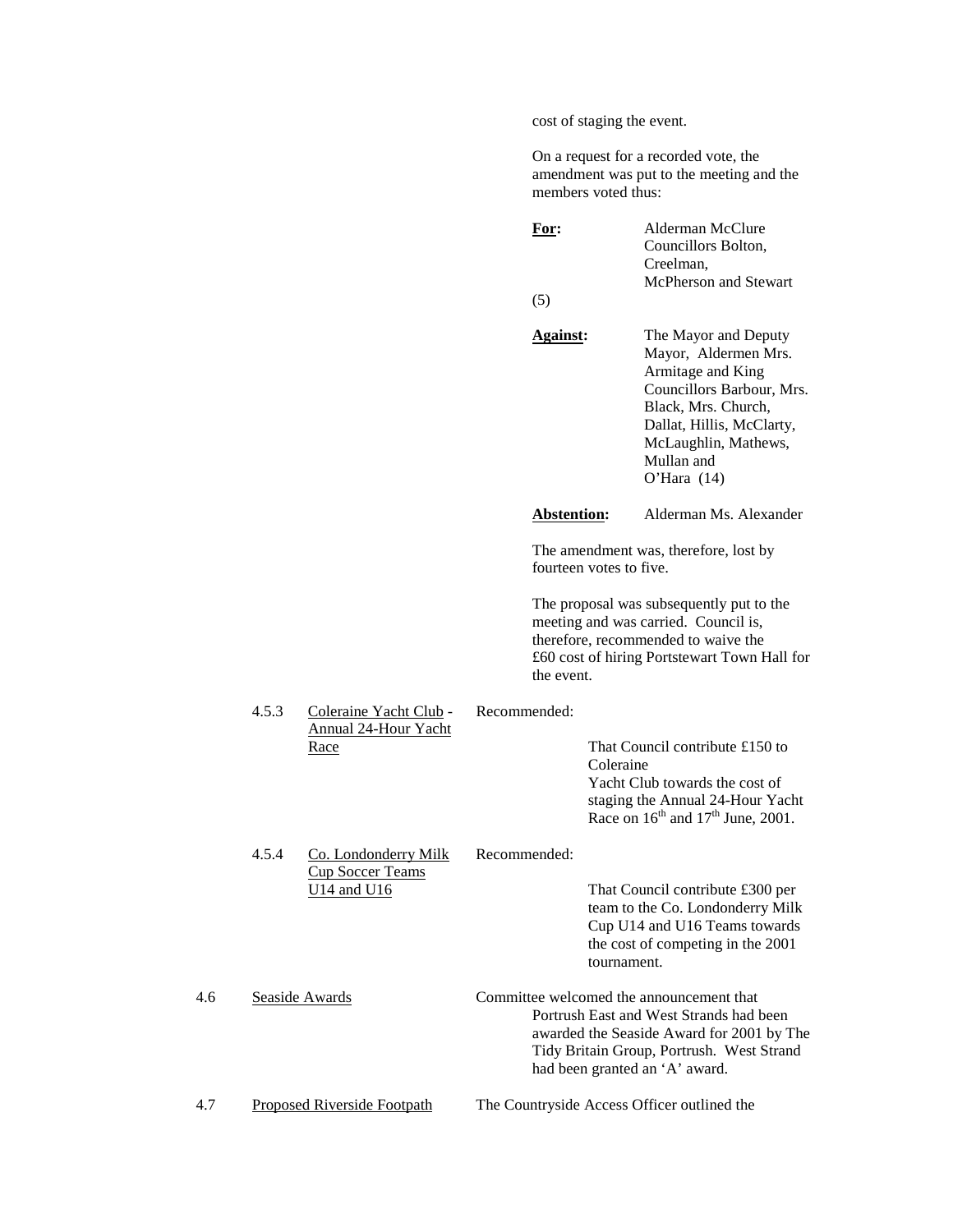|      | <b>Link connecting Portneal</b><br>and Portna, Kilrea                                 | proposed riverside footpath link project connecting<br>Portneal and Portna, Kilrea. This link would open<br>up opportunities for circular and linear routes in and<br>around Kilrea.                                                                                                                |
|------|---------------------------------------------------------------------------------------|-----------------------------------------------------------------------------------------------------------------------------------------------------------------------------------------------------------------------------------------------------------------------------------------------------|
|      |                                                                                       | Following discussion it was recommended to further<br>explore this proposal subject to the necessary funding<br>being secured.                                                                                                                                                                      |
| 4.8  | <b>Highway to Health Initiative</b>                                                   | The Northern Ireland Chest Heart and Stroke<br>Association (NICHSA) wished to work in partnership<br>with Council to develop a 'Highway to Health' route<br>within the Coleraine area. A potential route had been<br>identified. The total cost of the scheme was<br>approximately £1,500 - £2,000. |
|      |                                                                                       | Council is recommended to enter into partnership<br>with NICHSA to develop this scheme.                                                                                                                                                                                                             |
| 4.9  | <b>Causeway Coast and Antrim</b><br>Glens Ltd. - Cycling Promotion<br><b>Brochure</b> | The Causeway Coast and Antrim Glens Ltd. were<br>producing a brochure to promote cycling as a<br>tourism product to foreign visitors to the area.<br>Sustrans had been commissioned to work on this<br>project.                                                                                     |
|      |                                                                                       | Council was recommended to agree to work<br>in partnership with Sustrans to investigate<br>the possibility of identifying a rural cycle<br>route in the south of the Borough to<br>complement the existing facilities along the<br>north coast.                                                     |
| 4.10 | <b>Walking Routes - Minor Roads</b>                                                   | The Director of Leisure Services was asked to<br>consider the possibility of establishing<br>designated walking routes along minor roads<br>in the Borough.                                                                                                                                         |
| 4.11 | For Information                                                                       | The Director of Leisure Services included<br>information in his report on the following:                                                                                                                                                                                                            |
|      |                                                                                       | Glenullin Hillwalking Project.                                                                                                                                                                                                                                                                      |

## **5.0 TECHNICAL SERVICES REPORT**

The Report of the Director of Technical Services was considered (previously supplied).

Matters arising:

- 5.1 Building Control
	- 5.1.1 Approvals Approval had been given for fifty-four applications.
	- 5.1.2 Schedule of Plans Recommended: for Rejection under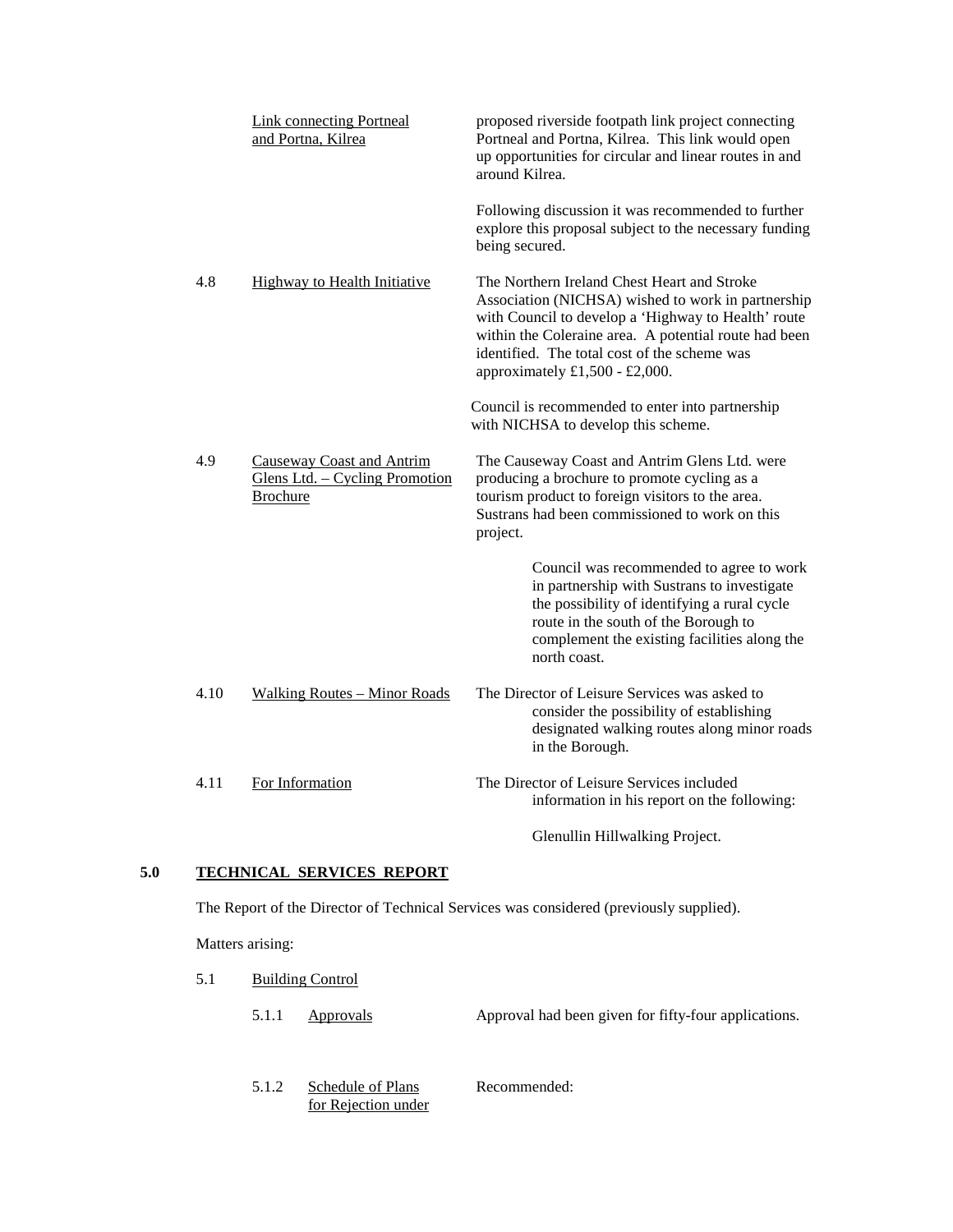|             | <b>Building Regulations</b>                    |                  | That 14 applications, as detailed in the<br>report, be rejected under Schedule 2 of the<br>Building Regulations as insufficient<br>information had been deposited on the<br>plans to enable them to be approved.                                                                                         |
|-------------|------------------------------------------------|------------------|----------------------------------------------------------------------------------------------------------------------------------------------------------------------------------------------------------------------------------------------------------------------------------------------------------|
|             |                                                |                  | It was noted that the required information<br>in respect of C/0009/7159E - Extension<br>and Alterations to Dwelling at 74 Strand<br>Road, Portstewart had now been submitted.                                                                                                                            |
| 5.1.3       | <b>New Building</b><br>Regulations (N.I.) 2000 | Standards.       | The Principal Building Control Officer elaborated<br>on the introduction of New Building Regulations,<br>as detailed in the report, which had come<br>into operation on 1 <sup>st</sup> April, 2001. These<br>regulations introduced a change of format to<br>and the recognition of harmonised European |
|             |                                                | people to visit. | Committee noted that the regulations had<br>been extended to require new dwellings to<br>have access and facilities to enable disabled                                                                                                                                                                   |
|             | <b>Entertainments Licences</b>                 |                  |                                                                                                                                                                                                                                                                                                          |
| 5.2.1       | <b>Grant of Licence</b>                        |                  | Applications for the grant of an Entertainments<br>Licence had been received in respect of:                                                                                                                                                                                                              |
|             |                                                |                  | Golf Hotel, 17 Main Street, Castlerock<br>York Hotel, 2 Station Road, Portstewart                                                                                                                                                                                                                        |
|             |                                                | Recommended:     |                                                                                                                                                                                                                                                                                                          |
|             |                                                |                  | That an Entertainments Licence be.<br>granted for a period of one year in<br>each case.                                                                                                                                                                                                                  |
|             |                                                | continue.        | Both licences had been previously granted<br>for a period of six months. However, no<br>complaints regarding noise nuisance had<br>been received. Monitoring for noise would                                                                                                                             |
| 5.2.1.2     | Shenanigans,                                   | Recommended:     |                                                                                                                                                                                                                                                                                                          |
| Portstewart | 78-79 The Promenade,                           |                  | That an Entertainments Licence be<br>granted for one year including the<br>following special condition:                                                                                                                                                                                                  |
|             |                                                |                  | "A compressor acoustic limiter<br>should be fitted and calibrated to<br>the satisfaction of Environmental<br>Health Department in the areas<br>known as O'Haras, Bar 7 and<br>Chaines."                                                                                                                  |

 $5.2$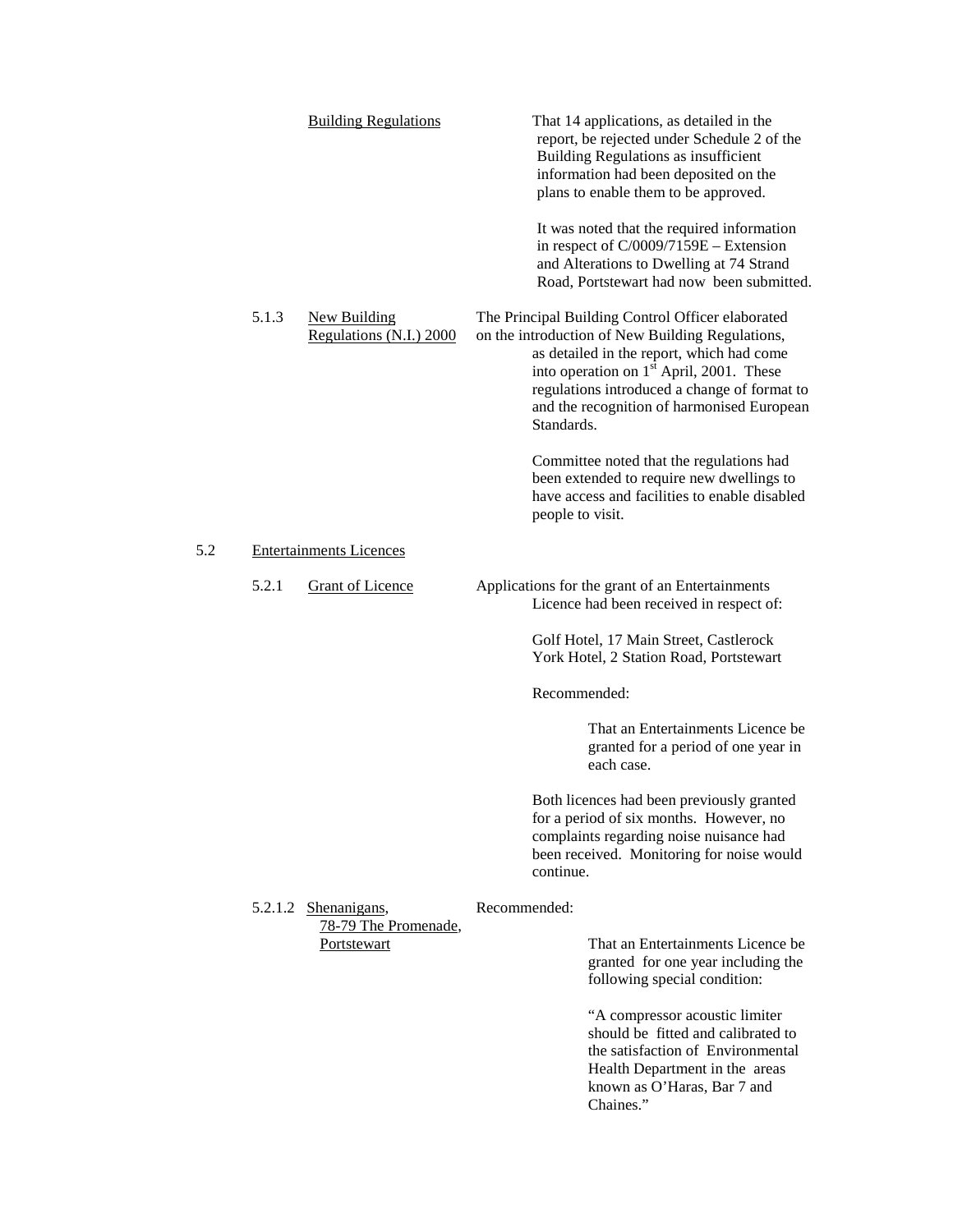| 5.3 | <b>Street Trading Licence</b>                                     | An application for the grant of a Street Trading<br>Licence had been received from:<br>Miss M. McMullan, 52 Newbridge Park,<br>Coleraine.                                                                                     |
|-----|-------------------------------------------------------------------|-------------------------------------------------------------------------------------------------------------------------------------------------------------------------------------------------------------------------------|
| 5.4 | <b>Windyhall Community Park</b>                                   | Council had been requested to provide lighting for<br>the Windyhall Community Park scheme, as<br>detailed in the report. The estimated cost<br>was £400 with annual running costs of<br>approximately £45.                    |
|     |                                                                   | Council is recommended to agree.                                                                                                                                                                                              |
| 5.5 | Waste Management                                                  | Committee noted information, as detailed in<br>the report, regarding waste management in<br>respect of the new civic amenity site at<br>Lisnagrot Road, Kilrea and the closure plan<br>for Kilrea Landfill Site.              |
| 5.6 | Department of Regional<br>Development - Roads Service             |                                                                                                                                                                                                                               |
|     | 5.6.1<br>Disabled Parking Bay -<br><b>Union Street, Coleraine</b> | The Department proposed to reinstate a disabled<br>parking bay at Union Street, Coleraine.                                                                                                                                    |
|     |                                                                   | Council is recommended to support the proposal.                                                                                                                                                                               |
| 5.7 | Members' Queries                                                  | The Senior Technical Officer agreed to<br>investigate various queries raised by<br>members regarding Macosquin Landfill Site,<br>illegal dumping, fly-tipping and the<br>skip/recycling sites at Portstewart and<br>Portrush. |

## **6.0 ENVIRONMENTAL HEALTH REPORT**

The Report of the Director of Environmental Health was considered (previously supplied).

Matters arising:

| 6.1 | "In Committee"                                                               | It was proposed by Alderman Ms. Alexander,<br>seconded by Councillor Stewart and agreed: That this<br>matter be considered "In Committee". On the<br>proposal of the Mayor and seconded by Councillor<br>Stewart the members resolved themselves out of<br>"Committee" and ratified the recommendation made<br>therein.                                     |
|-----|------------------------------------------------------------------------------|-------------------------------------------------------------------------------------------------------------------------------------------------------------------------------------------------------------------------------------------------------------------------------------------------------------------------------------------------------------|
| 6.2 | Food Safety (General Food<br>Hygiene) (Amendment)<br>Regulations (N.I.) 2001 | Consideration was given to information, as detailed<br>in the report, regarding the recent introduction of<br>the Food Safety (General Food Hygiene)<br>(Amendment) Regulations (N.I.) 2001. The<br>regulations provided for the annual licensing of<br>retail butchers' shops, mobile shops and market<br>stalls selling both unwrapped raw meat and other |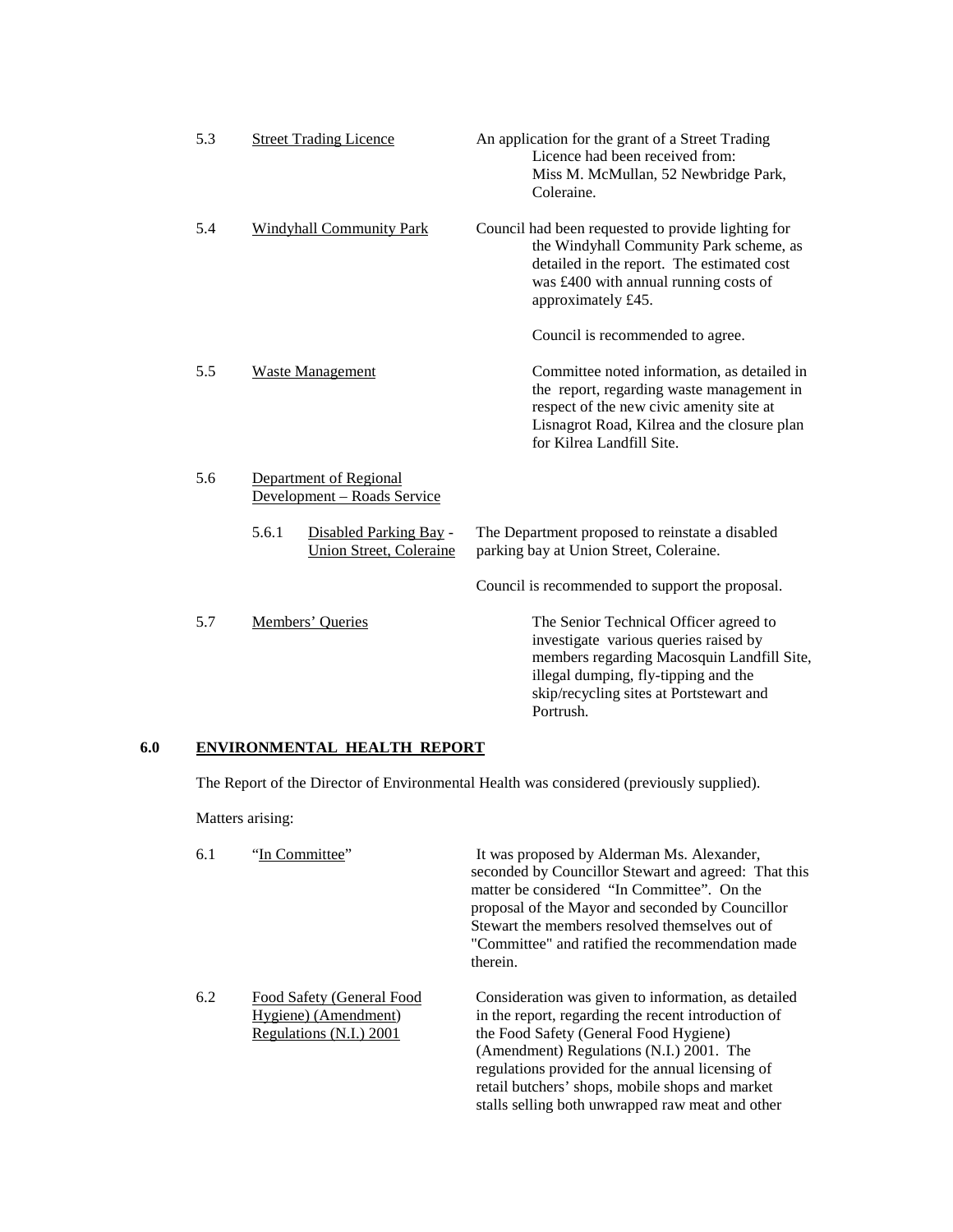ready to eat foods from the same premises.

Recommended:

That in order to ensure that licence applications were dealt with within the statutory period of twenty-eight days, that authority to determine applications be delegated to the Town Clerk and Chief Executive and in his absence to the Deputy Town Clerk and Chief Executive.

## **7.0 FOOD STANDARDS AGENCY (FSA) WATER CONTENT OF FROZEN POULTRY**

Read letter from the Food Standards Agency in reply to Council's letter expressing concern regarding the test methods used to determine the water content of poultry. The Food Standards Agency's study into "added water in chicken and chicken parts" had highlighted that the two official methods specified in the EC Regulations did not appear to correlate with one another. The FSA had already informed the European Commission of the highlighted anomalies and discussions were ongoing.

The Agency was also already working to re-draft the relevant national legislation to close existing loop holes.

Noted.

## **8.0 ROADS SERVICE - TEMPORARY CLOSURE OF TOWN BRIDGE**

Reported that Roads Service had advised that, weather permitting, the Town Bridge over the River Bann in Coleraine would be closed to vehicular traffic from 7.00 p.m. on Friday,  $6<sup>th</sup>$  April to 6.00 a.m. on Monday,  $9<sup>th</sup>$  April, 2001. The closure was to facilitate installation of the three spans of the superstructure of the new Foot and Cycle Bridge. A shuttle bus service would be provided to take pedestrians across the river during designated periods.

The new bridge would provide a 2 metre wide footway and a 2 metre wide cycleway. The new footway would allow the removal of one of the narrow footways on the existing bridge and the widening of the other footway. It was hoped to open the new bridge in early May 2001.

Noted.

### **9.0 TEN PIN BOWLING FACILITY - WATERWORLD**

The Director of Leisure Services reported that staff had been invited to use the new ten pin bowling facility at Waterworld on the evenings of  $10^{th}$ ,  $11^{th}$  and  $12^{th}$  April, 2001 prior to the opening of the facility to the public on  $13<sup>th</sup>$  April, 2001.

Members were also invited to attend on any of the three evenings.

Noted.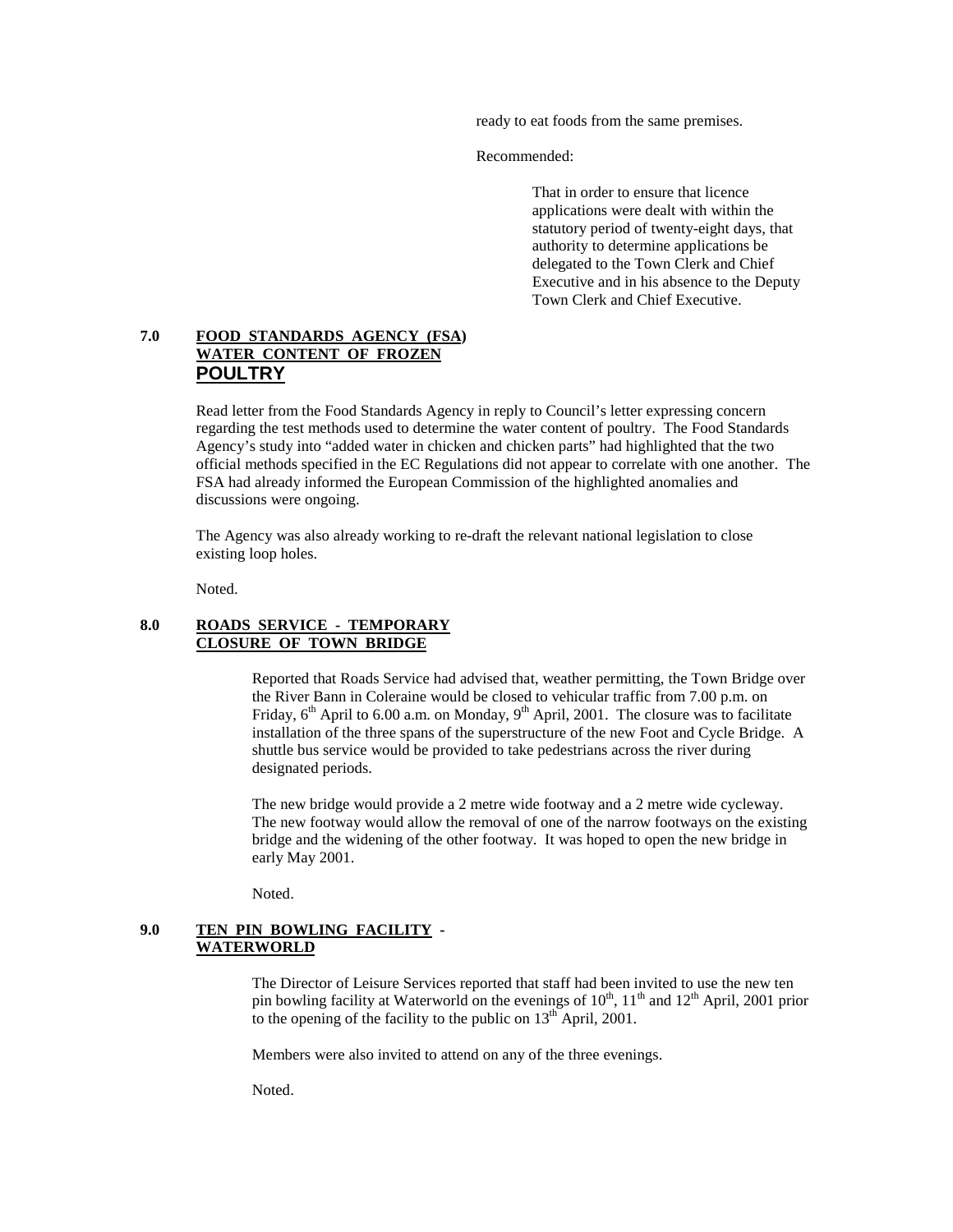## **10.0 FLY-POSTING**

Reference was made to recent incidents of fly-posting in the Borough. The Senior Technical Officer advised that this matter was being investigated.

## **11.0 NEW SYSTEM - COMMERCIAL WASTE COLLECTION**

Reference was made to the recent introduction of the new system for the collection of commercial waste in the Borough. The Senior Technical Officer advised that the system was working fairly satisfactory and he agreed to investigate any specific complaints raised by members.

## **12.0 OFFICIAL COUNCIL PHOTOGRAPH**

Members were reminded that the official Council photograph had been arranged for 6.30 p.m. on Tuesday,  $10^{th}$  April, 2001.

Noted.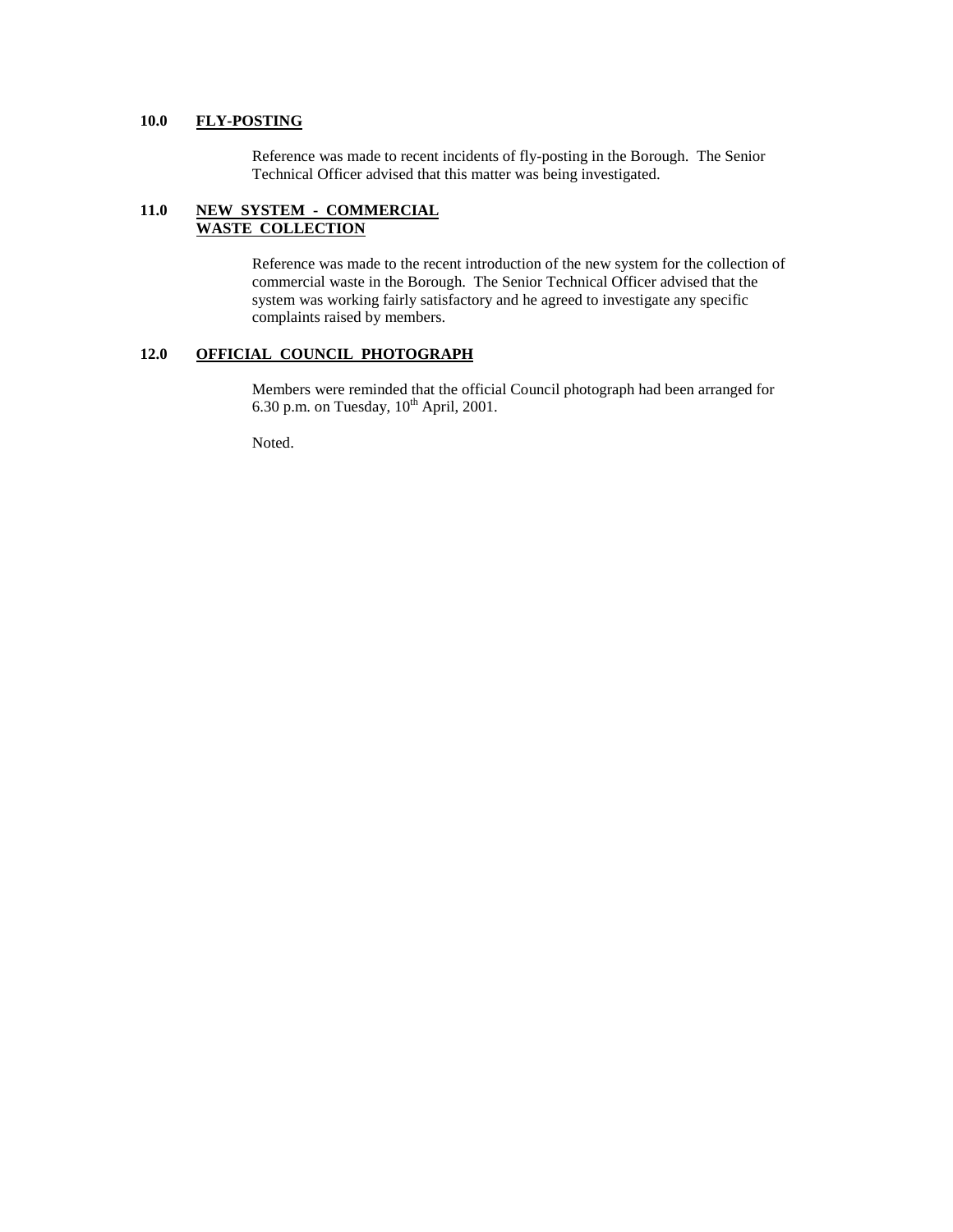## **PLANNING COMMITTEE**

### **10th April, 2001.**

| <b>Present:</b>                   |                                                                                                                                                       | Councillor G. L. McLaughlin in the Chair                                                                                            |  |
|-----------------------------------|-------------------------------------------------------------------------------------------------------------------------------------------------------|-------------------------------------------------------------------------------------------------------------------------------------|--|
|                                   |                                                                                                                                                       | The Mayor, Councillor E. A. Johnston (Mrs.)                                                                                         |  |
|                                   |                                                                                                                                                       | The Deputy Mayor, Councillor B. E. Dempsey (Mrs.)                                                                                   |  |
|                                   | <b>Aldermen</b>                                                                                                                                       |                                                                                                                                     |  |
|                                   | C. S. Alexander (Ms.)<br>P. E. A. Armitage (Mrs.)<br>W. H. King                                                                                       | W. J. McClure<br>W. J. Watt                                                                                                         |  |
|                                   | <b>Councillors</b>                                                                                                                                    |                                                                                                                                     |  |
|                                   | D. D. Barbour<br>E. T. Black (Mrs.)<br>R. S. Bolton<br>J. M. Bradley<br>O. M. Church (Mrs.)<br>W. T. Creelman<br>(Items $1.2 - 2.0$ )<br>J. J. Dallat | N. F. Hillis<br>D. McClarty<br>(Items $1.0 - 1.12$ )<br>R. A. McPherson<br>W. Mathews<br>E. M. Mullan<br>E. O'Hara<br>R. D. Stewart |  |
| Also in<br>Attendance:            | Representatives from the Planning Service -<br>Mr. A. Meenagh and Miss H. Clements                                                                    |                                                                                                                                     |  |
| Officers in<br><b>Attendance:</b> | Assistant                                                                                                                                             | Town Clerk and Chief Executive and Administrative                                                                                   |  |

#### **1.0 PLANNING APPLICATIONS**

A list of seventy-two applications was considered (previously supplied).

### **Applications Deferred from Previous Meeting**

C/2001/0019/O

**Nursery** 

1.1 **Application No. D1** C/2000/0609/F Erection of new garage (attached) at 361 Ballyness Park, Castleroe, Coleraine for Mr. G. Connor

> Proposed Day Nursery Facilities on land adjacent to 58 Burnside Park, Coleraine for Rainbows Day

The opinion of the Planning Service was to approve.

No further representations had been received within the statutory consultation period and the application would be approved.

The opinion of the Planning Service was to approve.

It was proposed by Councillor Bradley, seconded by Councillor Mullan and agreed:

That the application be

1.2 Application No. D2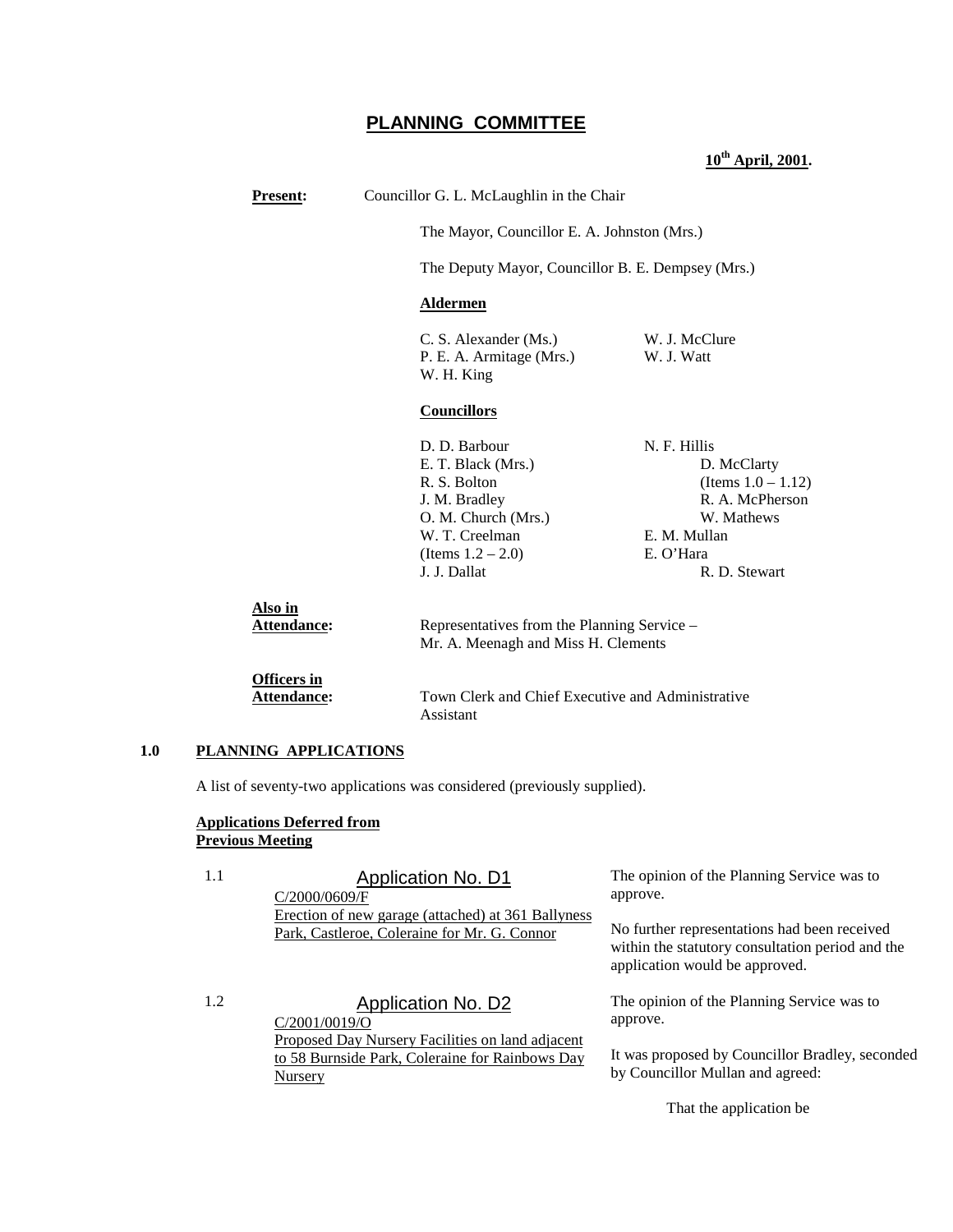deferred for one month to facilitate further discussions with N.I. Housing Executive.

The opinion of the Planning Service was to approve.

Reported that satisfactory amended plans had been received and the application would be approved.

The opinion of the Planning Service was to refuse.

It was agreed that the application be deferred for one month to facilitate a Council site visit.

The opinion of the Planning Service was to refuse.

It was agreed that the application be deferred for one month to facilitate a Council site visit.

The opinion of the Planning Service was to approve.

It was agreed that the application be approved.

The opinion of the Planning Service was to approve.

No representations had been received within the statutory consultation period and the application would be approved.

The opinion of the Planning Service was to refuse.

It was agreed that the application be deferred for one month to facilitate a Council site visit.

The opinion of the Planning Service was to refuse.

It was agreed that the application be deferred for one month to facilitate a Council site visit.

The opinion of the Planning Service was to approve.

Reported that satisfactory amended plans had been received and the application would be approved.

The opinion of the Planning Service was to approve.

1.3 Application No. D3

C/2001/0025/F Proposed dwelling and detached garage on site adjacent to 15 Ballygawley Road, Aghadowey, Coleraine for Mr. and Mrs. E. Millsopp

## 1.4 Application No. D4

C/2001/0050/O Four apartments (revised proposal) at Fenagh Park, Somerset, Coleraine for Mr. R. Martin

1.5 Application No. D5

## C/2001/0059/O

Site for Dwelling at Altikeeragh Road (opposite Ballyhackett Primary School), Castlerock for Mr. M. O'Kane

1.6 Application No. D6

## C/2001/0069/F

Erection of new dwelling on land north west of 14 Gortycavan Road, Castlerock for Mr. D. Morgan

## 1.7 Application No. D7 C/2001/0088/O

Proposed site for one and a half storey dwelling adjacent to junction of Hillside Road and Temple Road, Garvagh for Mr. T. Smyth

## 1.8 Application No. D8

C/2001/0098/O Site for dwelling at Craigmore Road, Ringsend, Coleraine for Mr. F. McGilligan

## 1.9 Application No. D9

C/2001/0109/O Site for dwelling and garage 100m south of 11 Tamneyrankin Road, Swatragh for Mr. J. Gunning

## **NEW APPLICATIONS**

## 1.10 Application No. 2 C/2000/0487/F

Erection of two-storey dwelling with detached garage adjacent to 61 Altikeeragh Road, Castlerock for Mr. J. Pollock

1.11 Application No. 7 C/2001/0081/O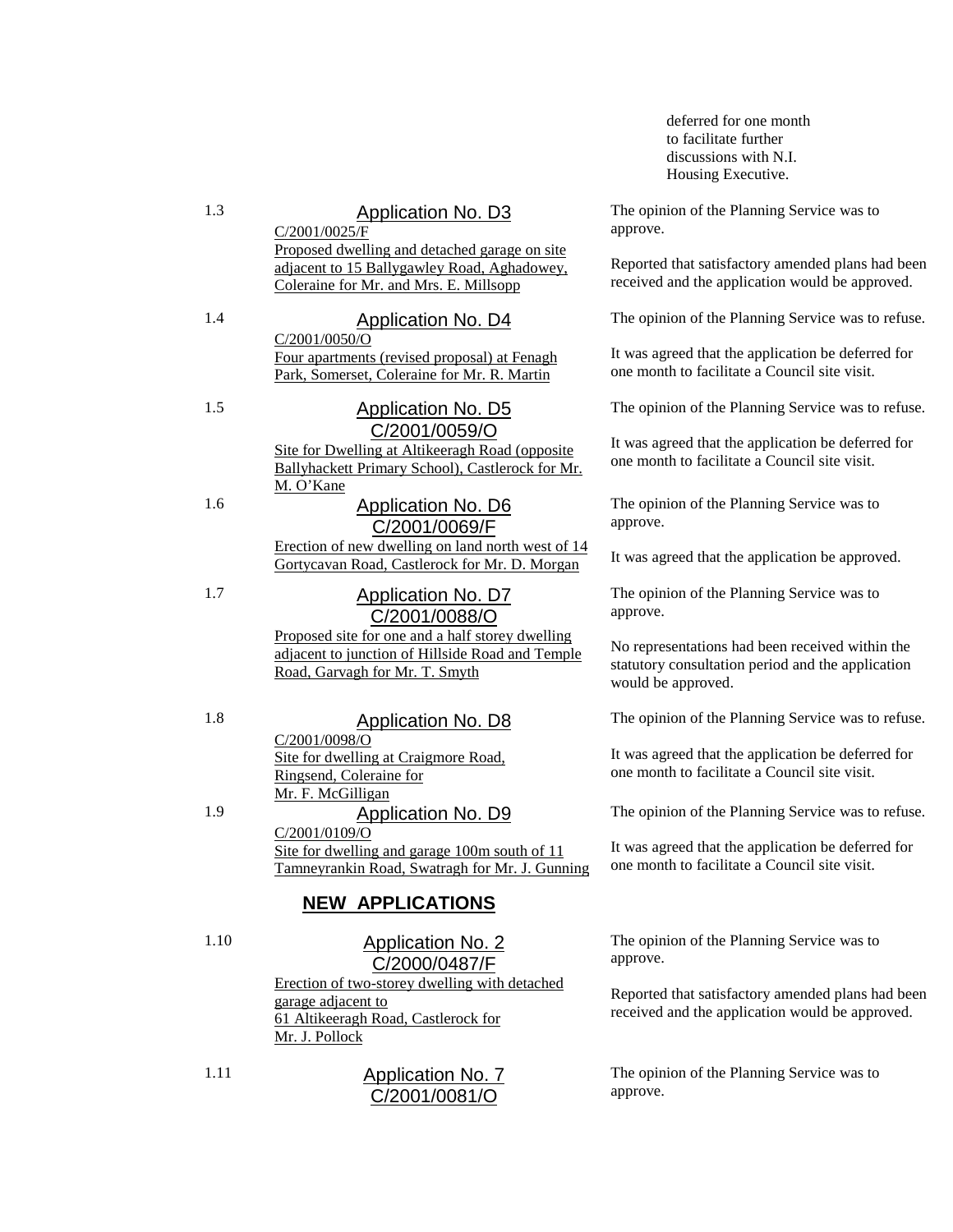Site for replacement dwelling (new dwelling to be sited to right of existing dwelling and existing dwelling to be used as stables and storage) at 160 Curragh Road, Coleraine for

## Mrs. J. Kennedy 1.12 Application No. 11 C/2001/0117/F

Erection of 2 no. dwellings (change of house type) at Site Nos. 84A and 85 Redwood Park, Somerset, Coleraine for M & A Builders

1.13 Application No. 15 C/2001/0127/F Erection of single storey rear extension to dwelling at 347 Mayboy Terrace, Garvagh for Mr. W. Robinson

1.14 Application No. 18 C/2001/0133/F

Erection of two storey rear and side extension and front porch to existing dwelling at 541 Ballymadigan Terrace, Castlerock for Mr. J. Gaile

## 1.15 **Application No. 19** C/2001/0134/F

Erection of vehicle store (domestic and classic cars) at 15 Ballyrashane Road, Coleraine for Mr. B. McGill

No representations had been received within the statutory consultation period and the application would be approved.

The opinion of the Planning Service was to refuse.

It was agreed that the application be deferred for one month to facilitate further discussions with the applicant.

The opinion of the Planning Service was to approve.

No representations had been received within the statutory consultation period and the application would be approved.

The opinion of the Planning Service was to approve.

No representations had been received within the statutory consultation period and the application would be approved.

The opinion of the Planning Service was to approve.

No representations had been received within the statutory consultation period.

It was agreed, at the request of the Planning Service, that the application be deferred for one month to facilitate further discussions with the applicant.

1.16 Application No. 23 C/2001/0143/O Site for dwelling at 16A Temple Road, Garvagh for Mr. S. White

The opinion of the Planning Service was to approve.

No representations had been received within the statutory consultation period and the application would be approved.

The opinion of the Planning Service was to refuse.

It was agreed, on the request of the Planning Service, that the application be deferred for one month to facilitate further consideration.

The opinion of the Planning Service was to approve.

It was agreed, on the request of the Planning

## 1.17 Application No. 26 C/2001/0147/RM

Proposed bungalow with detached garage adjacent to 43 Shanlongford Road, Ringsend, Coleraine for Mr. C. Burns

1.18 Application No. 29 C/2001/0154/O

Proposed dwelling and garage 40m east of 11 Tamneyrankin Road, Swatragh for Mr. J. P. Tohill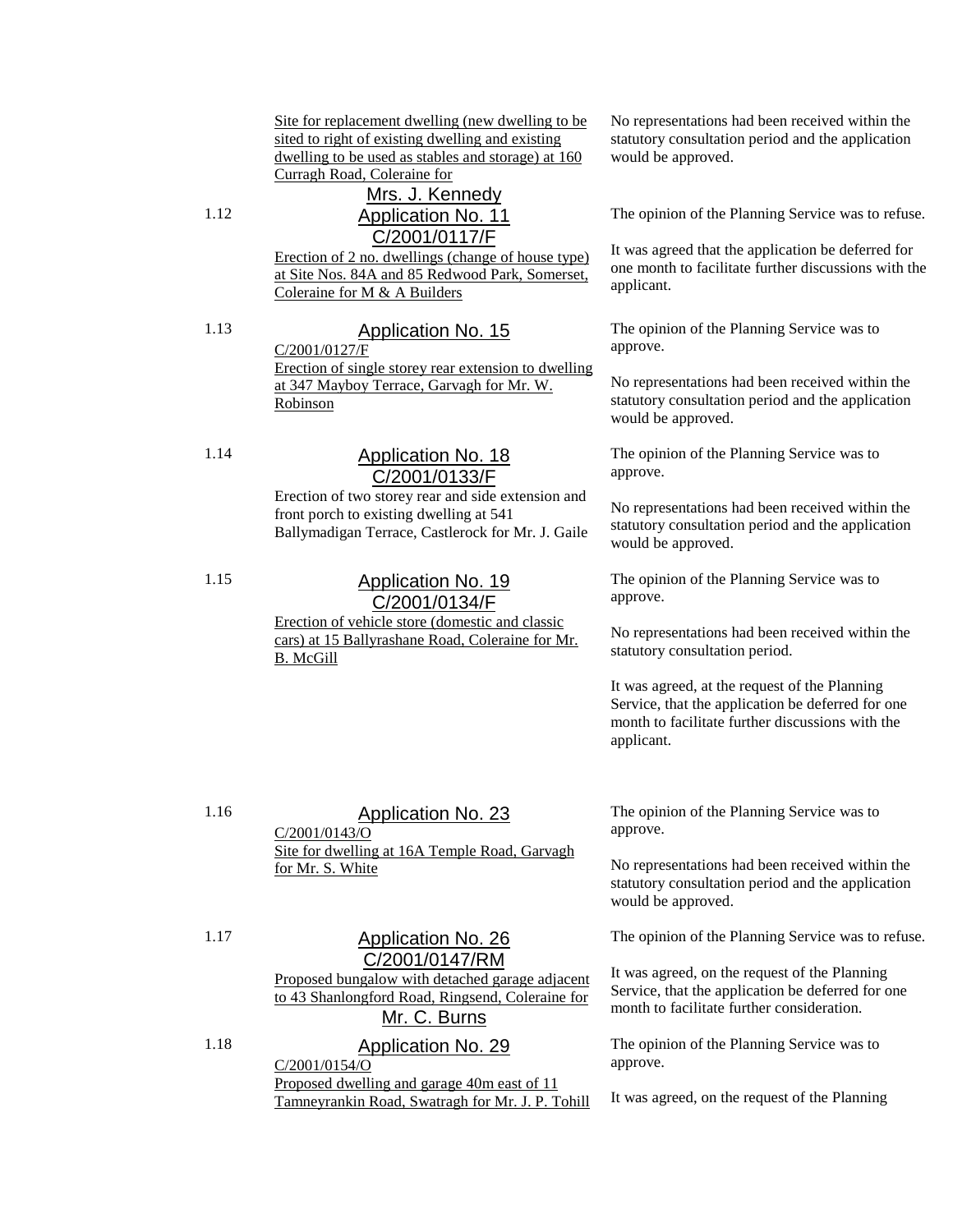Service, that the application be deferred for one month to facilitate further discussions regarding Roads Service issues.

The opinion of the Planning Service was to approve.

No representations had been received within the statutory consultation period and the application would be approved.

The opinion of the Planning Service was to refuse.

It was agreed that the application be deferred for one month to facilitate a Council site visit.

The opinion of the Planning Service was to refuse.

It was agreed that the application be deferred for one month to facilitate a Council site visit.

The opinion of the Planning Service was to approve.

No representations had been received within the statutory consultation period and the application would be approved.

The opinion of the Planning Service was to approve.

No further representations had been received within the statutory consultation period and the application would be approved.

The opinion of the Planning Service was to approve.

No representations had been received within the statutory consultation period and the application would be approved.

The opinion of the Planning Service was to refuse.

It was agreed that the application be deferred for one month to facilitate a Council site visit.

The opinion of the Planning Service was to approve.

No representations had been received within the statutory consultation period and the application would be approved.

1.19 Application No. 31

C/2001/0157/F

Erection of single storey rear extension for kitchen and dining at 201 Learden Crescent, Macosquin, Coleraine for Mr. M. Laverty

## 1.20 Application No. 32 C/2001/0160/O

Private dwelling on land adjacent to 113 Killeague Road, Blackhill, Coleraine for Mr. R. J. Steen

## 1.21 Application No. 33 C/2001/0161/O

Proposed dwelling at Shinny Road, Macosquin for Mr. J. Hunter

## 1.22 Application No. 34 C/2001/0162/F

Erection of two storey front and rear extension to existing dwelling at 20 Mountsandel Road, Coleraine for Mr. and Mrs. Harte

## 1.23 Application No. 39

C/2001/0168/F Erection of two storey rear extension to dwelling at 2 Riversdale Crescent, Coleraine for Mr. A. Rankin

## 1.24 Application No. 43

C/2001/0174/F Erection of two storey rear extension at 14 Oldtown Road, Coleraine for Mr. and Mrs. T. Nevin

## 1.25 Application No. 44

C/2001/0175/O Site for dwelling opposite No. 14 Coolnasillagh Road, Garvagh for Mr. S. McGilligan 1.26 Application No. 46

# C/2001/0178/O

Site for new dwelling adjacent to 92 Edenbane Road, Garvagh for Mr. R. Burnside

1.27 Application No. 47 The opinion of the Planning Service was to refuse.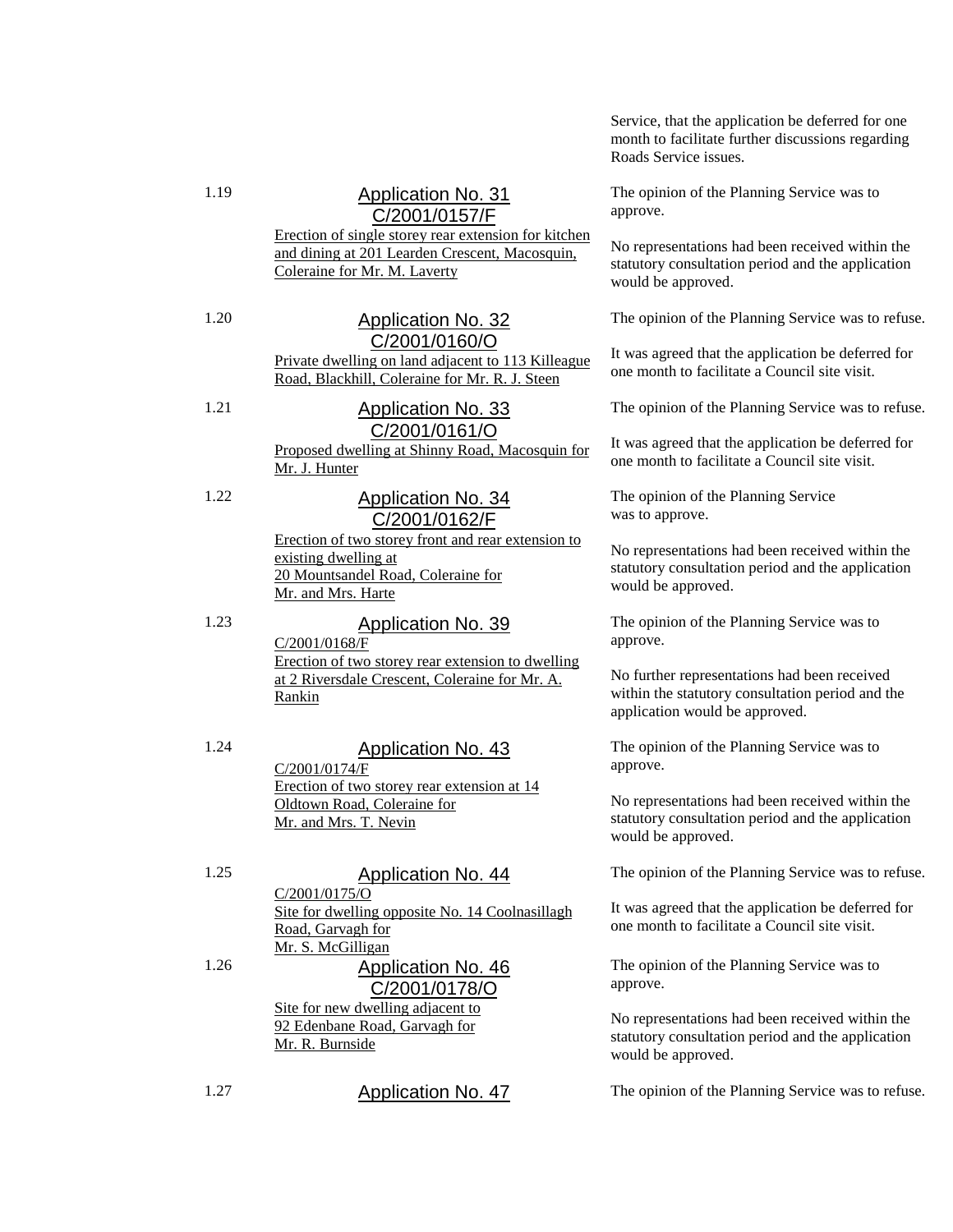## C/2001/0180/O

Site for single dwelling on lands to rear (west) of 53 Altikeeragh Road, Castlerock for Mr. H. **Doherty** 

## 1.28 Application No. 48

C/2001/0181/O Site for new dwelling on land off Killyvalley Road, adjacent to 92 Edenbane Road, Garvagh for

## Mr. R. Burnside 1.29 Application No. 49

C/2001/0182/F Erection of single storey side extension to dwelling at 24 Tamneyrankin Road, Swatragh for Mr. P. McKeefry

## 1.30 Application No. 52 C/2001/0187/RM

Erection of two storey dwelling and garage opposite 25 Knocknougher Road, Articlave for Mr. J. McFetridge

## 1.31 Application No. 55

C/2001/0192/F Installation of four projecting shop windows at first floor level at  $13 - 15$ Church Street, Coleraine for Menarys

## 1.32 Application No. 56

C/2001/0193/F Demolish existing terrace and construct two apartment buildings incorporating a total of 51 apartments at 7, 9, 11, 13, 15, 17, 19 and 21 Ardbanna Terrace, Mountsandel Road, Coleraine for O'Kane & Devine Construction Ltd.

## 1.33 Application No. 58

C/2001/0199/F Erection of single storey rear extension to dwelling at 15 Portstewart Road, Coleraine for Mr. D. Connor

## 1.34 Application No. 59

C/2001/0200/O Site for new dwelling adjacent to 44 Boleran Road, Garvagh, Coleraine for Miss R. Workman

1.35 Application No. 61 C/2001/0205/F

It was agreed that the application be deferred for one month to facilitate a Council site visit.

The opinion of the Planning Service was to refuse.

It was agreed that if the application was not withdrawn within ten days it would be refused.

The opinion of the Planning Service was to approve.

No representations had been received within the statutory consultation period and the application would be approved.

The opinion of the Planning Service was to refuse.

It was agreed that the application be deferred for one month to facilitate further discussions with the applicant.

The opinion of the Planning Service was to approve.

It was agreed that the application be deferred for one month for further consideration.

The opinion of the Planning Service was to refuse.

It was agreed that the application be deferred for one month to facilitate further discussions with the applicant.

The opinion of the Planning Service was to approve.

No representations had been received within the statutory consultation period and the application would be approved.

The opinion of the Planning Service was to approve.

No representations had been received within the statutory consultation period and the application would be approved.

The opinion of the Planning Service was to approve.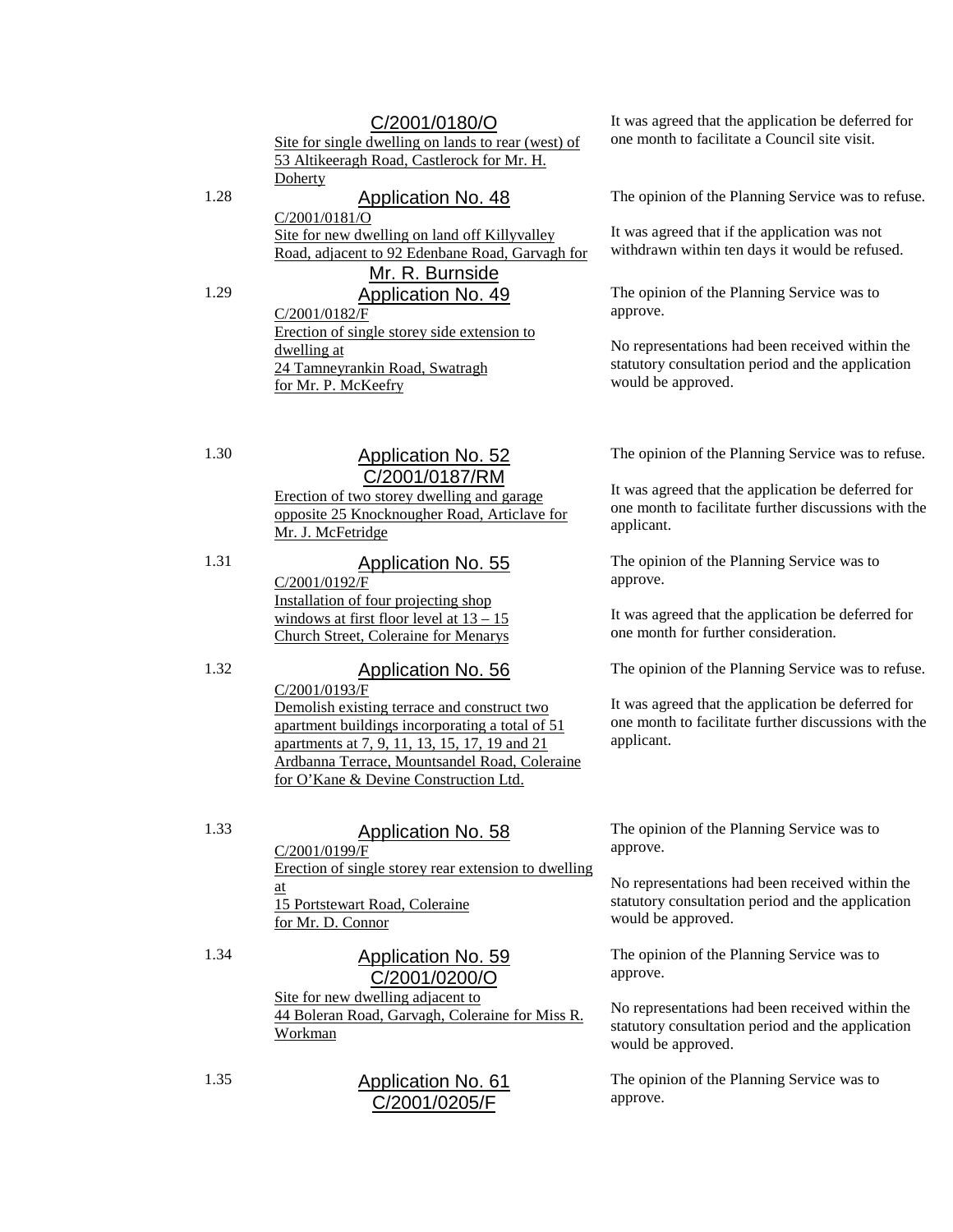Erection of rear extension to dwelling at 3

Demolition of existing buildings and rebuilding as one (antiques showroom, workshop and store) at 108 Dunluce Road, Portrush for

Charnwood Park, Coleraine for Mr. P. Biggart No representations had been received within the statutory consultation period and the application would be approved.

- 1.36 General Matters (a) Statistics Rural planning applications;
	- (b) 6 Mount Royal, Portrush Apartments.

Reference was made to the current position regarding this application.

Reported that satisfactory amended plans had been received.

It was agreed that the application be approved.

## **2.0 NOTICE OF MOTION - WEST BAY DEVELOPMENT**

Mr. D. Alexander

1.37 Application No. C/2001/0040/F

The undernoted Notice of Motion had been submitted by Alderman Watt, Alderman King, Councillor McPherson, Councillor Mrs Black, The Mayor, Councillor Mrs. Johnston and Councillor Mathews:

"We the undersigned propose a rescinding motion to the proposal re West Bay Development, Portrush that this Council withdraw the request for a public inquiry to this application."

Alderman Watt proposed and spoke on the above Motion, which was seconded by Alderman King.

A full discussion ensued on this topic.

On a request for a recorded vote the proposal was put to the meeting and the members voted thus:

| For:            | The Mayor and Deputy Mayor<br>Aldermen King and Watt<br>Councillors Barbour, Mrs. Black, Bolton, Mrs. Church,<br>McPherson, Mathews and O'Hara $(11)$ |
|-----------------|-------------------------------------------------------------------------------------------------------------------------------------------------------|
| <b>Against:</b> | Aldermen Ms. Alexander, Mrs. Armitage and McClure<br>Councillors Creelman, Dallat, Hillis, McLaughlin, Mullan<br>and Stewart $(9)$                    |

The motion was, therefore, carried by eleven votes to nine.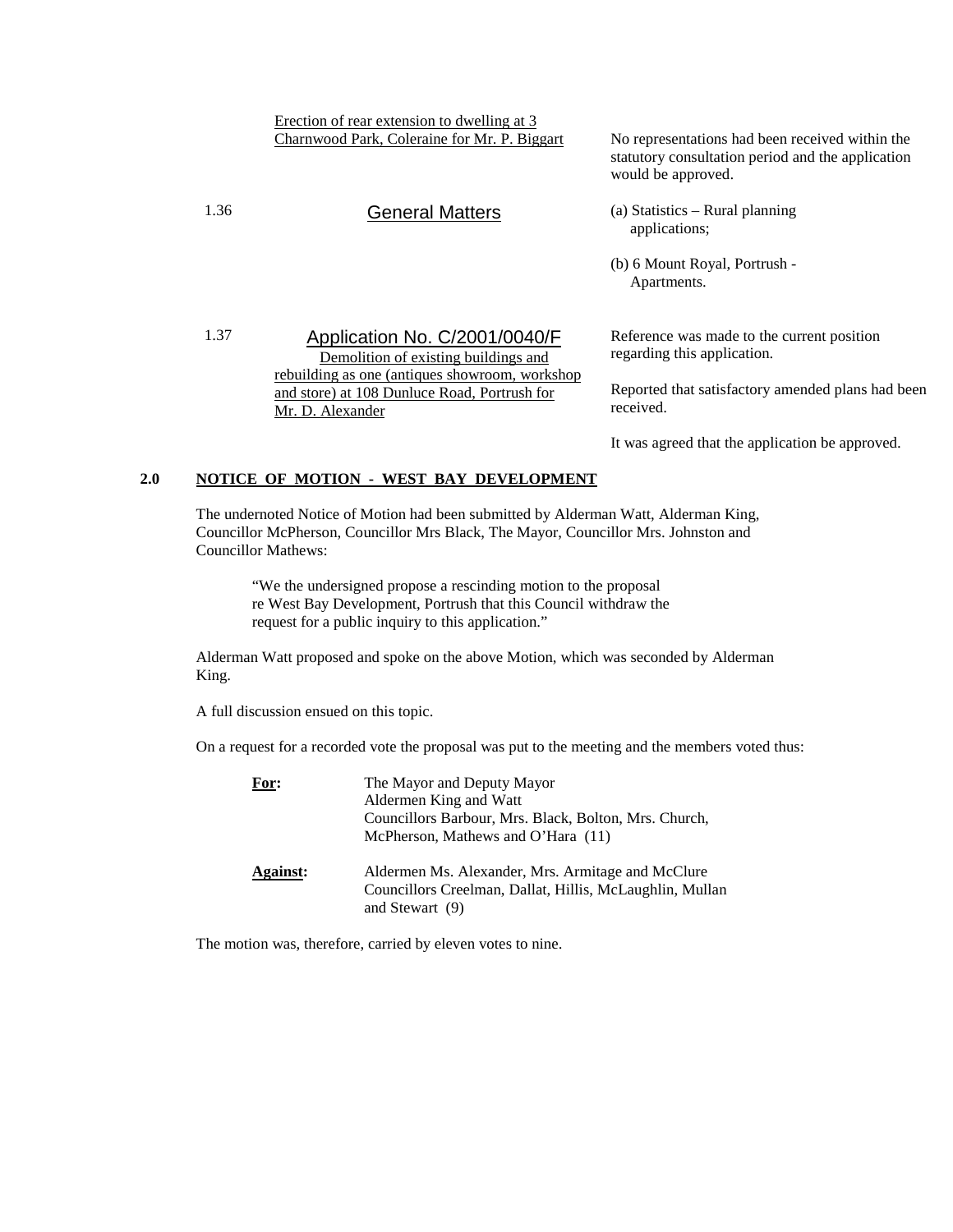## **COMMUNITY/POLICE FORUM**

## **12th April, 2001.**

**Present:** Councillor R. A. McPherson in the Chair

The Mayor, Councillor E. A. Johnston (Mrs.)

The Deputy Mayor, Councillor B. E. Dempsey (Mrs.)

## **Aldermen**

C. S. Alexander (Ms.) W. J. Watt W. J. McClure

**Councillors**

E. T. Black (Mrs.) R. D. Stewart O. M. Church (Mrs.)

#### **Representatives**

| from Other             |                                                                                |  |
|------------------------|--------------------------------------------------------------------------------|--|
| <b>Bodies:</b>         | Mr. W. D. Archibald - Portstewart Community Forum                              |  |
|                        | Ms. M. Gibson - Kilrea Forum                                                   |  |
|                        | B. McKirgan - Castleroe Community Association                                  |  |
|                        | Dr. J. M. Jones - Coleraine and District Road Safety                           |  |
|                        | Committee                                                                      |  |
|                        | Mr. M. Hunter - Coleraine Community Council                                    |  |
|                        | Mr. D. Alexander – Portrush Chamber of Commerce                                |  |
|                        | Mr. R. McCartney - Ballyness Park Residents                                    |  |
|                        | Mrs. I. M. Leacock – Coleraine Standing Conference of<br>Women's Organisations |  |
|                        | Mr. A. Henry - Ballymoney Compass Group                                        |  |
|                        | Mr. K. Allister - N.E.E.L.B. Youth Department                                  |  |
|                        | Ms. W. Madden - Portrush Community Forum                                       |  |
|                        | Ms. I. McErlean - Victim Support                                               |  |
|                        |                                                                                |  |
| <b>Representatives</b> |                                                                                |  |
| from R.U.C.:           | Chief Superintendent B. Fitzpatrick, District                                  |  |
|                        | Commander and Chief Inspector N. Kyle,                                         |  |
|                        | <b>Operations Manager</b>                                                      |  |
|                        |                                                                                |  |
| <b>Officers in</b>     |                                                                                |  |
| Attendance:            | Director of Environmental Health, Principal                                    |  |
|                        | Administrative Officer and Administrative Assistant                            |  |
|                        |                                                                                |  |
| <b>Apologies:</b>      | Councillors Bolton, Hillis and O'Hara                                          |  |
|                        | Mr. M. Lindsay - Kilrea Town Hall                                              |  |
|                        | Mr. D. Grainger - Coleraine Boys' Secondary School                             |  |
|                        | Mrs. Hagan - Coleraine Boys' Secondary School                                  |  |
|                        | Mr. T. McGonigle - Community Development Officer                               |  |
|                        | Mrs. E. Bell – Portballintrae Residents' Association                           |  |
|                        | Mr. J. Kinlay - Portballintrae Residents' Association                          |  |
|                        | Ms. E. Dunbar – Triangle Housing Association                                   |  |
|                        | Mr. J. F. Murphy - Dominican College                                           |  |
|                        | Fr. B. Mullan - Portstewart Community Forum                                    |  |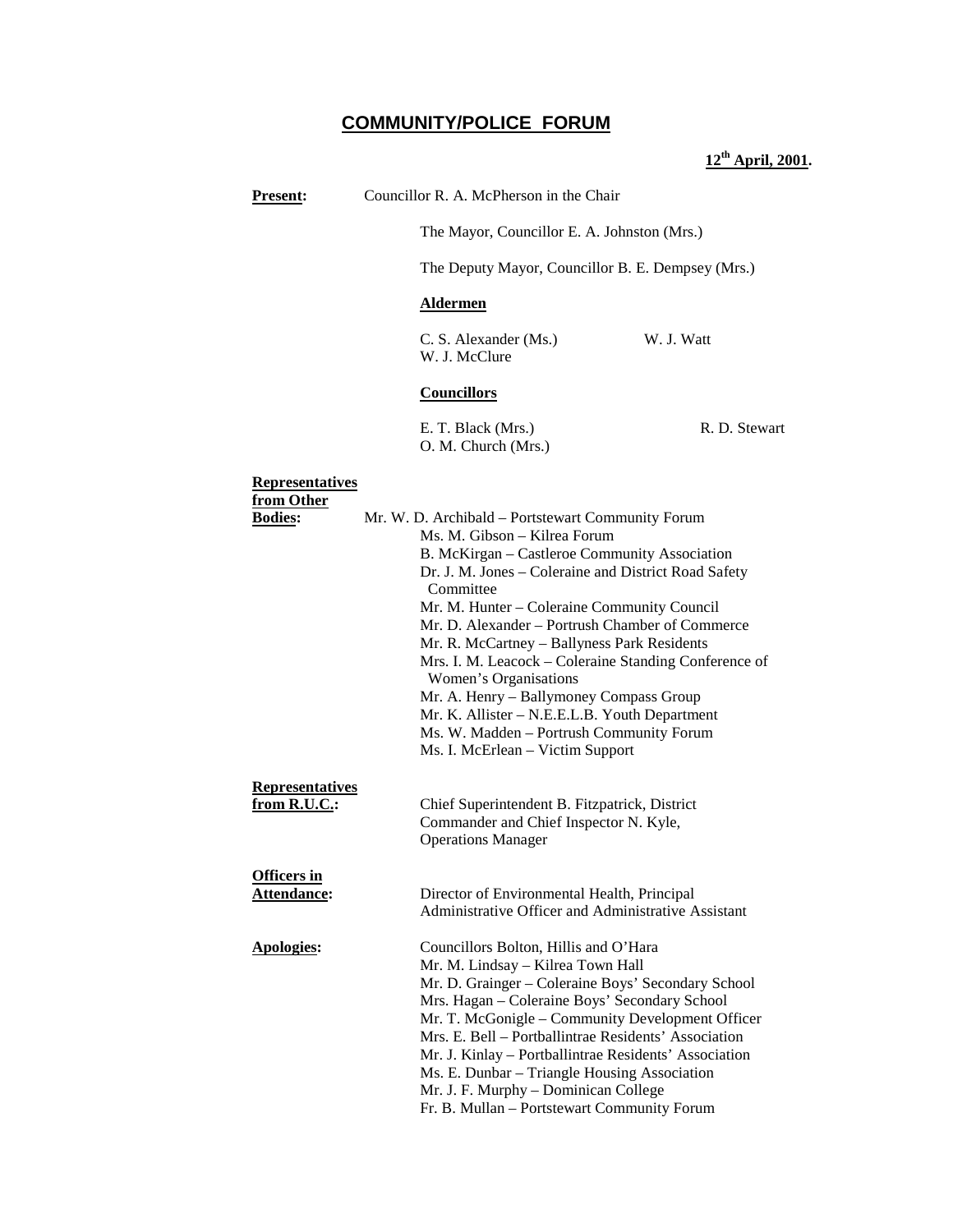Mr. E. Brolly – Portrush Regeneration Trust Mr. S. Arbuthnot – Garvagh and District Development Association Mr. M. E. Page – Dunluce School Sergeant N. Monteith – R.U.C. Ms. J. Baird – N.I. Housing Executive Mrs. A. Kelly – Ballysally Community Centre Mrs. S. Scott – Town Centre Manager Mr. W. V. McIlrath – Roads Service Ms. M. Shiels – Probation Board for Northern Ireland Mr. B. Lenahan – Loreto College

## **1.0 CHAIRMAN'S REMARKS**

The Chairman welcomed everyone to the Meeting including the new District Commander, Chief Superintendent B. Fitzpatrick.

Chief Superintendent Fitzpatrick thanked the Chairman for his warm welcome.

The Chairman also thanked former Chief Superintendent C. Morrison for the sterling work he had done in the Borough area and wished him a long and happy retirement.

### **2.0 NORTH WEST '200'**

The Chairman reported that the Director of Environmental Health had just been informed that the 2001 North West '200' had been cancelled due to the foot and mouth crisis.

#### **3.0 PRESENTATION - CRIMINAL JUSTICE**

The Chairman welcomed Inspector E. Chambers, Criminal Justice Manager, who was in attendance to address the Forum on Criminal Justice.

Inspector Chambers elaborated on the role and remit of the Criminal Justice Unit.

A varied discussion ensued on this topic during which Inspector Chambers answered various questions.

The Chairman thanked Inspector Chambers for his informative address.

## **4.0 BYE-LAWS - CONSUMPTION OF INTOXICATING LIQUOR IN DESIGNATED PLACES**

The Director of Environmental Health's Report on Bye-laws – Consumption of Intoxicating Liquor in Designated Places was considered (previously supplied).

The Director of Environmental Health outlined the background to the introduction of the Bye-laws and explained that requests had been received from Councillors, community representatives and members of the public for the inclusion of the following areas in the no drinking designated zones: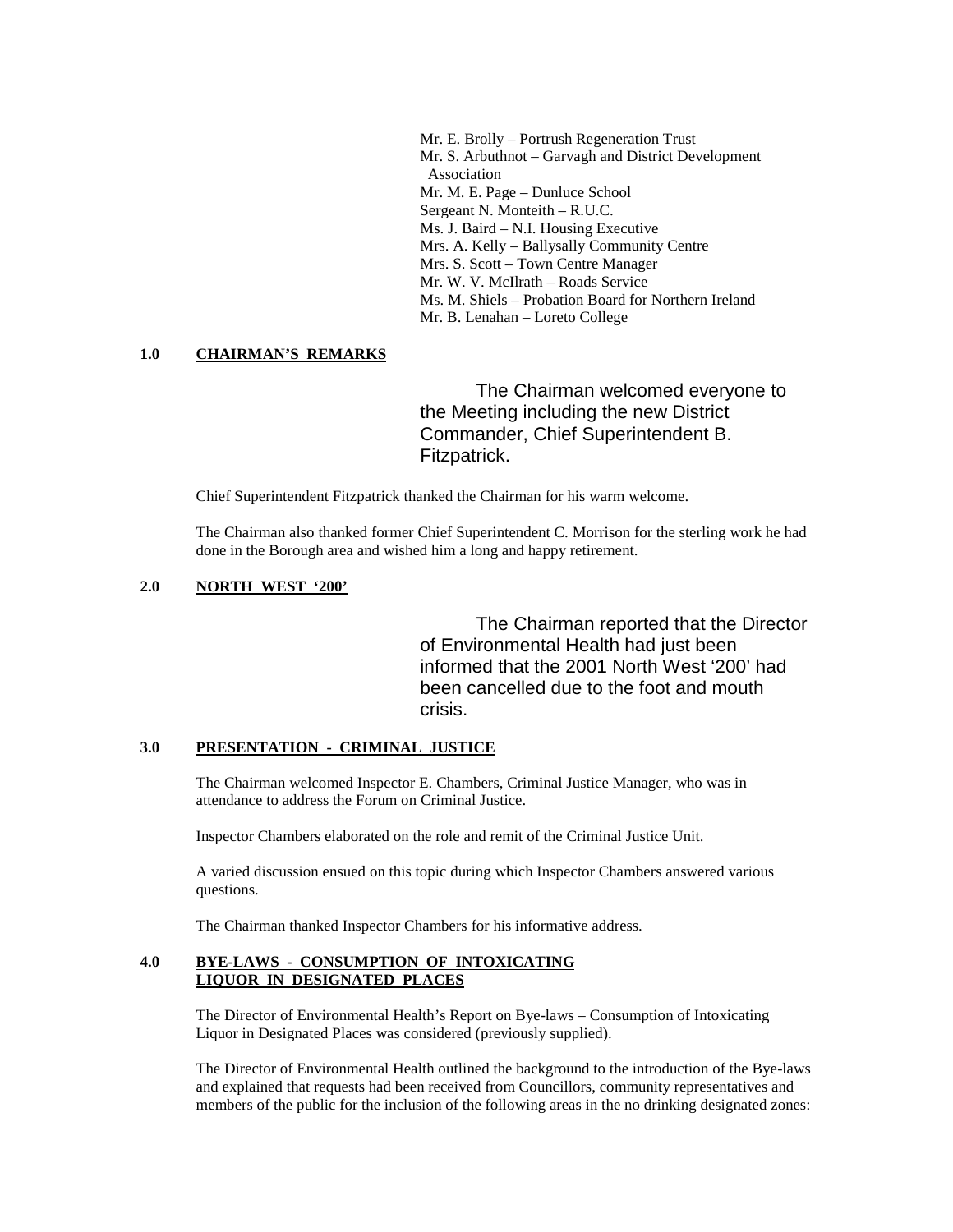Articlave village

Coleraine Bridges including the new pedestrian bridge Braemar Development

Captain Street Upper and rear passageways at Upper and Lower Captain Street Greenmount Road and laneways/passages Winston Way and passageways

Kilrea Coleraine Street

Portrush Open area at Barry's Amusements Play park at Dhu Varren Estate Sunnyvale Avenue

**Portstewart** Flowerfield Green Play area Passageways leading to Convention Avenue Car Park

Members requested that the inclusion of the following additional areas be investigated:

Portballintrae New toilet block – Car Park

Portrush Caldwell Lane/Caldwell Park Margoth Caravan Park

Coleraine Railway Station All children's play areas

Portstewart Strand Hotel site Dominican College – top of steps The Diamond, Portstewart Cliff Walk

The Director of Environmental Health explained that before these areas could be included the agreement of the R.U.C., to their inclusion, was necessary.

It was agreed that the new areas highlighted be referred to the R.U.C. for inclusion in the designated no drinking zones.

#### **5.0 CRIME REPORT**

Chief Inspector Kyle reported on statistics regarding drug seizures, crime and traffic accidents in the area.

Members congratulated Chief Inspector Kyle on the success achieved in these areas.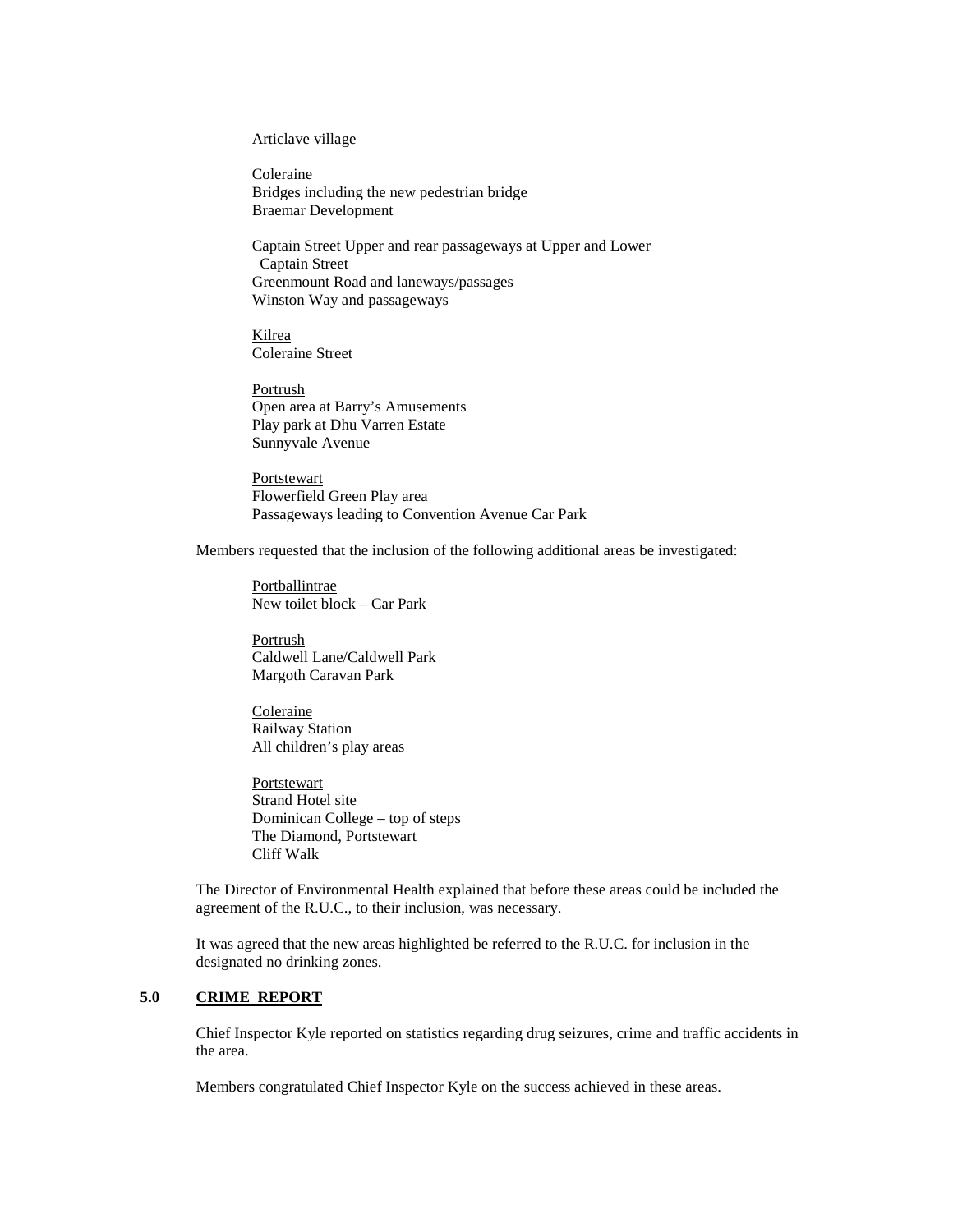Chief Inspector Kyle answered various questions on these statistics.

## **6.0 GENERAL MATTERS**

The following matters were raised:

- 6.1 Firearms;
- 6.2 Personnel structure;
- 6.3 Reduction in R.U.C. numbers/severance arrangements;<br>6.4 Foot patrols;
- Foot patrols;
- 6.5 R.U.C. resources Portrush;
- 6.6 Victims of crime;
- 6.7 Sector Policing;
- 6.8 Links with young people;
- 6.9 Budget Sickness;
- 6.10 Traffic speeding Portrush;
- 6.11 Transcribing evidence and information;
- 6.12 CCTV;
- 6.13 Mobile phones Drivers;
- 6.14 Agivey Road Speed cameras;
- 6.15 Offensive weapons knives;
- 6.16 Drunken drivers;
- 6.17 Police vehicles security glass.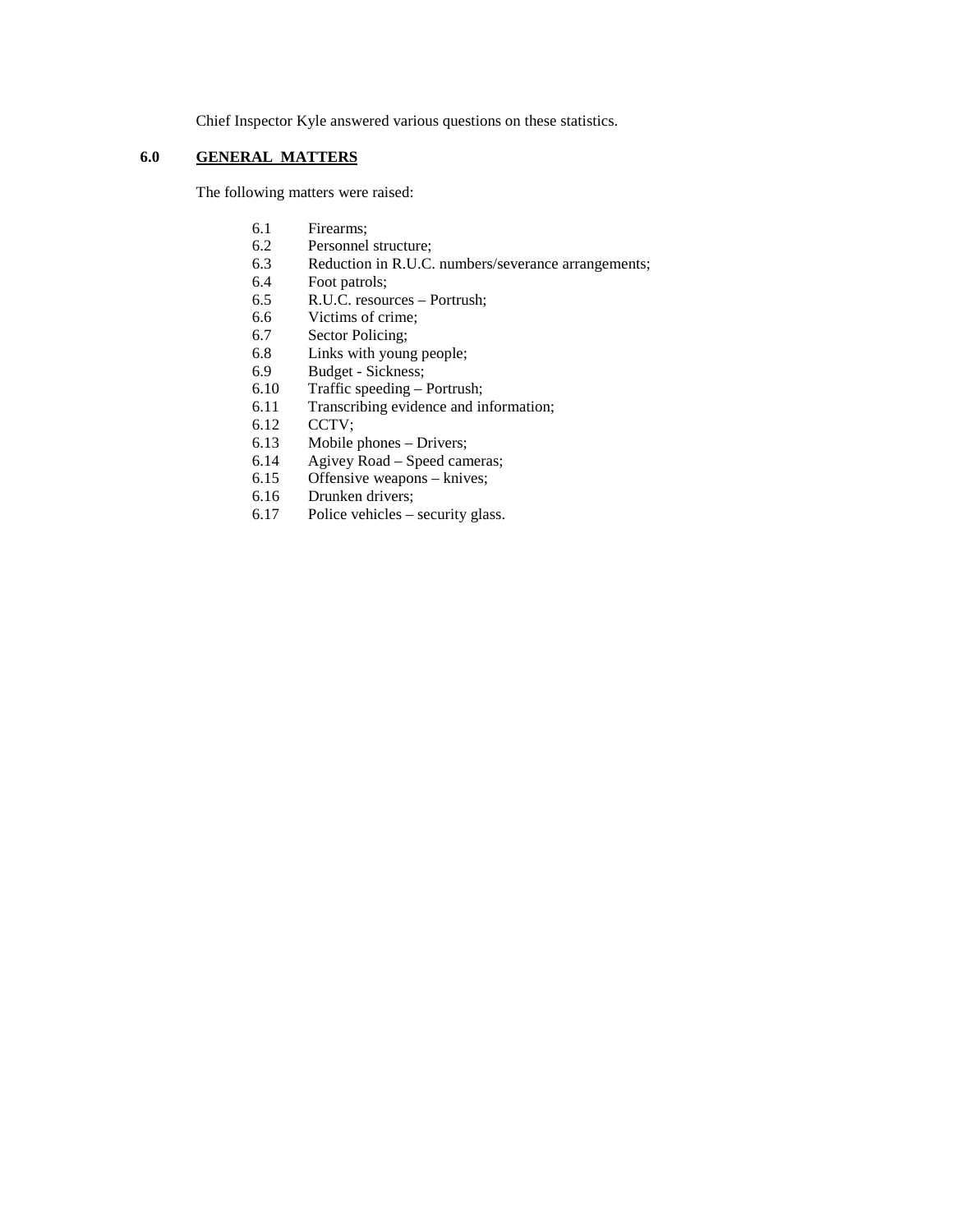## **POLICY AND DEVELOPMENT COMMITTEE**

## **18th April, 2001.**

| <b>Present:</b>                   | Councillor D. D. Barbour, in the Chair                                                                                         |                                                                                                                                                                                                                                                                                                                                                                                             |  |  |
|-----------------------------------|--------------------------------------------------------------------------------------------------------------------------------|---------------------------------------------------------------------------------------------------------------------------------------------------------------------------------------------------------------------------------------------------------------------------------------------------------------------------------------------------------------------------------------------|--|--|
|                                   |                                                                                                                                | The Mayor, Councillor E. A. Johnston (Mrs.)                                                                                                                                                                                                                                                                                                                                                 |  |  |
|                                   | (Items $1.0 - 3.3$ )                                                                                                           | The Deputy Mayor, Councillor B. E. Dempsey (Mrs.)                                                                                                                                                                                                                                                                                                                                           |  |  |
|                                   | <u>Aldermen</u>                                                                                                                |                                                                                                                                                                                                                                                                                                                                                                                             |  |  |
|                                   | C. S. Alexander (Ms.)<br>P. E. A. Armitage (Mrs.)<br>(Item 1.0)                                                                | W. H. King<br>W. J. McClure<br>W. J. Watt                                                                                                                                                                                                                                                                                                                                                   |  |  |
|                                   | <b>Councillors</b>                                                                                                             |                                                                                                                                                                                                                                                                                                                                                                                             |  |  |
|                                   | E. T. Black (Mrs.)<br>R. S. Bolton<br>O. M. Church (Mrs.)<br>W. T. Creelman<br>J. J. Dallat<br>N. F. Hillis<br>R. A. McPherson | W. Mathews<br>E. M. Mullan<br>(Item 1.0)<br>E. O'Hara<br>(Items $1.0 - 2.1$ )<br>R. D. Stewart                                                                                                                                                                                                                                                                                              |  |  |
| <b>Officers</b> in<br>Attendance: |                                                                                                                                | Town Clerk and Chief Executive, Director of Corporate<br>Services, Policy Development Officer (Items $1.0 - 18.0$ ),<br>Tourism and Marketing Officer (Items $1.0 - 6.0$ ), Community<br>Development Assistant (Items $1.0 - 2.1$ ), Personnel Officer<br>(Items $1.0 - 6.0$ ), Principal Administrative Officer (Items $1.0 -$<br>18.0) and Administrative Assistant (Items $1.0 - 18.0$ ) |  |  |

**Apologies:** Councillors Bradley, McClarty and McLaughlin

## **1.0 OFFICE OF THE FIRST MINISTER AND DEPUTY FIRST MINISTER - PUBLIC SERVICE IMPROVEMENT UNIT**

The Chairman welcomed Messrs. J. M. Cameron, C. Jack and I. Hackney – Public Service Improvement Unit, who were in attendance to address Committee on a "One Stop Shop" to enhance the delivery of public services. Mr. Cameron advised that it was proposed to establish a "One Stop Shop" in Coleraine as a pilot scheme. Council was asked to act as host for the project.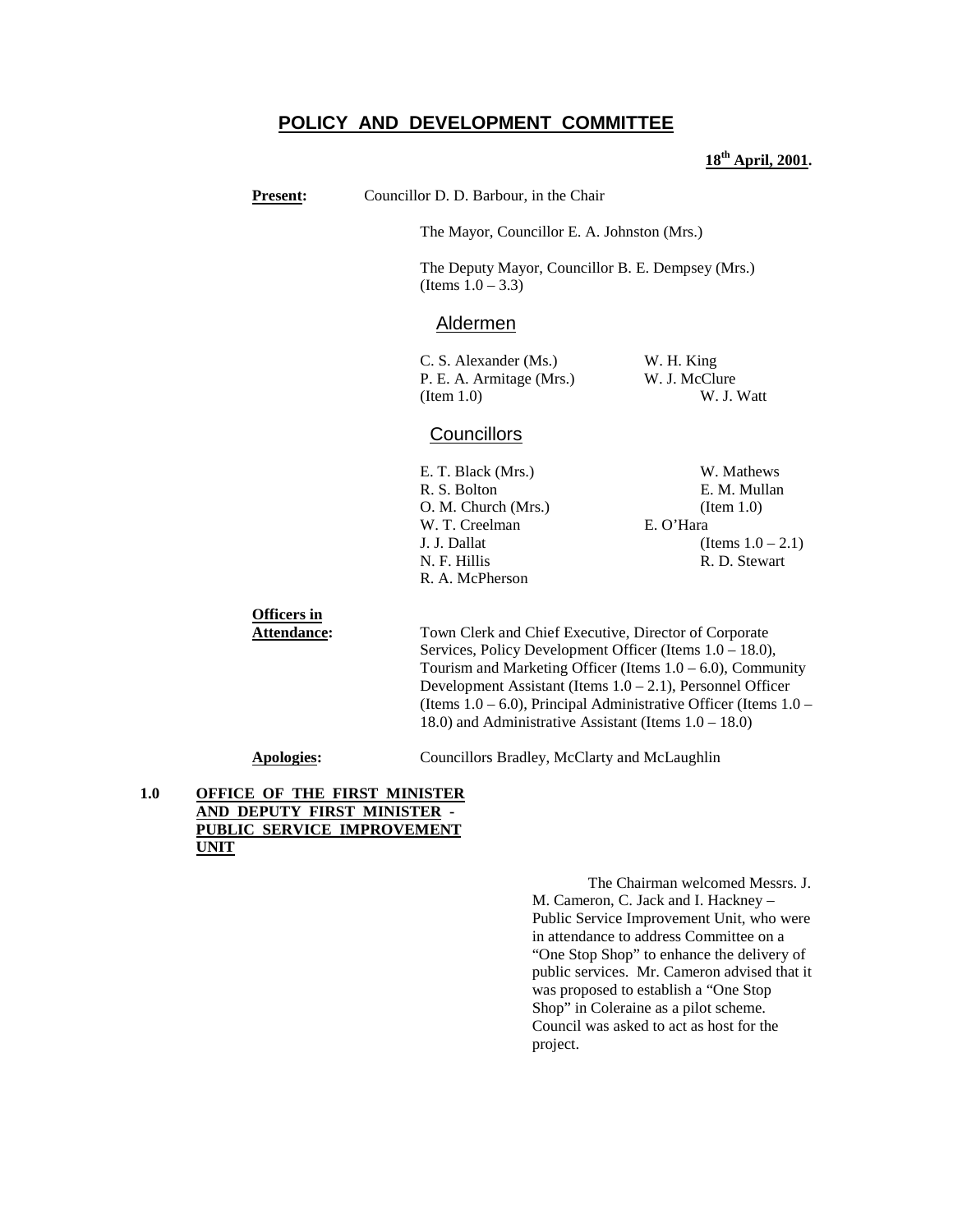The representatives elaborated on the proposals which could include such services as provided by the Citizens' Advice Bureau, Local Council, various central government sub-offices and the post office.

A full discussion ensued on this topic during which the representatives answered various members' questions.

Committee welcomed the concept of a "One Stop Shop", in principle, and looked forward to receiving further detailed proposals in due course.

The Chairman thanked Messrs. Cameron, Jack and Hackney for attending after which they withdrew.

## **2.0 DEVELOPMENT SERVICES REPORT**

The Report of the Head of Development Services was considered (previously supplied).

Matters arising:

| 2.1 | <b>West Bann Community Group</b> | The Chairman welcomed Messrs. G. Lapsley,                                                                                                                                                                                   |                          |
|-----|----------------------------------|-----------------------------------------------------------------------------------------------------------------------------------------------------------------------------------------------------------------------------|--------------------------|
|     |                                  | B. Peacock and E.                                                                                                                                                                                                           |                          |
|     |                                  |                                                                                                                                                                                                                             | McFeely of the West Bann |
|     |                                  |                                                                                                                                                                                                                             | Community Group, who     |
|     |                                  |                                                                                                                                                                                                                             | were in attendance to    |
|     |                                  | make a presentation                                                                                                                                                                                                         |                          |
|     |                                  |                                                                                                                                                                                                                             | regarding their proposed |
|     |                                  |                                                                                                                                                                                                                             | community enterprise     |
|     |                                  |                                                                                                                                                                                                                             | project at the Spencer   |
|     |                                  |                                                                                                                                                                                                                             | Row/Pates Lane site. The |
|     |                                  |                                                                                                                                                                                                                             | Chairman declared an     |
|     |                                  |                                                                                                                                                                                                                             | interest in this matter. |
|     |                                  | The representatives outlined the history of<br>the West Bann Development Group and<br>elaborated on their proposal to provide a<br>community business and enterprise centre.<br>This would include community facilities and |                          |
|     |                                  | business start-up units.                                                                                                                                                                                                    |                          |
|     |                                  | Committee noted information regarding the<br>estimated cost of the project and various<br>funding sources being pursued by the group.                                                                                       |                          |
|     | <b>Project Costs</b>             |                                                                                                                                                                                                                             | £                        |
|     |                                  | Site Purchase                                                                                                                                                                                                               | 90,000                   |
|     |                                  | <b>Construction Costs</b>                                                                                                                                                                                                   | 610,000                  |
|     |                                  | Professional Fees                                                                                                                                                                                                           | 50,000                   |
|     |                                  |                                                                                                                                                                                                                             | 750,000                  |
|     |                                  | Council was requested to contribute up to<br>$£200,000$ towards the project.                                                                                                                                                |                          |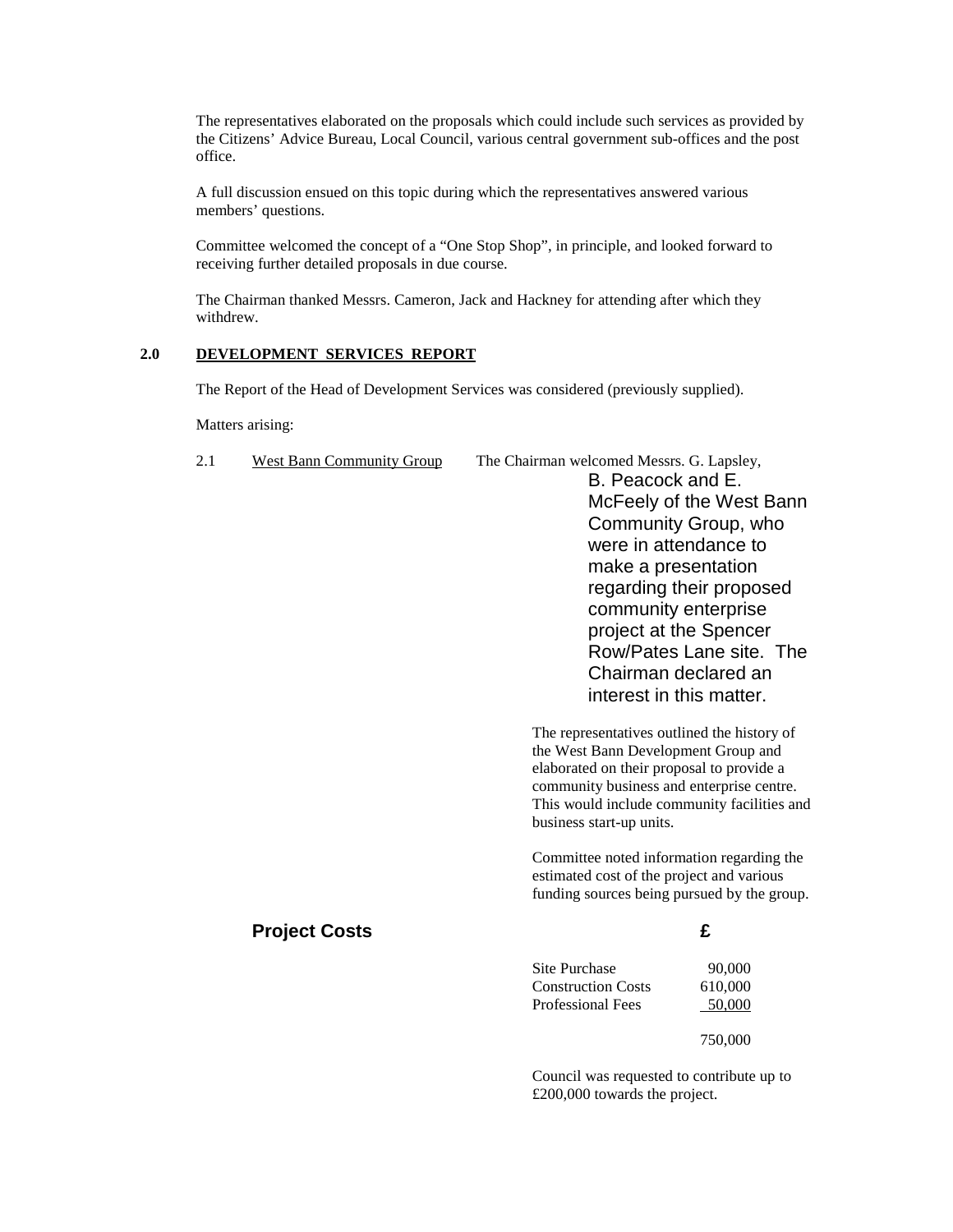|     |                                                                                         | A full discussion ensued on this topic during<br>which the representatives answered various<br>members' questions.                                                                                                                                                                                                                                                                        |
|-----|-----------------------------------------------------------------------------------------|-------------------------------------------------------------------------------------------------------------------------------------------------------------------------------------------------------------------------------------------------------------------------------------------------------------------------------------------------------------------------------------------|
|     |                                                                                         | It was proposed by Alderman Watt,<br>seconded by Alderman McClure and<br>recommended:                                                                                                                                                                                                                                                                                                     |
|     |                                                                                         | That Council offer its full support and<br>contribute up to a maximum of £200,000<br>to the project, this sum to be offset by EU<br>funding if possible.                                                                                                                                                                                                                                  |
|     |                                                                                         | The Chairman thanked Messrs. Lapsley,<br>Peacock and McFeely for attending after<br>which they withdrew.                                                                                                                                                                                                                                                                                  |
| 2.2 | <b>Proposed Environmental</b><br><b>Improvements Scheme for</b><br>Main Street, Garvagh | Consideration was given to information, as detailed<br>in the report, regarding the proposed environmental<br>improvements scheme for Main Street, Garvagh<br>currently being prepared by the Coleraine<br>Sub-Divisional Planning Office. Council<br>was requested to support the scheme through<br>the purchase and maintenance of street<br>furniture.                                 |
|     |                                                                                         | Following discussion it was recommended<br>that Council contribute up to £20,000 for the<br>purchase of street furniture for the scheme.<br>Reference was made to the possible<br>provision of a designated bus shelter at the<br>North end of Main Street, Garvagh as part of<br>the scheme. The Town Clerk and Chief<br>Executive would raise this matter with the<br>Planning Service. |
| 2.3 | Continuation of the Community<br><b>Relations Programme</b>                             | Committee noted information, as detailed in the<br>report, indicating a continuation of the Community<br>Relations Programme for a further three<br>years. Council's draft Community Relations<br>Plan would be considered at a future meeting<br>of Committee.                                                                                                                           |
| 2.4 | Foot and Mouth Recovery<br><b>Marketing Plan/North</b><br>West '200'                    | Committee noted information, as detailed in the<br>report, regarding the recovery marketing plan that<br>had been put in place aimed at the domestic<br>market.                                                                                                                                                                                                                           |
|     |                                                                                         | Following the cancellation of this year's<br>North West '200' a meeting had been held<br>at Cloonavin today with representatives of<br>the local tourist industry. A small working<br>group had been established to consider a<br>package of alternative events that could be<br>held during the North West week. Such                                                                    |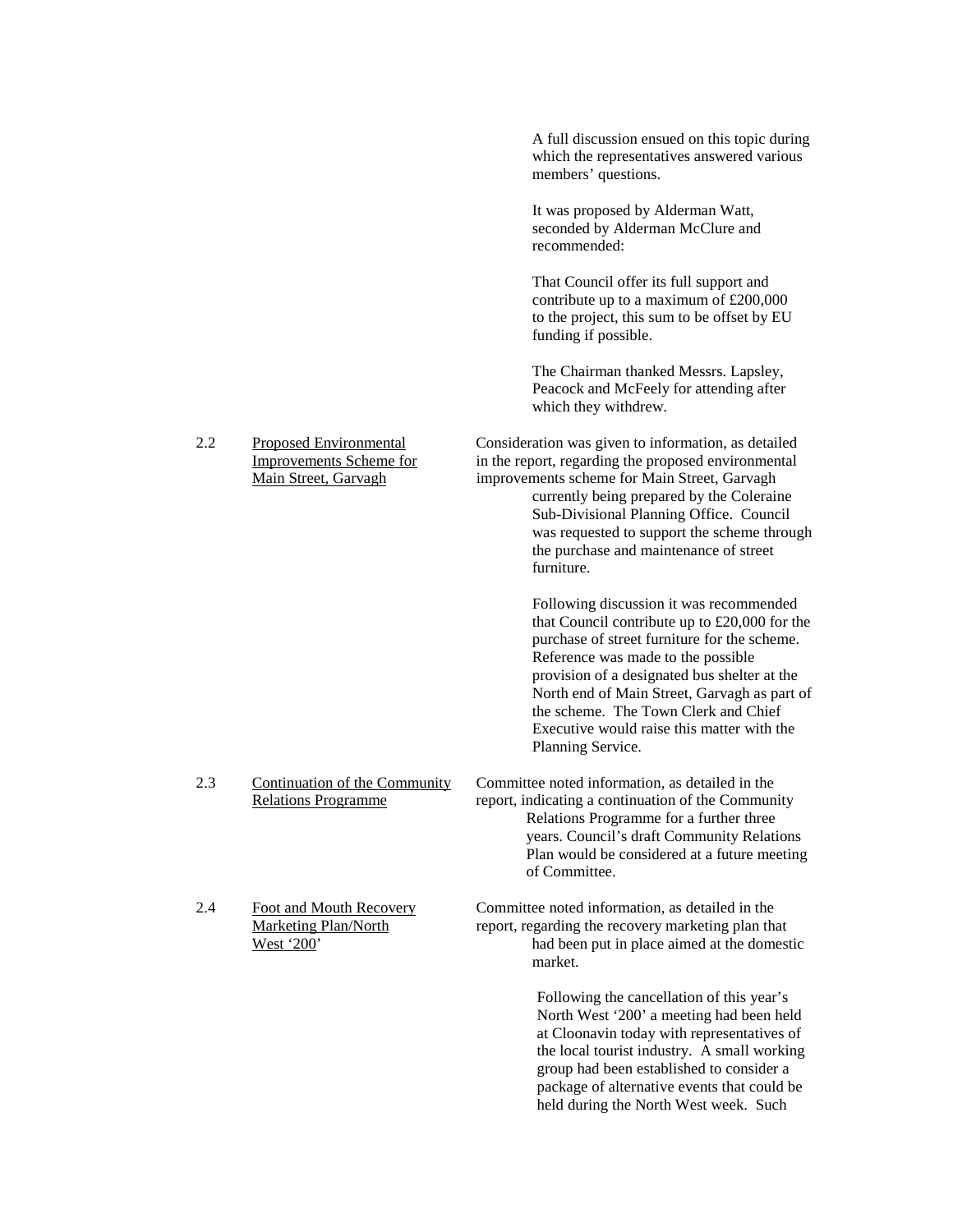events would be held within the guidelines as issued by the Department of Agriculture and Rural Development. This would form part of our overall recovery initiative.

A full discussion ensued on this topic during which the Town Clerk and Chief Executive and Tourism and Marketing Officer answered various members' questions.

The Town Clerk and Chief Executive advised that in light of today's meeting at Cloonavin, members would be updated on the recovery marketing plan at the Council meeting on 24<sup>th</sup> April, 2001. Council had also been invited to participate in a deputation with local tourist representatives to the First Minister to seek practical help for the industry.

It was recommended that the Mayor, the Chairman and Councillor Hillis attend the meeting with the First Minister together with the Town Clerk and Chief Executive and the Tourism and Marketing Officer.

The Department of Agriculture and Rural Development had also requested Council to make staff resources available to assist in the control of local outbreaks of foot and mouth if needed.

Council is recommended to agree.

It was proposed by Alderman Watt, seconded by Councillor Mathews and recommended:

That the Town Clerk and Chief Executive be granted full authority to act as required in relation to foot and mouth matters.

#### 2.5 Requests for Assistance

| 2.5.1 | Friendship Force of the<br><b>Causeway Coast</b>                         | Council had been requested by the Friendship<br>Force of the Causeway Coast to make a financial<br>contribution towards the cost of hosting an<br>exchange visit from 22 ambassadors from<br>Whidby Island, U.S.A. |
|-------|--------------------------------------------------------------------------|--------------------------------------------------------------------------------------------------------------------------------------------------------------------------------------------------------------------|
|       |                                                                          | Council is recommended to contribute £260<br>which would cover transport costs.                                                                                                                                    |
| 2.5.2 | Coleraine Branch of<br>Northern Ireland Family<br><b>History Society</b> | The Society had requested Council to make a<br>financial contribution towards the cost of their<br>project to copy all church records for the Causeway                                                             |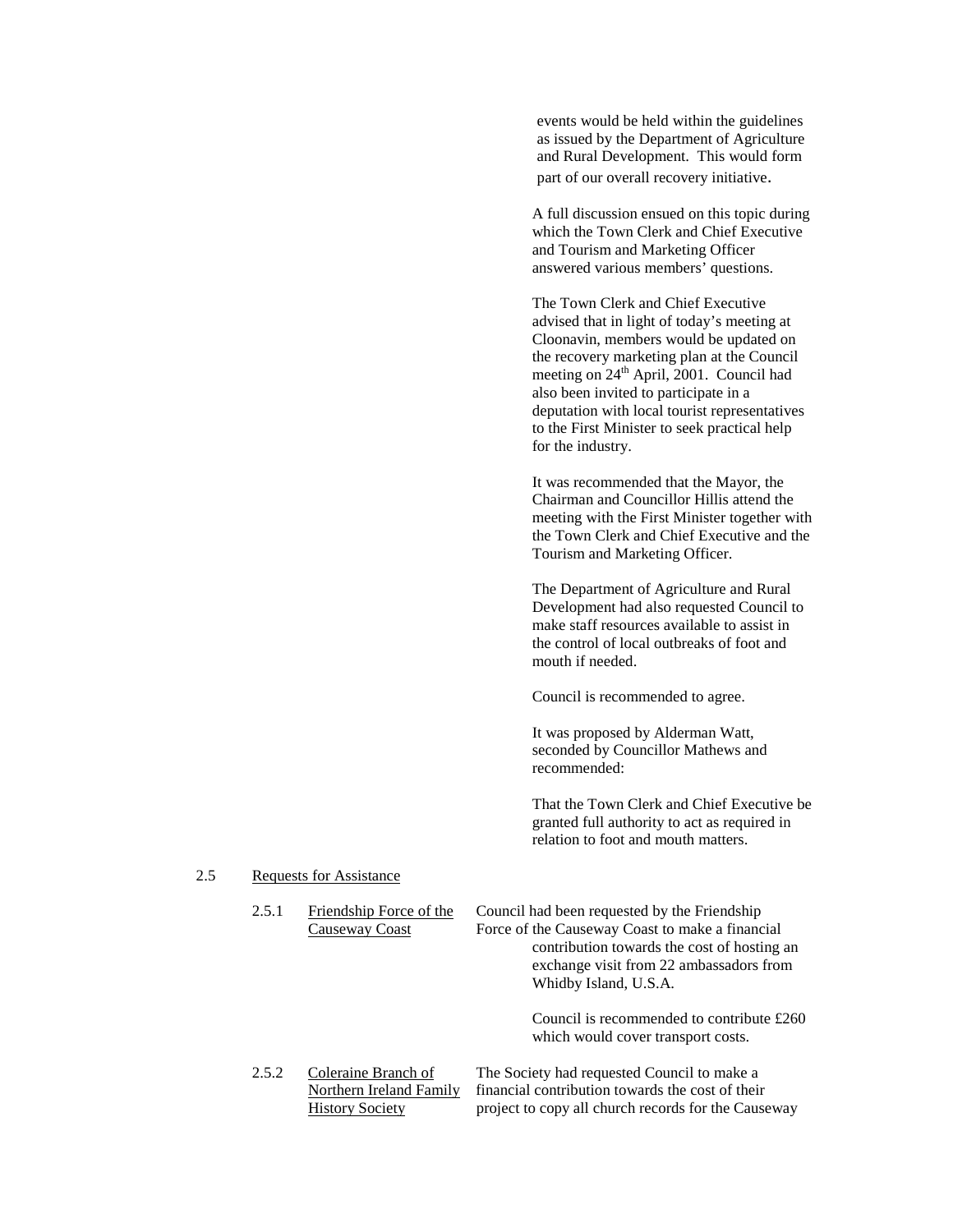Coast Area onto microfilm and make them available for research at the Irish Library in Coleraine.

Council is recommended to contribute £1,000 towards the project.

Reference was made to recent work on this topic carried out by Irish Heritage. The Tourism and Marketing Officer would investigate this matter.

## 2.5.3 University of Ulster Council had been requested to make a financial contribution and participate in a partnership with the University of Ulster to develop an International Summer School of Irish Cultural Heritages.

This year's event "The Island Has Many Voices" would take place between 29<sup>th</sup> July and  $12<sup>th</sup>$  August.

Council is recommended to contribute up to £2,000 towards the cost of the pilot summer school programme for 2001.

## **3.0 CORPORATE SERVICES REPORT**

The Report of the Director of Corporate Services was considered (previously supplied).

#### Matters arising:

| 3.1 | <b>Checking of Accounts</b> | It was agreed that Alderman Ms. Alexander and<br>Councillor Stewart examine the<br>payments' vouchers for the next<br>three month period.                         |
|-----|-----------------------------|-------------------------------------------------------------------------------------------------------------------------------------------------------------------|
| 3.2 | Accounts                    | Committee noted that creditors'<br>payments, as per lists circulated, had been<br>issued as follows:<br>Revenue $A/C - £428,731.45$<br>Capital A/C - £640,911.75  |
| 3.3 | Performance Indicators      | Consideration was given to the report (previously<br>supplied) on Performance Indicators for 1999/<br>2000 recently published by the Local Government<br>Auditor. |
|     |                             | The Director of Corporate Services<br>elaborated on Council's<br>performance in the various services<br>and answered a number of<br>members' questions.           |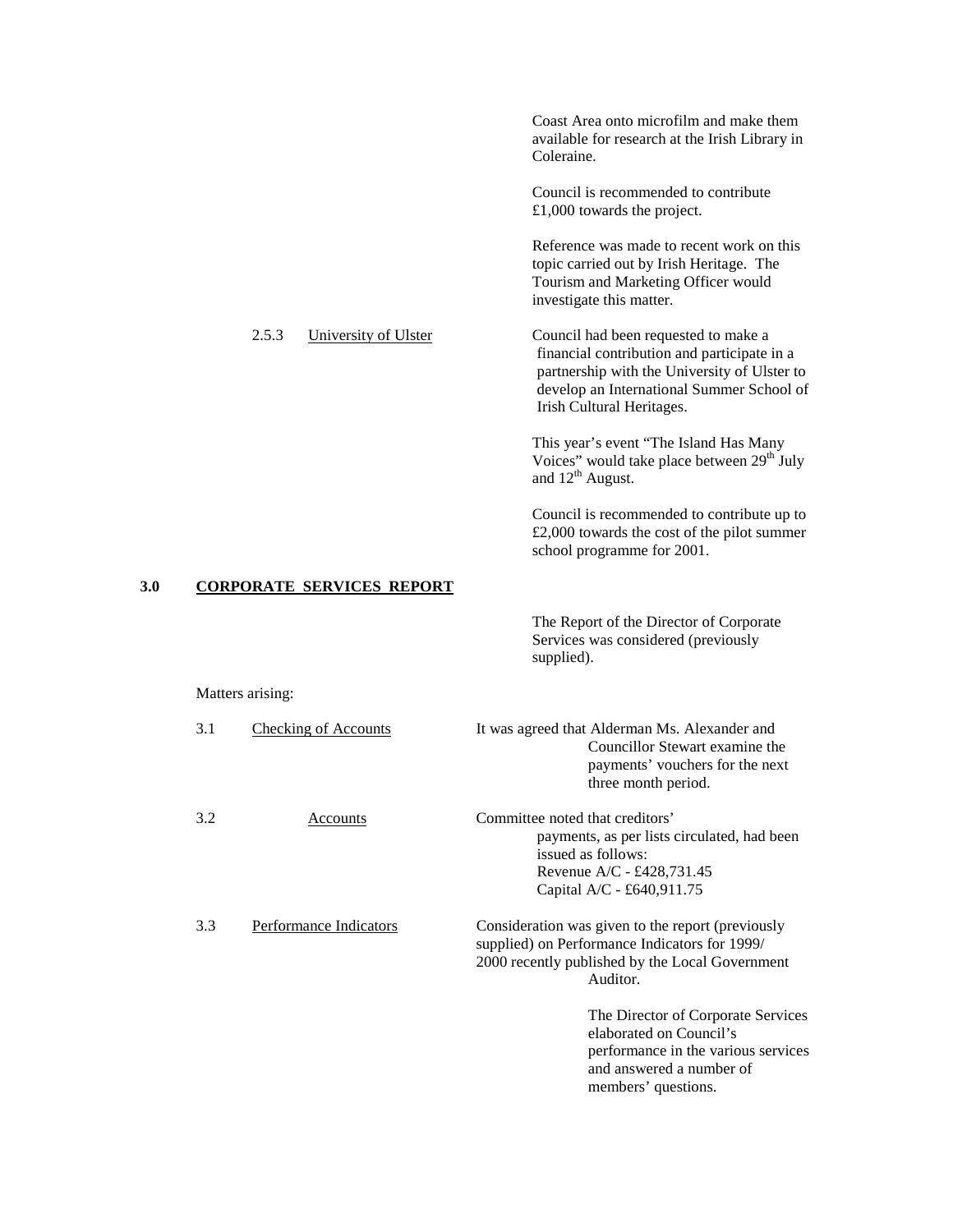| Reference was made to the continuing litter |  |  |  |
|---------------------------------------------|--|--|--|
| problem in the Borough. Members'            |  |  |  |
| concerns would be conveyed to the Director  |  |  |  |
| of Technical Services.                      |  |  |  |

| 3.4 | Capital $A/C$ – Payment –     | Reference was made to a capital account payment |
|-----|-------------------------------|-------------------------------------------------|
|     | Department of the Environment | to the Department of the Environment regarding  |
|     |                               | railings at Portstewart Promenade.              |

The Town Clerk and Chief Executive advised that this related to railings on Council property.

### **Personnel**

3.5 New Appointments The following appointments had been made in accordance with the Local Government Staff Commission's Code of Procedure on Recruitment and Selection:

## **Chief Executive's Department**

Administrative Assistant (New Post) Mrs. K. Wallace

#### **Corporate Services Department**

Clerical Assistant (New Post) Miss M. G. Gardiner

#### **Leisure Services Department**

Clerical Assistant (New Post) Miss J. Stewart

#### **Environmental Health Department**

Clerical Assistant (New Post) Mrs. W. Canning

## **4.0 LAND AND PROPERTY**

The Report of the Principal Administrative Officer on Land and Property was considered (previously supplied).

Matters arising:

4.1 Repairs to West Mole Coleraine Harbour Commissioners had requested (Castlerock Pier) permission from Council to use designated areas on Castlerock Beach for the storage of rock armouring and to cross the beach with materials/machinery to carry out essential maintenance work at the West Mole.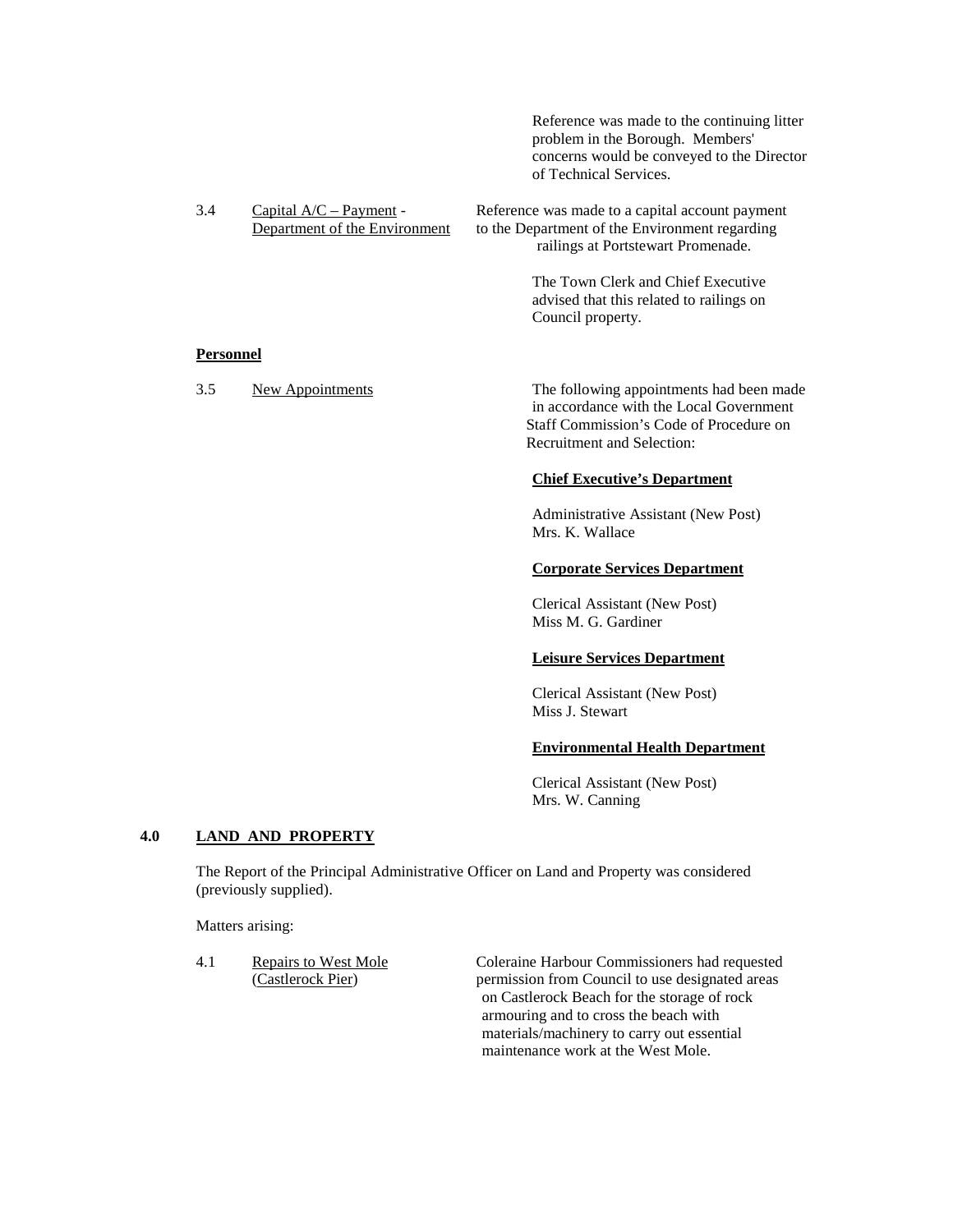|            |                                                   | The work was to be carried out by R.J.<br>Maxwell & Son Ltd. during June 2001, if<br>not earlier, as detailed in the report.                                                                      |
|------------|---------------------------------------------------|---------------------------------------------------------------------------------------------------------------------------------------------------------------------------------------------------|
|            |                                                   | Council is recommended to grant such<br>permission, in principle, subject to:                                                                                                                     |
|            |                                                   | 1. Submission of detailed safe working<br>practices to be used to ensure the safety of<br>those who normally use the beach.                                                                       |
|            |                                                   | 2. Indemnifying Council against any claims<br>arising out of accidents involving<br>people/property as a result of the works.                                                                     |
|            |                                                   | 3. Agreement regarding the designated areas<br>and type of fence to be used.                                                                                                                      |
|            |                                                   | 4. Payment of an appropriate fee as assessed<br>by the Valuation and Lands Agency.                                                                                                                |
|            |                                                   | 5. Completion of the necessary legal<br>formalities.                                                                                                                                              |
| 4.2        | Disposal of Killure                               | Reported that the Valuation and Lands                                                                                                                                                             |
| Agency had | <b>Primary School</b>                             | notified Council to ascertain whether it would be<br>interested in acquiring the former Killure<br>Primary School. The property had been<br>declared surplus to the requirements of the<br>NEELB. |
|            |                                                   | Recommended:                                                                                                                                                                                      |
|            |                                                   | That Council declare their non interest in<br>purchasing this property.                                                                                                                           |
| 4.3        | Land at the Rear of Portmore<br>Road, Portstewart | The Valuation and Lands Agency had reported that<br>it had reached agreement with Messrs. McKay<br>Property Services on a premium of £8,000 to:                                                   |
|            |                                                   | Divert a new storm sewer across<br>(a)<br>Council land at the rear of Portmore Road,<br>Portstewart;                                                                                              |
|            |                                                   | Make a new connection to a foul<br>(b)<br>sewer already located on Council<br>land.                                                                                                               |
|            |                                                   | Council is recommended to accept<br>the premium of £8,000.                                                                                                                                        |
| 4.4        | 158A Main Street, Portrush                        | Council had previously agreed to allow Mr. Lennox<br>of 158A Main Street, Portrush to combine<br>his vehicular and pedestrian accesses into<br>one single access (maximum width 5                 |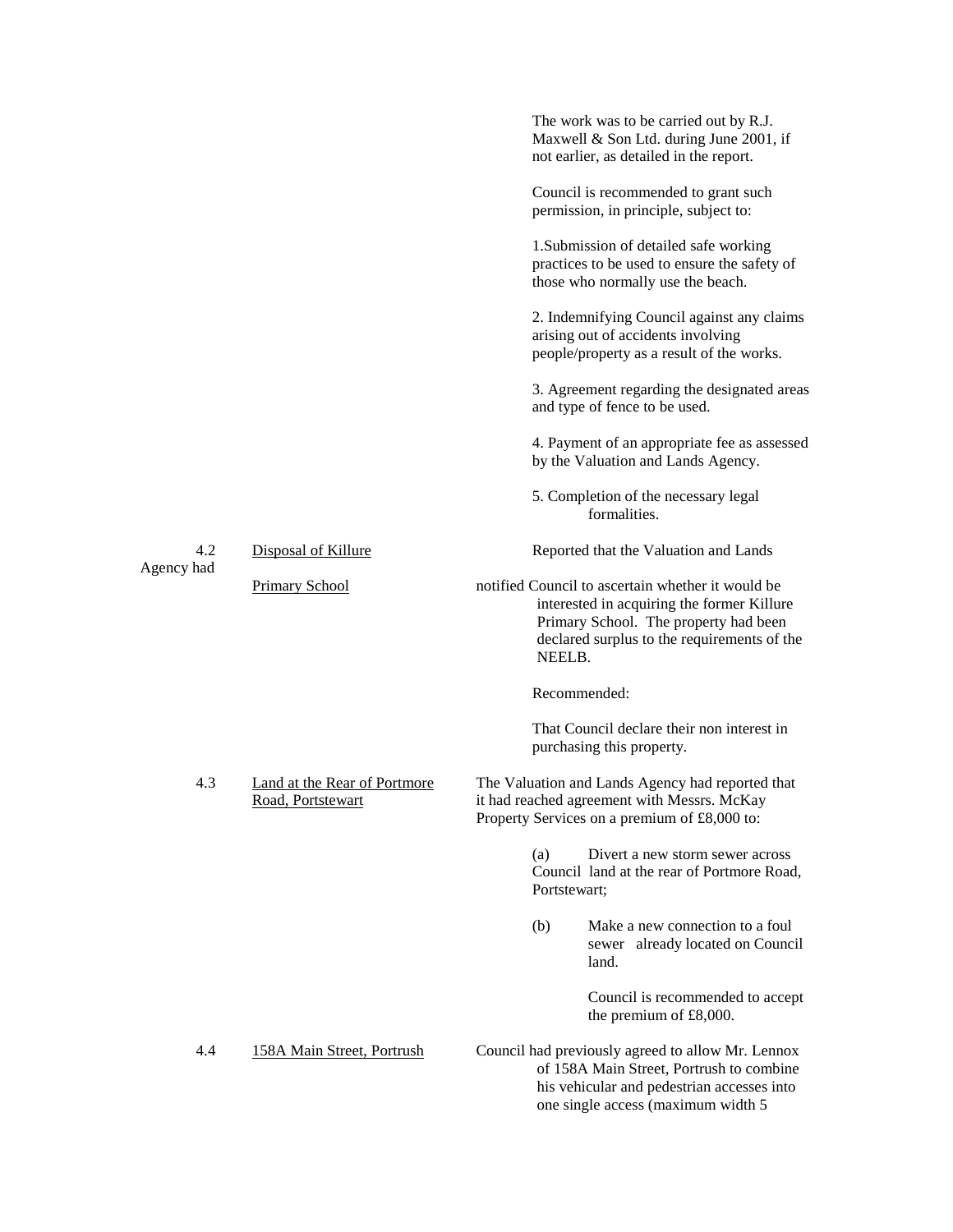|     |                                                                     | metres). This was to facilitate development<br>of his property subject to an appropriate<br>premium as assessed by the Valuation and<br>Lands Agency.                                                                                                                                                                                     |
|-----|---------------------------------------------------------------------|-------------------------------------------------------------------------------------------------------------------------------------------------------------------------------------------------------------------------------------------------------------------------------------------------------------------------------------------|
|     |                                                                     | The Valuation and Lands Agency had<br>reported that it had reached agreement with<br>Mr. Lennox on the figure of £40,000.                                                                                                                                                                                                                 |
|     |                                                                     | Ownership of the boundary wall and railings<br>would be retained by Council. The location<br>of the new access must be agreed with<br>Council and be in keeping with the style of<br>the existing wall/railings.                                                                                                                          |
|     |                                                                     | Council is recommended to accept the<br>premium of £40,000.                                                                                                                                                                                                                                                                               |
| 4.5 | <b>Curfew Bell</b>                                                  | Coleraine Town Partnership had requested<br>Council to agree, in principle, to the<br>relocation of the Town Bell from its current<br>location at the Gatehouse at the Market Yard<br>to its original home at or near the junction of<br>Bellhouse Lane and The Diamond. The<br>project would be funded under the<br>Causeway Initiative. |
|     |                                                                     | It was considered that the relocation of the<br>bell would be an ideal way to launch the<br>new Historic Trail in Spring 2001.                                                                                                                                                                                                            |
|     |                                                                     | Council is recommended to agree, in<br>principle, to such a move to enable the<br>Partnership to progress this matter.                                                                                                                                                                                                                    |
| 4.6 | Sweeney/Seaport Investment<br>Ltd. - Lands at West Bay,<br>Portrush | Committee noted that solicitors for both parties<br>had met to inspect their title of the land in<br>question. It was agreed that independent advice<br>from Senior Counsel be sought regarding the<br>respective title claims for the disputed land.                                                                                     |

## **5.0 BEST VALUE CUSTOMER SATISFACTION SURVEY**

Consideration was given to the Research and Evaluation Services (RES) report on the Provincewide customer satisfaction survey together with the Town Clerk and Chief Executive's paper (previously supplied).

Committee noted that the survey had been undertaken in December 2000/January 2001 in the various Council areas as part of the Best Value initiative within Local Government. The results provided Council with useful information to help direct its efforts towards continuous improvement. The survey results showed that Coleraine is ranked  $4<sup>th</sup>$  in the Province in terms of overall satisfaction with Council services.

The Best Value Working Group had already considered the survey findings and at its May meeting would address improvement proposals in those areas where potential for better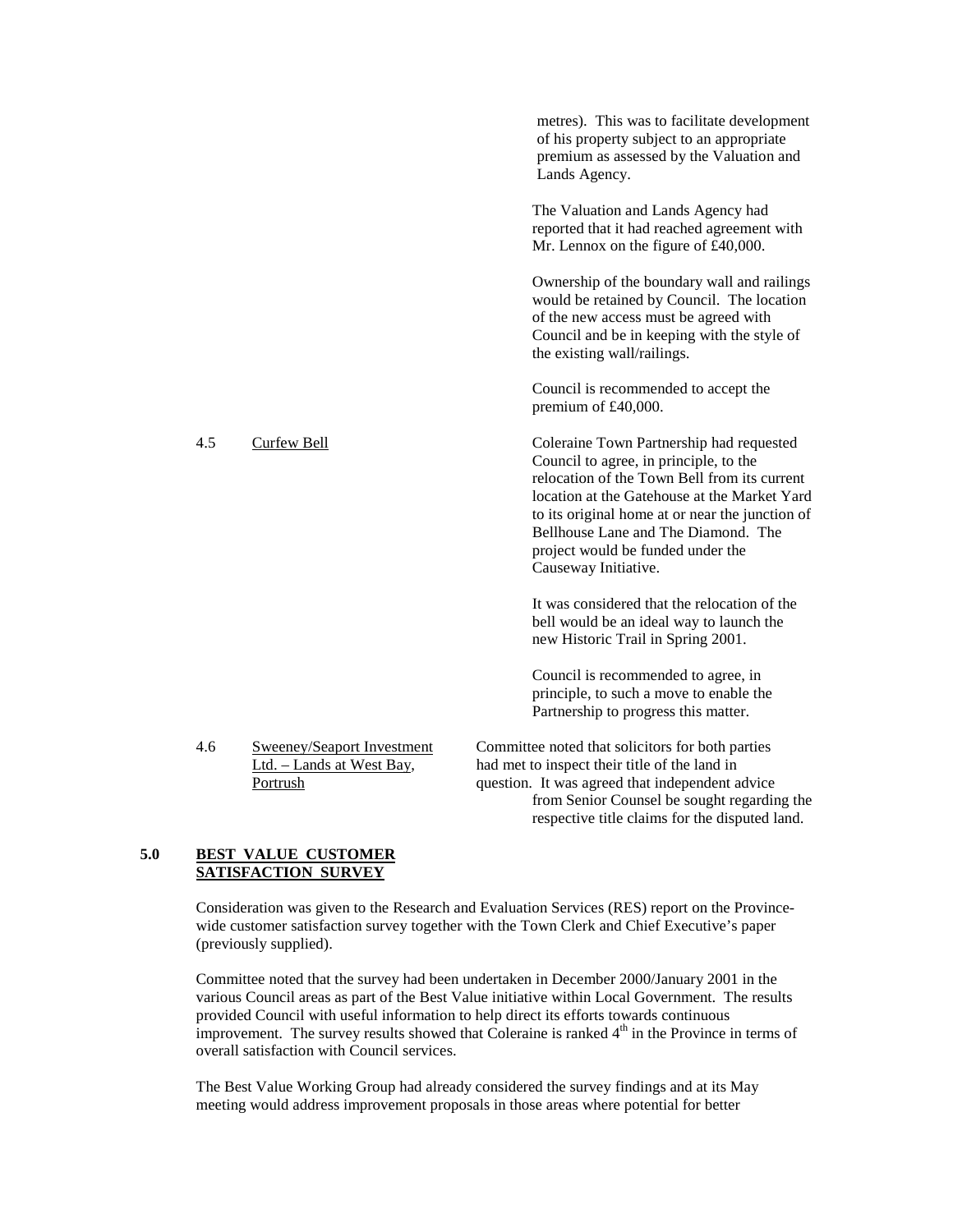performance had been identified. Overall the survey had shown Council to be delivering above average service performance efficiently against the background of a low Borough Rate.

Noted.

## **6.0 FINAL DRAFT - COUNCIL'S EQUALITY SCHEME**

Consideration was given to the Final Draft of Council's Equality Scheme (previously supplied).

The Policy Development Officer elaborated on the amendments to the scheme which had been made at the request of the Equality Commission. These included additional information on such areas as staff training, response to complaints and consultation with various groups. Committee was now requested to approve the Equality Scheme, as amended.

Following discussion it was proposed by Alderman Watt, seconded by Councillor Mrs. Black and recommended:

That Council approve the Equality Scheme, as amended.

## **7.0 REGIONAL TRANSPORTATION STRATEGY CONFERENCE**

Reported that the Department for Regional Development was arranging a Regional Transportation Strategy Conference on Wednesday, 27<sup>th</sup> June, 2001.

Council had been invited to nominate two members to attend the conference.

Recommended:

That Councillors Barbour and Bradley attend the conference.

## **8.0 DEPARTMENT OF AGRICULTURE AND RURAL DEVELOPMENT - FOOT AND MOUTH DISEASE (FMD)**

Read letter from the Minister of Agriculture and Rural Development in response to Council's letter seeking regionalisation status for Northern Ireland. Such status had been achieved with effect from  $3<sup>rd</sup>$  April with the exception of Newry and Mourne District Council area. Council was asked to use its local influence to persuade local farmers to ensure "fortress farm" approach.

Noted.

## **9.0 ROYAL MAIL - NORTHERN IRELAND MAIL CENTRE**

Read letter from the Area Manager – Royal Mail inviting Council to visit the Northern Ireland Mail Centre at Mallusk to see at first hand this impressive new facility.

Following discussion it was agreed that consideration of this matter be deferred to an early meeting of the new Council.

## **10.0 DEPARTMENT OF HEALTH, SOCIAL SERVICES AND PUBLIC SAFETY - CHILDREN LEAVING CARE BILL**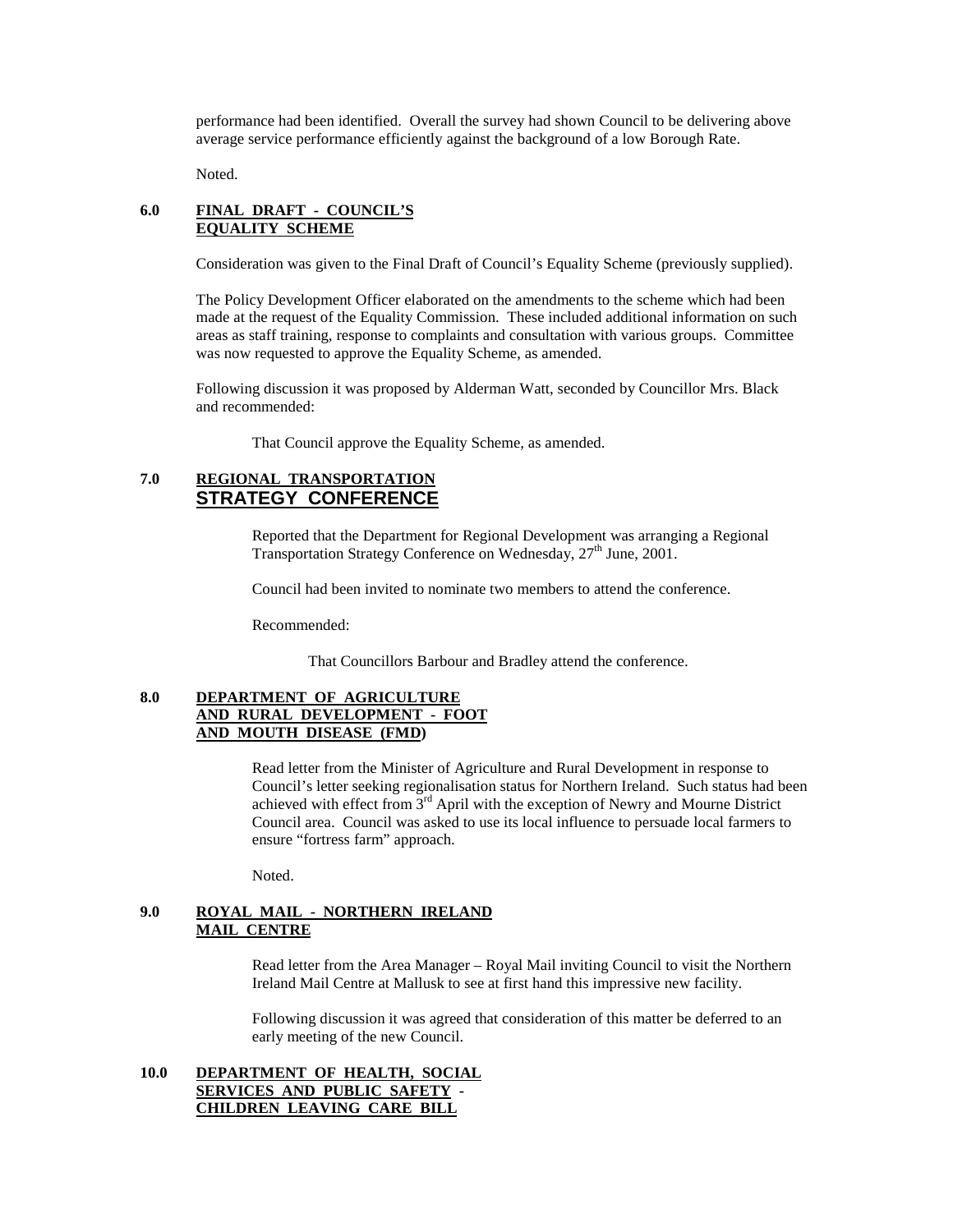Tabled:

Document entitled "Proposals for a Children Leaving Care Bill".

## **11.0 THE LOCAL GOVERNMENT STAFF COMMISSION FOR NORTHERN IRELAND**

Tabled:

Report on Review of the Arrangements for Collective Bargaining and Joint Consultation in respect of Local Authorities in Northern Ireland.

## **12.0 DEPARTMENT FOR SOCIAL DEVELOPMENT - VOLUNTARY ACTIVITY DEVELOPMENT BRANCH**

Tabled:

Finalised Active Community Initiative Northern Ireland Action Plan.

## **13.0 DEPARTMENT OF HEALTH, SOCIAL SERVICES AND PUBLIC SAFETY**

Tabled:

Third Report from The Capitation Formula Review Group – Consultation Response.

## **14.0 INTERNATIONAL FUND FOR IRELAND**

Tabled:

2000 Annual Report and Accounts.

## **15.0 OFFICE OF THE FIRST MINISTER AND DEPUTY FIRST MINISTER**

Tabled:

Fourth Annual Report on Public Appointments 1999/2000.

### **16.0 HELPLINE - RURAL COMMUNITIES**

Details regarding a helpline for rural communities would be circulated for members' information.

## **17.0 STRIP OF LAND AT WOODVALE ROAD, PORTSTEWART**

Reference was made to the possibility of Council acquiring a strip of land at Woodvale Road, Portstewart which it currently maintained.

The Town Clerk and Chief Executive agreed to investigate this matter.